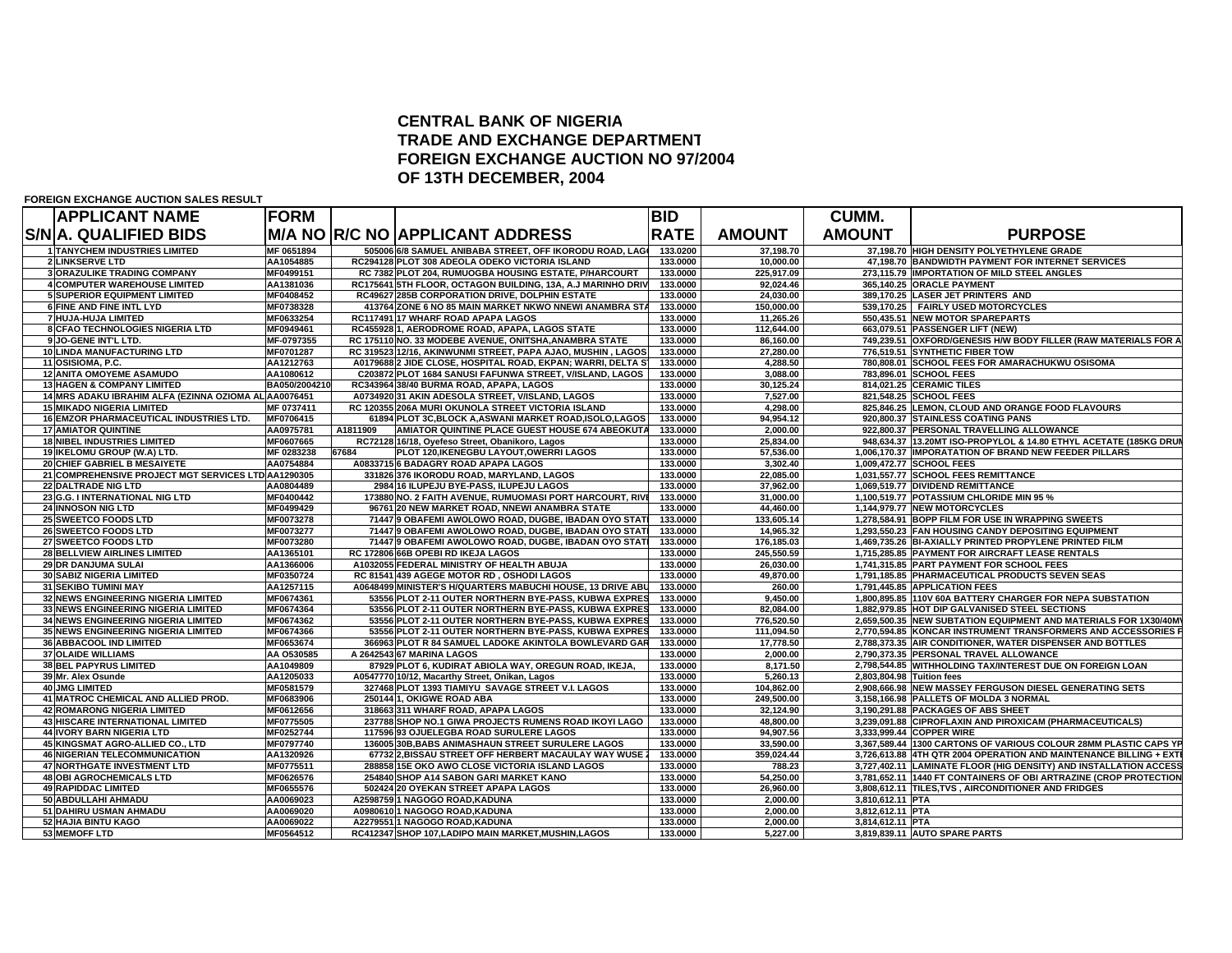| 54 TOTAL QUALITY MEDICAL PRODUCTS                                                       | MF0658615                | RC605477 5, ADELEKE STREET, ELEYELE, IBANDAN, OYO                                                | 133.0000             | 44,527.53              | 3,864,366.64 DIALYSIS MACHINE                                                                         |
|-----------------------------------------------------------------------------------------|--------------------------|--------------------------------------------------------------------------------------------------|----------------------|------------------------|-------------------------------------------------------------------------------------------------------|
| 55 GNLD International Ltd                                                               | MF0193294                | RC 363844 12, Chief Olu Oshunkeye Cresent Gbagada Ind Estate                                     | 133.0000             | 46,225.74              | 3,910,592.38 Masculine and Feminine Herbal Complexes                                                  |
| 56 INDUSTRIAL CARTONS LIMITED                                                           | MF0792517                | 4273 ACME CRESCENT, OFF ACME ROAD, AGIDINGBI, IKEJA                                              | 133.0000             | 8,924.32               | 3,919,516.70 PAYMENT TO ENGRAVE 4 NEW CYLINDERS (GORDONS SPARK                                        |
| 57 INDUSTRIAL CARTONS LIMITED                                                           | MF0792516                | 4273 ACME CRESCENT, OFF ACME ROAD, AGIDINGBI, IKEJA                                              | 133.0000             | 67.000.00              | 3,986,516.70 IMPORTATION OF 4,326 PIECES OF ARTICLES OF STEEL (2 FCI                                  |
| 58 NIGERIAN SYNTHETIC FABRICS LIMITED                                                   | MF0578583                | 4,447 PLOT B, BLOCK 1, ILUPEJU INDUSTRIAL ESTATE, MUSHIN                                         | 133.0000             | 14,862.40              | 4,001,379.10 IMPORTATION OF BULBS                                                                     |
| 59 NIGERIAN SYNTHETIC FABRICS LIMITED                                                   | MF0578582                | 4,447 PLOT B, BLOCK 1, ILUPEJU INDUSTRIAL ESTATE, MUSHIN                                         | 133.0000             | 102,284.63             | 4,103,663.73 IMPORTATION OF POLYNINYL CHLORIDE (INDUSTRIAL RAW M                                      |
| 60 VISANA NIGERIA LIMITED                                                               | MF0651505                | RC 130481 21 ALAO STREET OFF OSOLO WAY AJAO ESTATE LAGOS                                         | 133.0000             | 15,250.00              | 4.118.913.73 LIGHT FITTINGS                                                                           |
| 61 NIGERIAN GERMAN CHEMICAL PLC                                                         | MF0686311                | 3677 PLOT 144, OBA AKRAN AVENUE, IKEJA, LAGOS.                                                   | 133.0000             | 102,570.50             | 4,221,484.23 CODEINE PHOSPHATE HEMIHYDRATE(PHARMACEUTICAL RAV                                         |
| 62 TRIACTA NIGERIA LIMITED                                                              | MF0680091                | 108553 139 MURTALA MOHAMMED WAY, KANO.                                                           | 133.0000             | 495,498.64             | 4,716,982.87 6 NEW TRACTOR HEADS 3332 6X4 (MERCEDES - BENZ)                                           |
| 63 DELE OMOLARA                                                                         | AA 1095441               | A1087347 5.ADEYEFA STREET AGEGE LAGOS                                                            | 133.0000             | 20,000.00              | 4.736.982.87 PAYMENT FOR SCHOOL FEES                                                                  |
| 64 KEHINDE FLORENCE IYABODE                                                             | AA 1393189               | 261871 BERGER PAINTS NIG PLC OBA AKRAN, IKEJA LAGOS                                              | 133.0000             | 2,060.67               | 4,739,043.54 PAYMENT FOR SCHOOL FEES                                                                  |
| 65 G.M.O & COMPANY LTD                                                                  | MF0620308                | 5328 1 ABIMBOLA SHODIPE STREET, OPP BARRACKS BUS STO                                             | 132.9800             | 67,186.00              | 4.806.229.54 BICYCLE SPARE PARTS                                                                      |
| 66 EDIL CENTRE NIGERIA LTD                                                              | MF0329960                | 232803 2, APAPA OSHODI EXPRESSWAY IBAFON KIRIKIRI APAPA                                          | 132.9800             | 88,502.82              | 4,894,732.36 GLASS MOSIAC FURNACE YIELD AND MORTAR (BUILDING MA                                       |
| 67 RECKITT BENCKISER NIGERIA LIMITED                                                    | MF0488765                | 3159 12, MONTGOMERY ROAD, YABA LAGOS.                                                            | 132.9700             | 122,622.24             | 5,017,354.60 5524 CASES OF DETTOL LIQUID IN VARIOUS SIZES                                             |
| 68 HILTON IMPEX LIMITED                                                                 | MF0632761                | 355542 71, DOCEMO STREET IDUMOTA LAGOS                                                           | 132.9700             | 14,555.84              | 5,031,910.44 STONEWARE PLATES                                                                         |
| 69 SOMOTEX NIGERIA LTD                                                                  | MF0737749                | RC 308383 KM 16. IKORODU ROAD, OJOTA, LAGOS                                                      | 132.9600             | 63,101.20              | 5,095,011.64 IMPORTATION OF 36 SETS OF BRAND NEW LG AIR CONDITION                                     |
| <b>70 SOMOTEX NIGERIA LTD</b>                                                           | MF0559437                | RC 308383 KM 16, IKORODU ROAD, OJOTA, LAGOS                                                      | 132.9600             | 105,352.00             | 5,200,363.64 IMPORTATION OF 160 SETS OF CKD PARTS & ACCESSORIES F                                     |
| <b>71 SOMOTEX NIGERIA LIMITED</b>                                                       | MF0615367                | 308383<br>SOMOTEX NIGERIA LIMITED KN 16 IKORODU ROAD OJOTA                                       | 132.9600             | 200,912.00             | 5,401,275.64 CKD COMPONENTS FOR MANUFACTURING AIR CONDITIONING                                        |
| 72 IGWE INDUSTRIES AND TRADING COMPANY LIMIMF0602625                                    |                          | 57357 50, AYILARA STREET, SURULERE, LAGOS.                                                       | 132.9600             | 9,000.00               | 5,410,275.64 BICYCLE SPAREPARTS                                                                       |
| 73 JUBAILI BROS. ENGINEERING LTD                                                        | MF0470366                | RC 285728 291, MURI OKUNOLA STREET, VICTORIA ISLAND, LAGOS                                       | 132.9500             | 89,177.00              | 5,499,452.64 IMPORTATION OF BRAND NEW GENERATING SETS                                                 |
| <b>74 STAR CHIMIE LIMITED</b>                                                           | MF0631981                | RC95110 36 MORISON CRESCENT OREGUN, IKEJA LAGOS                                                  | 132.9500             | 16,080.00              | 5,515,532.64 SOLVENTS FOR PAINT AND PRINTING INDUSTRIES                                               |
| <b>75 NICEWAY INT LTD</b>                                                               | MF0577289                | RC456401 34, IDUMOGBO AVENUE, IDUMOTA, LAGOS ISLAND, LAGO                                        | 132.9500             | 21,622.20              | 5.537.154.84 COOKING PLATE & SPARE PARTS                                                              |
| <b>76 SIPERCO NIG LTD</b>                                                               | MF0589377                | RC39191 359/361 OLD OJO ROAD, BADAGRY EXPRESSWAY LAGOS \$                                        | 132.9500             | 22,200.00              | 5,559,354.84 EMPTY GLASS BOTTLES 100ML CAPACITY                                                       |
| <b>77 MEFOD NIGERIA LIMITED</b>                                                         | MF0687689                | RC287786 67 ERIC MANUEL CRESCENT OFF BODE THOMAS SURULE                                          | 132.9500             | 45,000.00              | 5,604,354.84 VITAMINAID (MULTIVITAMIN & MIN. CAPS)                                                    |
| 78 ASABA ALUMINIUM CO.LTD.                                                              | MF0275408                | 39766 KM 11, ASABA/BENIN ROAD, ASABA                                                             | 132.9500             | 119,650.00             | 5,724,004.84 SINGLE LAYER ROOFING FORMING MACHINE                                                     |
| 79 HONDA MFG NIG LTD                                                                    | MF0711755                | 29448 KILO 6, OTA / IDIROKO EXPRESSWAY OTA                                                       | 132.9500             | 260,100.00             | 5,984,104.84 HONDA MOTORCYCLE MODEL CGL125 (600 SETS)                                                 |
| 80 MERRY AVIATION COMM. ELECT. & IND. LTD                                               | MF0727516                | RC 412688 SUITE 133 EDO HOUSE VICTORIA ISLAND LAGOS                                              | 132.9500             | 33,400.00              | 6,017,504.84 BULK CD-R/UNRECORDED MEDIA                                                               |
| <b>81 NEW CHANNELS INTERNATIONAL</b>                                                    | MF0746768                | RC356207 22 AJAYI STREET. YABA - LAGOS                                                           | 132.9500             | 370,500.00             | 6,388,004.84 USED MOTORCYCLES                                                                         |
| 82 JUBAILI BROS ENGINEERING LTD                                                         | MF0608988                | 285728 111, TRANS AMADI IND. LAYOUT, PORT HARCOURT                                               | 132.9500             | 100,667.00             | 6,488,671.84 GENERATOR SETS                                                                           |
| 83 JONCOD NIGERIA LTD                                                                   | MF0252591                | 51000 7, OLAJUMOKE OBASA CLOSE SURULERE LAGOS                                                    | 132.9500             | 93,252.00              | 6,581,923.84 BRAND NEW DIESEL ENGINE GENERATORS                                                       |
| 84 LMDA NIGERIA LIMITED                                                                 | MF0320760                | 33927 45 OJO GIWA STREET 2ND FLOOR, JANKARA MARKET IDUI                                          | 132.9500             | 130,760.50             | 6,712,684.34 400 SETS OF INDUSTRIAL ZIG-ZAG SEWING MACHINES                                           |
| <b>85 GOKALS HEALTHCARE</b>                                                             | MF0567545                | RC501504 2ND FLOOR.9/11 KUDIRAT ABIOLA WAY.OREGUN-IKEJA.LA                                       | 132.9500             | 30.000.00              | 6.742.684.34 VETENARY PHARMA PRODUCTS                                                                 |
| 86 PRIMA IMPEX (NIG) LIMITED                                                            | MF0760538                | RC 215875 12 AKINWANDE STREET ALABA COKER LAGOS                                                  | 132.9500             | 243,712.50             | 6,986,396.84 PLASTIC RAW MATERIAL:POLYPROPYLENE GRADE LD1905F                                         |
| 87 WEST AFRICAN RUBBER PRODUCTS (NIG) LTD                                               | MF0771565                | RC 89204 PLOT 65, IKORODU INDUSTRIAL ESTATE, IKORODU, LAGO                                       | 132.9400             | 91,548.89              | 7,077,945.73 IMPORTATION OF SPARE PARTS FOR INDUSTRIAL USE                                            |
| 88 CHOK VENTURES NIG. LTD                                                               | MF 0797693               | RC 353982 9/11 AERODROME ROAD APAPA, LAGOS STATE                                                 | 132.9400             | 37,485.00              | 7,115,430.73 STEARIC ACID                                                                             |
| 89 EIB INTERNATIONAL BANK PLC                                                           | AA 0816527               | RC 82241 PLOT 5, IKEJA COMMERCIAL SCHEME, ALAUSA, IKEJA, LA                                      | 132.9400             | 10,912.00              | 7,126,342.73 PAYMENT FOR EQUANT CONNECTIVITY TO SWIFT                                                 |
| 90 MR OLAJIDE OGUNAIKE                                                                  | AA1096951                | A2749657 13 DODO WILLIAMS CLOSE OFF RADZO BALOGUN SURULI                                         | 132.9400             | 4,700.00               | 7,131,042.73 LIVING EXPENSES                                                                          |
| 91 POLY PRODUCTS NIG. PLC                                                               | MF 0729998               | RC 4331 PLOT C. BLOCK 10. ILUPEJU IND. SCHEME. ILUPEJU                                           | 132.9400             | 35.461.98              | 7,166,504.71 RESIN (CHEMICAL FOR PLASTIC INDUSTRY)                                                    |
| 92 POLY PRODUCTS NIG. PLC                                                               | MF 0482958               | RC 4331 PLOT C, BLOCK 10, ILUPEJU IND. SCHEME, ILUPEJU                                           | 132.9400             | 32,646.06              | 7,199,150.77 LOW LINEAR POLYETHYLENE (PLASTIC RAW MATERIALS)                                          |
| 93 Global Ventures Nigeria Ltd                                                          | MF0707853                | RC21711 21, Olosa Street, Victoria Island, Lagos                                                 | 132.9300             | 20,350.00              | 7,219,500.77 Fullcream Powdered Milk & Sterilized Milk                                                |
| 94 Midway Ventures Limited                                                              | MF0707901                | RC78434 31/32, Afariogun Street, Ajao Estate, Lagos                                              | 132.9300             | 59,931.99              | 7,279,432.76 Artificial Resins PP R380 Y                                                              |
| 95 GENERAL AGRO OIL INDUSTRIES LTD                                                      | MF0612599                | 84779 11, AWOLOWO ROAD S/W IKOYI LAGOS                                                           | 132.9300             | 258.30                 | 7,279,691.06 SPARE PARTS FOR CPM PELLETISER                                                           |
| 96 LAVASH NIGERIA LIMITED                                                               | MF0252323                | 166397 15, KOPADE LANE, 2ND FLOOR IDUMOTA LAGOS                                                  | 132.9300             | 25,025.20              | 7,304,716.26 FLASKS FOR FOOD STORAGE                                                                  |
| 97 IMEX AGRO INTERNATIONAL                                                              | MF0661222                | LAZ 088311 13 AJOKE SALAKO STREET, IFAKO GBAGADA, LAGOS.                                         | 132.9300             | 150.954.04             | 7,455,670.30 AGRICULTURAL GRINDING MILLS FOR PRIMA MOVERS                                             |
| 98 DIRECT ON PC LIMITED                                                                 | AA-1215410               | RC-349178 PLOT B BLOCK 1, ILUPEJU INDUSTRIAL ESTATE, ILUPEJU,                                    | 132.9200             | 93,583.40              | 7,549,253.70 PAYMENT FOR BANDWIDTH CHARGES FOR THE MONTH OF NO                                        |
| 99 DELIFOODS NIGERIA LTD                                                                | MF0098330                | 335743 PLOT 14, BLOCK B, APAPA OSHODI EXPRESSWAY, LAGOS                                          | 132.9200             | 5,350.00               | 7,554,603.70 SPARE PARTS FOR BISCUIT MANUFACTURING MACHINES                                           |
| <b>100 RIGIDPAK CONTAINERS LIMITED</b>                                                  | MF0576432                | 26094 1-3 OLD JOS ROAD, ZARIA, KADUNA STATE                                                      | 132.9200             | 32,495.16              | 7,587,098.86 KRAFT LINER BOARD PAPER (PRINCIPAL INDUSTRIAL RAW M/                                     |
| <b>101 VEE NETWORK LIMITED</b>                                                          | AA1118228                | 398557 PLOT 1678 OLAKUNLE BAKARE CLOSE, V/I LAGOS<br>RC 24732 372, IKORODU ROAD, MARYLAND, LAGOS | 132.9200             | 22,762.45              | 7,609,861.31 TELECOMMUNICATION CHARGES<br>7,628,627.72 CYPRIGOLD CAPLETS (ESSENTIAL MEDICAMENTS)      |
| 102 THERAPEUTIC LAB (NIG) LTD<br>103 ANYAELE JOHNSON PUB LTD                            | MF0640952<br>MF0791056   | 275460 10 ADEKOYA ST IKATE SURULERE LAGOS                                                        | 132.9200<br>132.9200 | 18,766.41<br>19.700.00 | 7,648,327.72 DRAWING SHEET(WHITE) INDUSTRIAL RAW MATERIALS FOR P                                      |
| 104 SEYDEL INDUSTRIES                                                                   | MF 0673704               | RC 168326 3 BLIND CENTRE ROAD, CAPPA OSHODI LAGOS                                                | 132.9200             | 1,214.79               | 7,649,542.51 SPARES AND ACCESSORIES FOR PLASTIC MAKING                                                |
| 105 PRIMA IMPEX (NIG) LIMITED                                                           | MF0760533                | RC 215875 12 AKINWANDE STREET ALABA COKER LAGOS                                                  | 132.9200             | 119,000.00             | 7,768,542.51 POLYPROPYLENE GRADE R380Y 85.00MT                                                        |
| 106 INDUSTRIAL FLAVOURS COLOURS LIMITED                                                 | MF0632744                | RC224518 SUITE 3, ALL SEASONS PLAZA LATEEF JAKANDE ROAD IK                                       | 132.9100             | 65,000.00              | 7,833,542.51 FOOD FLAVOURINGS FOR FOOD AND BEVERAGE INDUSTRY                                          |
| <b>107 CHADOMAN LTD</b>                                                                 | MF0185143                | RC504412 143/145 BROAD STREET, LAGOS                                                             | 132.9100             | 22,971.00              | 7,856,513.51 BRAND RADIO CASSETTE RECORDERS                                                           |
|                                                                                         |                          |                                                                                                  |                      |                        |                                                                                                       |
| 108 CORPARATE GENERAL BUSINESS LIMITED<br><b>109 CORPORATE GENERAL BUSINESS LIMITED</b> | MF-0701204<br>MF-0701201 | RC408845 4, EPINPEJO LANE OFF EREKO STR, LAGOS<br>RC408845 4, EPINPEJO LANE OFF EREKO STR, LAGOS | 132.9100<br>132.9100 | 33,400.12<br>13,752.57 | 7,889,913.63 DOMESTIC ELECTRICAL APPLIANCES<br>7,903,666.20 VARIOUS GIFT ITEMS / PICTURES WITH FRAMES |
| <b>110 CORPORATE GENERAL BUSINESS LIMITED</b>                                           | MF-0650378               | RC408845 4, EPINPEJO LANE OFF EREKO STR, LAGOS                                                   | 132.9100             | 7,791.15               | 7,911,457.35 DINNER SETS                                                                              |
| 111 CORPORATE GENERAL BUSINESS LIMITED                                                  | MF-0623930               | RC408845 4, EPINPEJO LANE OFF EREKO STR, LAGOS                                                   | 132.9100             | 22,790.28              | 7,934,247.63 JVC CONSUMER ELECTRONICS                                                                 |
| <b>112 CORPORATE GENERAL BUSINESS LIMITED</b>                                           | MF-0623917               | RC408845 4, EPINPEJO LANE OFF EREKO STR, LAGOS                                                   | 132.9100             | 22,736.92              | 7,956,984.55 SANDWICH MAKERS, COFFEE MIXER ETC -                                                      |
| <b>113 CORPORATE GENERAL BUSINESS LIMITED</b>                                           | MF-0701204               | RC408845 4, EPINPEJO LANE OFF EREKO STR, LAGOS                                                   | 132.9100             | 23,477.95              | 7,980,462.50 VARIOUS ELECTRICAL APPLIANCES - PRESSING IRONS                                           |
| <b>114 CORPORATE IDEAS INVSETMENTS LIMITED</b>                                          | MF-0623928               | RC407968 PLOT 19, BADEJO KALESANWO STR, MUSHIN, LAGOS STA                                        | 132.9100             | 23,442.54              | 8,003,905.04 HOUSEHOLD APPLIANCES - MICROWAVE OVENS (JVC MODE                                         |
| 115 KRS INVESTMENT NIG. LTD                                                             | MF-0701230               | RC351826 A-1 EKO COURT, KOFO ABAYOMI STR; VICTORIA ISLAND,                                       | 132.9100             | 21,562.94              | 8,025,467.98 MIXTURE OF ODORIFEROUS SUBSTANCES                                                        |
| <b>116 LEOPLAST INDUSTRY LIMITED</b>                                                    | MF 0701767               | RC210675 PLOT K KOPEK ROAD, MATORI, OSHODI, LAGOS STATE                                          | 132.9100             | 89,855.01              | 8,115,322.99 85 METRIC TONS POLYPROPYLENE PRIME VIRGIN MATERIAL                                       |
| 117 RUFADCO LTD                                                                         | MF-0701250               | RC410967 26, JEZZA STREET, EGBEDA, LAGOS STATE                                                   | 132.9100             | 22,916.78              | 8,138,239.77 ASSORTED JVC CONSUMER ELECTRONICS                                                        |
|                                                                                         |                          |                                                                                                  |                      |                        |                                                                                                       |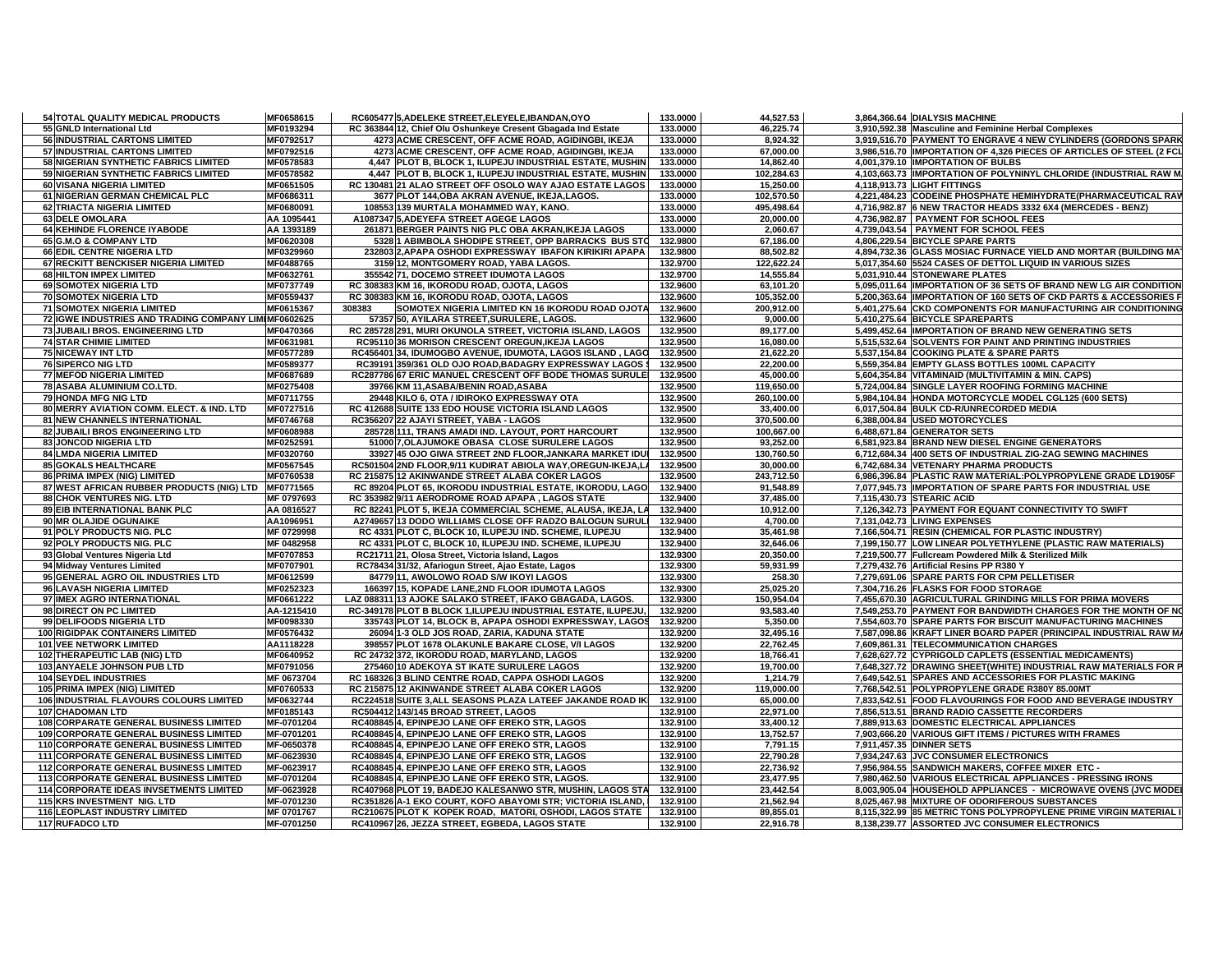| 118 RUFADCO LTD                                                 | MF-0623929               | RC410967 26, JEZZA STR, EGBEDA, LAGOS STATE                                                                | 132.9100             | 22,851.10               | 8,161,090.87 VARIOUS HOUSEHOLD ELECTRONICS                                       |
|-----------------------------------------------------------------|--------------------------|------------------------------------------------------------------------------------------------------------|----------------------|-------------------------|----------------------------------------------------------------------------------|
| <b>119 YOBINAM LTD</b>                                          | MF0702521                | RC403214 4, OJU-OLOKUN STREET,2ND FLOOR,LAGOS STATE                                                        | 132.9100             | 13,851.48               | 8,174,942.35 76,200 SETS OF DINNER PLATES                                        |
| <b>120 NYCIL LIMITED</b>                                        | MF0711698                | 27148 24, TALABI STREET, IKEJA LAGOS                                                                       | 132.9100             | 49,400.00               | 8,224,342.35 PHTHALIC ANHYDRIDE - INDUSTRIAL CHEMICAL                            |
| 121 PROGRESSIVE ENTERPRISES NIGERIA LTD                         | MF0457337                | RC 43896<br><b>PROGRESSIVE ENTERPRISES NIG LTD NO 6 ONIKOYI STRE</b>                                       | 132.9100             | 20,214.81               | 8.244.557.16 VACUUM FLASKS AND GLASS REFILLS                                     |
| <b>122 CHELLCO INDUSTRIES LIMITED</b>                           | MF0576414                | 269195 PLOT A1 & E2 KUDENDA INDUSTRIAL ESTATE, KADUNA S'                                                   | 132.9100             | 65,867.52               | 8,310,424.68 INDUSTRIAL PROCESSING OIL IMBICOT AND SPARE PARTS FO                |
| 123 B.L. CHAINRAI & CO. NIGERIA LTD                             | MF0185149                | RC 16212 3 AJIBADE OKE STREET AJAO ESTATE ISOLO LAGOS                                                      | 132.9100             | 132,159.32              | 8,442,584.00 HIGH DENSITY POLYPROPYLENE                                          |
| <b>124 PENTAGON PLASTIC INDUSTRIES LTD</b>                      | MF0482469                | RC 400509 3 AJIBADE OKE STREET AJAO ESTATE ISOLO LAGOS                                                     | 132.9100             | 73,139.00               | 8,515,723.00 ARTIFICIAL RESINS POLYPROPYLENE                                     |
| <b>125 PENTAGON PLASTIC INDUSTRIES LTD</b>                      | MF0482497                | RC 400509 3 AJIBADE OKE STREET AJAO ESTATE ISOLO LAGOS                                                     | 132.9100             | 39,475.00               | 8,555,198.00 PP RANDOM R380Y                                                     |
| 126 BENRUEBENS NIGERIA LTD                                      | MF0810038                | 2736 OBA AKRAN AVENUE IKEJA LAGOS.                                                                         | 132.9100             | 91,560.00               | 8,646,758.00 NYLON STRETCHED TO DUNLOP SPE 2/94 TEX 080EPD                       |
| <b>127 BENRUEBENS NIGERIA LTD</b>                               | MF0810039                | 2736 OBA AKRAN AVENUE IKEJA LAGOS.                                                                         | 132.9100             | 93,480.00               | 8,740,238.00 FIBRE DIPPED AND STRETCHED TO DUNLOP SPE 2/94 TEX 080               |
| 128 ANIMAL CARE SERVICES KON. NIG. LTD                          | MF0683670                | 37460 8, ADAMO KABIAWU STREET AGEGE LAGOS                                                                  | 132.9100             | 15,448.00               | 8,755,686.00 POULTRY VACCINE                                                     |
| 129 PROGRESSIVE ENTERPRISES NIG. LTD                            | AA1056289                | 43896 6, ONIKOYI STREET IDUMOTA LAGOS                                                                      | 132.9100             | 2,000.00                | 8,757,686.00 PERSONAL TRAVEL ALLOWANCE                                           |
| 130 SARA FOODS LIMITED                                          | MF0702138                | 435378 184/185, HAPPY HOME AVENUE KIRIKIRI LAGOS                                                           | 132.9100             | 269.28                  | 8,757,955.28 SINGLE STAGE ROTARY CUTTER ACCESSORIES                              |
| <b>131 DANGOTE INDUSTRIES LTD</b>                               | MF0499006                | RC71242 MARBLE HOUSE, 1 ALFRED REWANE ROAD, FALOMO, IKO                                                    | 132.9100             | 2,566,190.00            | 11,324,145.28 ABOUT 11,000 METRIC TONS BETTER HARD RED WINTER WHE                |
| 132 COMPAGNIE INDUSTRIELLE ET COMMERCIALE(0MF0696193            |                          | 480642 35/39, CREEK ROAD, APAPA, LAGOS.                                                                    | 132.9100             | 741,421.28              | 12,065,566.56 2,491.14M/TONS FROZEN PACIFIC HORSE MACKEREL                       |
| <b>133 NIGERIAN SPANNISH ENG</b>                                | MF0750026                | 14742 PLOT62-73, SHARADA IND EST PHASE 11 KANO                                                             | 132.9100             | 114,147.00              | 12,179,713.56 100MT DURAX LC170, LEACH MIXER MACHINE                             |
| <b>134 EGBUNA EMMANUEL NNAMDI</b>                               | AA1054365                | A1242117 26 CREEK ROAD APAPA LAGOS                                                                         | 132.9000             | 3.920.00                | 12.183.633.56 TUITION FEES                                                       |
| 135 RAINBOWNET LTD                                              | AA1352935                | RC385700 PLOT4 EBEANO ESTATE INDEPENDENCE LAYOUT ENUGU                                                     | 132.9000             | 31,129.00               | 12,214,762.56 BANDWIDTH PAYMENT FOR INTERNET SERVICES                            |
| <b>136 RAINBOWNET LTD</b>                                       | AA1352934                | RC385700 PLOT4 EBEANO ESTATE INDEPENDENCE LAYOUT ENUGU                                                     | 132.9000             | 8,000.00                | 12,222,762.56 INTERNET SERVICES                                                  |
| 137 RAINBOWNET LTD                                              | AA1352936                | RC385700 PLOT4 EBEANO ESTATE INDEPENDENCE LAYOUT                                                           | 132.9000             | 4,000.00                | 12,226,762.56 BANDWIDTH SERVICES                                                 |
| <b>138 EDYSON MERCHANDISE LTD</b>                               | MF0620540                | RC 172557 6, OBANIKORO STREET, IDUMOTA, LAGOS                                                              | 132.9000             | 5,039.24                | 12,231,801.80 IMPORTATION OF ASSORTED IMITATION JEWELRY                          |
| 139 MR. OLATUNDE OKESOLA                                        | AA0977920                | C673298 N0 66, IJAYE ROAD, OGBA, LAGOS STATE                                                               | 132.9000             | 2,000.00                | 12,233,801.80 PERSONAL TRAVEL ALLOWANCE                                          |
| 140 MRS. ADEBUKOLA OKESOLA                                      | AA0977919                | A0507964 N0 66, IJAYE ROAD, OGBA, LAGOS STATE                                                              | 132.9000             | 2.000.00                | 12,235,801.80 PERSONAL TRAVEL ALLOWANCE                                          |
| <b>141 MULTICHEM INDUSTRIES LTD.</b>                            | MF0688447                | RC 130408 PLOT 02, ISREAL ADEBAJO CLOSE IKEJA, LAGOS                                                       | 132.9000             | 30,816.00               | 12,266,617.80 IMPORTATION OF PARAFIM WAX                                         |
| <b>142 CFAO NIGERIA PLC</b>                                     | MF0795570                | 6508 PLOT 2 OSHODI-APAPA EXP.WAY LAGOS                                                                     | 132.9000             | 17,095.93               | 12,283,713.73 PLYGT SUBMERSIBLE PUMPS AND ACCESSORIES                            |
| <b>143 CFAO NIGERIA PLC</b>                                     | MF0795568                | 6508 PLOT 2 OSHODI-APAPA EXP.WAY LAGOS                                                                     | 132.9000             | 153,165.85              | 12,436,879.58 COMPAIR COMPRESSORS AND ACCESSORIES                                |
| <b>144 EAS AIRLINES LIMITED</b>                                 | AA1325988                | 59507 29 ADENIYI JONES AVENUE IKEJA LAGOS                                                                  | 132.9000             | 18,452.25               | 12,455,331.83 PAYMENT OF AIRCRAFT MAINTENANCE RESERVE                            |
| <b>145 FARMEX LIMITED</b>                                       | MF0668005                | 24974 KM 38 LAGOS-ABEOKUTA RD OTA OGUN                                                                     | 132.9000             | 1,497.00                | 12,456,828.83 ALUMINIUM BLISTER FOIL                                             |
| <b>146 GMT NIGERIA LIMITED</b>                                  | MF0795566                | 333700 14 GERARD ROAD IKOYI LAGOS                                                                          | 132.9000             | 85,945.50               | 12,542,774.33 FULL CREAM EVAPORATED MILK                                         |
| <b>147 NKANG JACOB EKPO</b>                                     | AA0837236                | A0365870 11 ADENIRAN OGUNSANYA S/LERE LAGOS                                                                | 132.9000             | 5,390.00                | 12,548,164.33 FEES FOR DTS PROGRAM(TUITION FEES)                                 |
| 148 OSUNNUYI KOLAWOLE ADEKUNLE                                  | AA1227669                | A2059796 BLK 11 HSE 7A JOHNSON PLACE LEKKI LAGOS                                                           | 132.9000             | 24,343.24               | 12,572,507.57 TUITION FEES                                                       |
| 149 MR JULIUS OLADELE AWE                                       | AA 1054611               | 94 Awolowo Road, Ikoyi, Lagos                                                                              | 132.9000             | 3,000.00                | 12,575,507.57 Partial payment for Fall 2004/2005 tuition fees b/o Mr Olatoyosi A |
| 150 WAS-LAME INTERNATIONAL AGENCIES NIG. LTDMF 0438791          |                          | 91399 13/15 Iwade Street, Lagos                                                                            | 132.9000             | 103.700.00              | 12,679,207.57 Partial payment for 4,704 pcs of assorted complete bicycle type    |
| <b>151 BIODUN SADIPE</b>                                        | AA1380589                | A0528579 ASSURANCE BANK NIG. LIMITED, PLOT 634, ADEYEMO AL                                                 | 132.9000             | 195.00                  | 12,679,402.57 SCHOOL FEES                                                        |
|                                                                 |                          |                                                                                                            |                      |                         |                                                                                  |
| <b>152 CHOICE FURNISHING &amp; FINISHING</b>                    | MF0547660                | RC270138 3A ADEYEMO ALAKIJA STREET, VICTORIA ISLAND, LAGOS                                                 | 132.9000             | 23,690.95               | 12,703,093.52 POLISHED GRANITE TILES                                             |
| <b>153 CHRIST EMBASSY</b>                                       | AA1116801                | RC7013 51-53 OREGUN ROAD, OREGUN, IKEJA, LAGOS                                                             | 132.9000             | 33,000.00               | 12,736,093.52 TELEVISION SATELLITE TRANSMISSION SERVICES                         |
| 154 DIGITAL PRODUCTS AND SERVICES LTD                           | MF0492867                | RC490555 47, GIWA STREET, JANKARA, LAGOS                                                                   | 132.9000             | 350.00                  | 12,736,443.52 LC CHARGES                                                         |
| <b>155 DRURY INDUSTRIES LIMITED</b>                             | MF0545579                | RC50136 PLOT 1405 ADETOKUMBO ADEMOLA STREET, VICTORIA IS                                                   | 132.9000             | 47,859.00               | 12,784,302.52 GELATIN CHEMIRON CAPSULES                                          |
| <b>156 NAPEJO NIGERIA LIMITED</b>                               | MF0492404                | RC408121 PLOT 9, BLOCK B, BELLO FALAWIYO CRESCENT, OFF IKO                                                 | 132.9000             | 47,548.99               | 12,831,851.51 INDUSTRIAL SEWING MACNINES                                         |
| <b>157 OLYMPIC INKS NIGERIA LIMITED</b>                         | MF0547264                | RC133210 VEEPEE INDUSTRIAL AVENUE, KM 38, LAGOS/ABEOKUTA                                                   | 132.9000             | 47,411.20               | 12,879,262.71 INDUSTRIAL RAW MATERIAL (EPOXY RESIN)                              |
| <b>158 OMA OGBU ASSOCIATES</b>                                  | AA1380594                | A2799343 12, GLOVER STREET, LAGOS                                                                          | 132.9000             | 2,730.00                | 12,881,992.71 SCHOOL FEES                                                        |
| <b>159 TECHNOLOGY DISTRIBUTIONS LIMITED</b>                     | MF0475865                | RC351814 13A IDOWU MARTIN S STREET, VICTORIA ISLAND, LAGOS                                                 | 132.9000             | 116,321.87              | 12,998,314.58 COMPONENTS FOR COMPUTER DESKTOPS                                   |
| <b>160 TRUVALU LIMITED</b>                                      | MF0478404                | RC178314 3B, FOLAWEWO AVENUE, OFF OGUNDANA STREET/ALLEN                                                    | 132.9000             | 97,070.00               | 13,095,384.58 PHARMACEUTICAL RAW MATERIALS (SULPHONAMIDES)                       |
| 161 WANDEL INTERNATIONAL (NIG.) LTD                             | MF0493318                | RC113254 77/79 ERIC MOORE, SURULERE, LAGOS                                                                 | 132.9000             | 67,000.00               | 13,162,384.58 CKD COMPONENTS OF MOTORCYCLES                                      |
| <b>162 POLEMA INDUSTRIES LIMITED</b>                            | MF0589275                | 131127 32/34, FAULKS ROAD, ABA, ABIA STATE                                                                 | 132.9000             | 1,105,000.00            | 14,267,384.58 50 TPD FRACTIONAL PLANT FOR PALM OIL AND 100 TPD                   |
| <b>163 TINAROSE NIGERIA LIMITED</b>                             | MF0530870                | 199728 11/12, FEDERAL COLLEGE ROAD, ASABA, DELTA STATE                                                     | 132.9000             | 116,000.00              | 14,383,384.58 TWO SETS OF NEW ROTO-GRAVURE PRINTING MACHINE                      |
| <b>164 BHARAT VENTURES LIMITED</b>                              | MF0731001                | RC491399 12, WAZIRI IBRAHIM CRESCENT, VICTORIA ISLAND, LAGOS                                               | 132.9000             | 358,104.00              | 14,741,488.58 FROZEN FISH                                                        |
| <b>165 SAMRIRA INTERNATIONAL LIMITED</b>                        | MF0631852                | RC119806 21 IDOLOWU STREET LAGOS                                                                           | 132.9000             | 9,328.70                | 14,750,817.28 AUTOMOBILE SPARE PARTS                                             |
| <b>166 SOUND MASTERS NIGERIA LIMITED</b>                        | MF0534239                | RC114987 35 AGORO STREET IDUMOTA LAGOS                                                                     | 132.9000             | 17,362.50               | 14,768,179.78 STONEWARE PLATES                                                   |
| <b>167 BUONO NIG LTD</b>                                        | MF 0665051               | RC 188872 PLOT 369 ADEMOLA AJASA STR. OMOLE EST.                                                           | 132.9000             | 17,577.00               | 14,785,756.78 METAL SECURITY DOORS                                               |
| 168 SAGNA NIG. COY. LTD                                         | AA 1021147               | RC 73872 12 OLUGBEMI STREET AGRIC EST. OJO LAGOS                                                           | 132.9000             | 3,035.00                | 14,788,791.78 IND. CHEM. AMMONIUM SULPHATE                                       |
| 169 SWORDSWEETS CONFEC.LTD.                                     | MF 0263736               | RC 29243 PLOT 6 OLUBADAN IND. EST. IFE RD. IBADAN                                                          | 132.9000             | 115,460.00              | 14,904,251.78 WRAPPING WAX PAPER FOR CONFEC.                                     |
| <b>170 CHIZEN MACHINE TOOLS LIMITED</b>                         | MF-0701197               | RC: 457568 SHOP F345 ALABA INTERNATIONAL MARKET, OJO, LAGOS                                                | 132.9000             | 25,730.00               | 14.929.981.78 LAWN MOWER MACHINES AND PARTS.                                     |
| 171 CORPORATE OIL AND GAS                                       | MF 0797687               | RC 213617 27 ADEYEMO ALAKIJA STREET, VICTORIA ISLAND, LAGOS                                                | 132.9000             | 493,575.00              | 15,423,556.78 PANASONIC BRAND OF WINDOW AND WALL SPLIT UNIT AIRCO                |
| 172 EASTERN ENAMELWARE FACTORY LIMITED                          | MF 0663937               | RC3174 PLOT 31 TRANS AMADI INDUSTRIAL ESTATE . PORT                                                        | 132.9000             | 35.700.00               | 15,459,256.78 ENAMEL CASEROLE, ALUMINIUM TRIMMING WIRE AND 2 SETS                |
| <b>173 EUNISELL LIMITED</b>                                     | MF 0701961               | RC218607 216 ETIM INYANG CRESCENT VICTORIA ISLAND ,LAGOS S'                                                | 132.9000             | 96,820.77               | 15,556,077.55 ADDITIVES FOR LUBRICATING OIL-LZ3589D                              |
| 174 JUSTICE J G O ANEKE                                         | AA-1045106               | A1984429 20 ST JOHNS CRESCENT UGBOGHE ABAKPA NIKE, ENUGL                                                   | 132.9000             | 1,425.75                | 15,557,503.31 SCHOOL FEES FOR MISS ANEKE                                         |
| 175 LI QINGSONG                                                 | AA1044351                | GO5103276 NO. 66 MISSISSIPPI STREET, MAITAMA, ABUJA                                                        | 132.9000             | 1,770.00                | 15,559,273.31 PERSONAL HOME REMITTANCE LI QINGSONG                               |
| 176 LI ZHENGHONG                                                | AA1044381                | GO9221845 NO. 66 MISSISSIPPI STREET, MAITAMA, ABUJA                                                        | 132.9000             | 2,580.00                | 15,561,853.31 PERSONAL HOME REMITTANCE LI ZHENGHONG                              |
| <b>177 LUCHARIS NIG.LTD</b>                                     | MF 0793061               | RC 321890 21, OGUNSIJI CLOSE ALLEN AVENUE, IKEJA, LAGOS STATI                                              | 132.9000             | 80,920.00               | 15,642,773.31 RAW MATERIAL FOR THE MANUFACTURE OF ANIMAL FEED -L                 |
| <b>178 OKEREKE UKA</b>                                          | AA1216714                | RC 435544 SUITE 21 JINIFA PLAZA CENTRAL BUSINESS AREA, ABUJA                                               | 132.9000             | 85.00                   | 15,642,858.31 SUBSCRIPTION TO GEMS AND GEMOLOGY MAGAZINES                        |
| <b>179 OKEREKE UKA</b>                                          | AA1216715                | RC 435544 SUITE 21 JINIFA PLAZA CENTRAL BUSINESS AREA, ABUJA                                               | 132.9000             | 341.40                  | 15,643,199.71 MAGAZINE SUBSCRIPTION - THE JOURNAL OF GEMOLOGY                    |
| <b>180 PEUGEOT AUTOMOBILE</b><br><b>181 POLONS AGRO INV LTD</b> | MF 0695309<br>MF 0793037 | RC 10961 PLOT 1144 MALLAM KUIBI ROAD KAKURI INDUSTRIAL EST<br>RC 113855 16B IJAIYE ROAD, OGBA, LAGOS STATE | 132.9000<br>132.9000 | 984,594.00<br>63.235.54 | 16,627,793.71 CKD FOR PEUGEOT VEHICLES<br>16.691.029.25 ANIMAL HEALTH PRODUCTS   |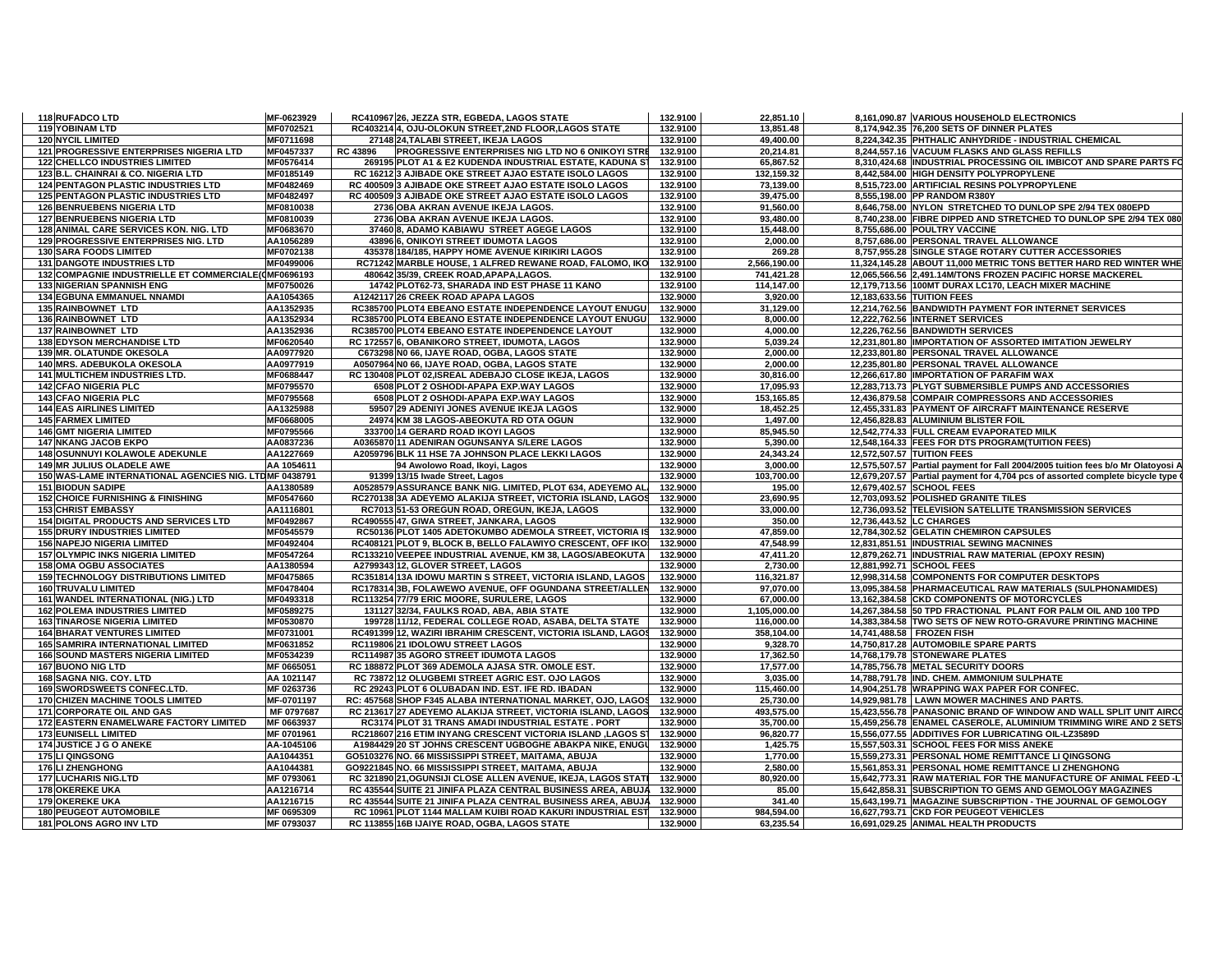| <b>182 PRESTIGE COSMETICS LTD</b>                      | MF0736974     |           | RC 168123 4 COSCHARIS STREET, KIRIKIRI ,APAPA, LAGOS STATE       | 132.9000 | 33,740.00    | 16,724,769.25 EMPTY GLASS BOTTLES NOT EXCEEDING 100ML FOR PERFUN                                               |
|--------------------------------------------------------|---------------|-----------|------------------------------------------------------------------|----------|--------------|----------------------------------------------------------------------------------------------------------------|
| 183 PRIMA IMPEX NIG LTD                                | MF 0793601    |           | RC215875 12, AKINWADE STREET, ALABA- COKER, LAGOS STATE          | 132.9000 | 102,750.00   | 16.827.519.25 PLASTIC RAW MATERIAL: LINEAR LOW DENSITY POLYETHYLE                                              |
| <b>184 PRIMA IMPEX NIG LTD</b>                         | MF 0793626    |           | RC215875 12, AKINWADE STREET, ALABA- COKER, LAGOS STATE          | 132.9000 | 226,100.00   | 17,053,619.25 POLYPROPYLENE GRADE B391G 170MT                                                                  |
| <b>185 RADIUM NIG LTD</b>                              | MF0703565     |           | RC492433 133 AHMADU BELLO WAY, VICTORIA ISLAND, LAGOS STAT       | 132.9000 | 45,403.50    | 17,099,022.75 YAMAHA ORGAN,DVD PLAYERS,COMPUTER ACCESSORIES,TV                                                 |
| <b>186 SWEETCO FOODS LIMITED</b>                       | MF0590605     |           | RC71447 9 OBAFEMI AWOLOWO ROAD, IBADAN, OYO STATE                | 132.9000 | 95,312.27    | 17,194,335.02 360 DRUMS OF 300 KILOS OF SWEETENED CONDENSED MILK                                               |
| <b>187 ULISON VENTURES LTD</b>                         | MF0702400     |           | RC367884 20, OYEKAN STREET, SURULERE, LAGOS STATE                | 132.9000 | 28,991.00    | 17,223,326.02 BRAND NEW UNITS RADIO CASSETTE RECORDERS                                                         |
| <b>188 WAYNE WEST AFRICA LIMITED</b>                   | MF0590208     |           | RC3020 20 CREEK ROAD APAPA, LAGOS STATE                          | 132.9000 | 30,394.71    | 17,253,720.73 NEW STAMPI METERS BEING INDUSTRIAL MACHINERY                                                     |
| <b>189 MADIFLEX INTERNATIONAL LIMITED</b>              | MF0695621     |           | RC274363 SHOP 8 & 13 NOVELTY PLAZA, LADIPO STREET, MUSHIN, L     | 132.9000 | 17,000.00    | 17,270,720.73 20 M/T OF DRAWING SHEETS (WHITE)                                                                 |
| 190 RX CHEMICALS (NIG) LTD                             | BA050/2004210 |           | RC444250 225 APAPA ROAD, IGANMU IND. ESTATE, IGANMU, LAGOS       | 132.9000 | 5,116.00     | 17,275,836.73 AZAR ADHESIVES                                                                                   |
| 191 RX CHEMICALS (NIG) LTD                             | BA050/2004210 |           | RC444250 225 APAPA ROAD, IGANMU IND. ESTATE, IGANMU, LAGOS       | 132.9000 | 55,845.60    | 17,331,682.33 AZAR PAINT PRODUCTS                                                                              |
| 192 UNILEVER NIGERIA PLC                               | BA05020042101 |           | RC1131 BILLINGSWAY, OREGUN, LAGOS                                | 132.9000 | 179,248.28   | 17,510,930.61 BLUE BAND MARGARINE GOODSTART                                                                    |
|                                                        |               |           |                                                                  |          |              |                                                                                                                |
| 193 BHOJSONS & CO (NIGERIA) PLC.                       | MF 0465008    |           | RC 1053 29C KOFO ABAYOMI STREET, VICTORIA ISLAND, LAGOS          | 132.9000 | 35,985.24    | 17,546,915.85 HDPE ROPES 3 STRAND "Z" TWIST ASSORTED                                                           |
| 194 ULYSSES NIGERIA LIMITED                            | MF 0603699    |           | RC100725 227, APAPA ROAD IGANMU INDUSTRIAL ESTATE LAGOS          | 132.9000 | 53,078.21    | 17,599,994.06 LABELLING MACHINE AND DUST \$ CHIP EXTRACTOR                                                     |
| <b>195 ULYSSES NIGERIA LIMITED</b>                     | MF 0603685    |           | RC100725 227, APAPA ROAD IGANMU INDUSTRIAL ESTATE LAGOS          | 132.9000 | 19,892.84    | 17,619,886.90 PROCESSED TALC-INDUSTRIAL RAW MATERIAL                                                           |
| <b>196 EDIC CHEMICALS &amp; ALLIED INDUSTRIES</b>      | MF0548783     |           | 125329 70, DOCEMO STREET, IDUMOTA, LAGOS.                        | 132.9000 | 8,400.00     | 17,628,286.90 STERILIZED DISPOSABLE SYRINGES.                                                                  |
| <b>197 NELCON INTERNATIONAL</b>                        | M0220141      |           | RC170882 BLOCK 29, NO. 21, ELECTRICAL SECTION, ALABA MARKET      | 132.9000 | 75,600.00    | 17,703,886.90 ELECTRICAL ACCESSORIES                                                                           |
| 198 GUINNESS NIGERIA PLC                               | MF0615220     |           | 771 24.OBA AKRAN AVENUE.INDUSTRIAL ESTATE .IKEJA . LAC           | 132.9000 | 76.257.04    | 17.780.143.94 LAGER MALT                                                                                       |
| 199 GUINNESS NIGERIA PLC                               | MF0689383     |           | 771 24, OBA AKRAN AVENUE, INDUSTRIAL ESTATE, IKEJA, LAC 132.9000 |          | 241,457.05   | 18,021,600.99 GORDON SPARK FLAVOURS                                                                            |
| 200 INTERNATIONAL PACKAGING IND. OF NIG. PLC MF0522496 |               |           | 4004 3 OBASA ROAD, IKEJA, LAGOS                                  | 132.9000 | 17,000.00    | 18,038,600.99 COATED ART PAPER IN SHEETS - INDUSTRIAL RAW MATERIAL                                             |
| 201 NESTLE NIGERIA PLC                                 | MF0606219     |           | 6540 22/24 INDUSTRIAL AVENUE,ILUPEJU,LAGOS                       | 132.9000 | 216,405.75   | 18,255,006.74 NAN INFANT MILK POWDER                                                                           |
| 202 NIGERIAN EAGLE FLOUR MILLS LIMITED                 | MF0598674     |           | 30737 TOLL POINT IBADAN /LAGOS EXPRESSWAY                        | 132.9000 | 3,573.38     | 18,258,580.12 12,000 METRIC TONS IN BULK NO3 OR CWRS WHEAT                                                     |
| 203 UNILEVER NIGERIA PLC.                              | MF0604420     |           | 113 1, BILINGSWAY OREGUN, IKEJA, LAGOS                           | 132.9000 | 48,190.00    | 18,306,770.12 SCMC BLANOSE ORAL GRADE - RAW MATERIAL                                                           |
| 204 UNILEVER NIGERIA PLC.                              | MF0655537     |           | 113 1, BILINGSWAY OREGUN, IKEJA, LAGOS                           | 132.9000 | 150,434.18   | 18,457,204.30 NORDEM FILLING MACHINE                                                                           |
| <b>205 AMANIK INVESTMENTS LIMITED</b>                  | MF 0662023    |           | 69946 7 PRINCE BODE OLIWO STREET, MARYLAND, LAGOS                | 132.9000 | 30,000.00    | 18,487,204.30 AGRICULTURAL INSECTICIDES DICHLORVOS (CLEPESTS), BAI                                             |
| <b>206 BHARAT VENTURES LIMITED</b>                     | MF 0731011    |           | 491399 12 WAZIRI IBRAHIM CRESCENT, VICTORIA ISLAND, LAGOS        | 132.9000 | 463,896.00   | 18,951,100.30 FROZEN FISH (HERRING/ASSORTED)                                                                   |
| 207 BOAB NIGERIA LIMITED                               | MF 0662453    |           | 50679 220 HERBERT MACAULAY STREET, ALAGOMEJI, YABA, LA           | 132.9000 | 40,703.90    | 18,991,804.20 AEROSOL LIGHTNING EQUIPMENT                                                                      |
| 208 INDUSTRIAL METAL PROCESSING CO LIMITED             | MF 0573143    |           | 82839 METAL HOUSE, PLOT 6 COCOA INDUSTRIES ROAD, OGBA            | 132.9000 | 348,491.00   | 19,340,295.20 HOT ROLLED STEEL COILS                                                                           |
| 209 ISTABARAQUIM NIGERIA LIMITED                       | MF 0662452    |           | 129541 165 HERBERT MACAULAY STREET, EBUTE METTA, YABA,           | 132.9000 | 84,315.00    | 19,424,610.20 PHOSPHORIC ACID (85% FOOD GRADE)                                                                 |
| 210 CONEX/CATHAY PACIFIC                               | AA0975523     | RC 352377 | CONEX/CATHAY PACIFIC PLOT 1661 OYIN JOLAYEMI STRE                | 132.9000 | 35,137.70    | 19,459,747.90 AIRLINE REMITTANCE FOR THE MONTH OF APRIL 2004                                                   |
| 211 CONEX/CATHAY PACIFIC                               | AA0975522     | RC 352377 | CONEX/CATHAY PACIFIC PLOT 1661 OYIN JOLAYEMI STRE                | 132.9000 | 34,540.75    | 19,494,288.65 AIRLINE REMITTANCE FOR THE MONTH OF MAY 2004.                                                    |
| 212 CONEX/CATHAY PACIFIC                               | AA0975524     | RC 352377 | CONEX/CATHAY PACIFIC PLOT 1661 OYIN JOLAYEMI STRE                | 132.9000 | 27,643.67    | 19,521,932.32 AIRLINE TICKET REMITTANCE FOR THE MONTH OF JUNE 2004                                             |
| 213 ECAS TELECOMM. & SYSTEMS LIMITED                   | MF0614519     | RC 263935 | ECAS TELECOMM. & SYSTEMS LIMITED 12, OLOGUN AGBA                 | 132.9000 | 453,000.00   | 19,974,932.32 SCRATCH CARD                                                                                     |
| 214 WEST AFRICA MILK COMPANY (NIG.) PLC                | MF0615143     | RC 11330  | WEST AFRICA MILK COMPANY NIG. PLC PLOT 7B ACME OF                | 132.9000 | 60.418.01    | 20.035.350.33 Peak Labels                                                                                      |
| 215 FIRST INTERSTATE BANK PLC                          | AA0764872     |           | RC81522 2/4, Davies Street, Off Marina, Lagos                    | 132.9000 | 504.27       | 20,035,854.60 PAYMENT OF SWIFTNET CONNECTIVITY                                                                 |
| 216 FIRST INTERSTATE BANK PLC                          | AA1303597     |           | RC81522 2/4, Davies Street, Off Marina, Lagos                    | 132.9000 | 25.00        | 20,035,879.60 1% CHARGE ON TRAVELLERS CHEQUE                                                                   |
| 217 MRS. M.P. ASABIA                                   | AA1303664     |           | A0464917 C/O INTERSTATE SECURITIES LIMITED, 14B KEFFI STREET     | 132.9000 | 4,999.75     | 20,040,879.35 MAINTENANCE ALLOWANCE FOR 3 MONTHS (OCT. - DEC., 200                                             |
| 218 GARNET INDUSTRIES NIGERIA LIMITED                  | MF 0596863    |           | RC 133176 1 ABIMBOLA SHODIPO STREET WESTERN AVENUE SURUI         | 132.9000 | 27,087.45    | 20,067,966.80 99MT BITUMEN 115/15 (45KG/KEG)                                                                   |
| 219 MANUKWEM HOLDINGS LIMITED                          | MF 0649970    |           | RC 330486 28, LAWANSON ROAD SURULERE LAGOS                       | 132.9000 | 17,550.00    | 20,085,516.80 192,000 LT NITROCELLULOSE THINNER                                                                |
| <b>220 ONOMS ENTERPRISES</b>                           | MF 0596212    |           | LAZ 092413   13, SEBANJO STREET OFF LADIPO STREET PAPA AJAO M    | 132.9000 | 67,231.11    | 20,152,747.91 PRINTNG PAPER IN SHEETS (53,.355MT)                                                              |
| 221 TOTAL TRUST VENTURES LTD                           | MF 0565030    | 71163     | 6, ILUPEJU BYE-PASS, ILUPEJU LAGOS                               | 132.9000 | 11,606.65    | 20,164,354.56 IMPORTATION OFCLOSURES FOR GLASS BOTTLES                                                         |
| 222 A.K SLIM & SONS LTD                                | MF0688281     |           | 10969 49B ADEOLA ODEKU STREET, V/I LAGOS                         | 132.9000 | 7,200.00     | 20,171,554.56 54 METRIC TONS OF COLOURED WRITING PAPER IN SHEETS                                               |
| 223 AUTOHOUSE GLOBAL CONCEPT LIMITED                   | MF0166442     |           | 452365 ZONE D, BLOCK 2A, SHOP 17, ASPAMDA LAGOS                  | 132.9000 | 26,560.00    | 20,198,114.56 ASSORTED OIL FILTERS FOR COMMERCIAL VEHICLES                                                     |
|                                                        |               |           |                                                                  |          |              |                                                                                                                |
| 224 CORPORATE OIL AND GAS LIMITED                      | MF0696723     |           | 231617 27/29 ADEYEMO ALAKIJA STREET, V/I LAGOS                   | 132.9000 | 450,283.70   | 20,648,398.26 8X40FT HC CONTAINERS- STC 1350 ONLY AIRCONDITIONERS<br>20.689.980.26 PHARMACEUTICAL RAW MATERIAL |
| 225 DRUGFIELD PHARMACEUTICALS LTD                      | MF0770718     |           | 162264 KM 38, LAGOS-ABEOKUTA EXPRESSWAY, OTTA OGUN ST.           | 132.9000 | 41,582.00    |                                                                                                                |
| <b>226 ELECTROMECH TRADING CONCEPTS</b>                | MF0566866     |           | 495759 75 OREGUN ROAD, IKEJA LAGOS                               | 132.9000 | 457.50       | 20,690,437.76 ADHESIVE FOR EMERY USED IN ELECTROPLATING                                                        |
| <b>227 NOSAK AGENCIES LTD</b>                          | MF0686426     |           | 47998 116 OGUDU OJOTA ROAD, GRA OGUDU LAGOS                      | 132.9000 | 656,599.00   | 21,347,036.76 3,000 MT OF BASE OIL                                                                             |
| 228 OMISORE OLUFOLAKE ABIGAIL                          | AA0988837     |           | A1912042 237 IKORODU CRESCENT, OSBORNE ROAD, IKOYI LAGOS         | 132.9000 | 10,334.29    | 21,357,371.05 SCHOOL FEES (UNIVERSITY OF DURHAM)                                                               |
| 229 P.E.T ASSOCIATES                                   | MF0336725     |           | KN0016474 2B IKOYI CLUB 1938 ROAD, IKOYI LAGOS                   | 132.9000 | 22,396.24    | 21,379,767.29 SPARE PARTS FOR BOTTLING MACHINES                                                                |
| 230 POLO PACKAGING INDUSTRIES LTD                      | MF0170767     |           | 62680 PLOT 84 TRANS AMADI INDUSTRIAL LAYOUT, PORT HARC           | 132.9000 | 30,500.00    | 21,410,267.29 RAW MATERIALS FOR WOVEN SACK FACTORY-POLYACETAL                                                  |
| 231 PRACTOIL LIMITED                                   | MF0688366     |           | 310304 142A OLABODE GEORGE STREET, V/I LAGOS                     | 132.9000 | 1,382,000.00 | 22,792,267.29 BS 150 BASE OIL (BRIGHT STOCK)                                                                   |
| 232 RMC CONSULTING LIMITED                             | AA1291468     |           | 223046 13 TOWN PLANNING WAY, ILUPEJU LAGOS                       | 132.9000 | 2,010.00     | 22,794,277.29 SUBSCRIPTION FOR SINGLE COPY OF BOOK                                                             |
| 233 RUBY NETWORKS LIMITED                              | MF0949474     |           | 244139 H.O DAVIES BUILDING (2ND FLOOR) 38/40 STRANCHAN ST        | 132.9000 | 14,143.75    | 22,808,421.04 COMPUTER PARTS & ACCESSORIES                                                                     |
| <b>234 NAMOH INDUSTRIES NIGERIA LTD</b>                | MF0185113     |           | RC 305526 96 NNAMDI AZIKIWE STREET LAGOS                         | 132.9000 | 86,500.00    | 22.894.921.04 AUDIO BLANK TAPES                                                                                |
| 235 VEEPEE INDUSTRIES LIMITED                          | MF0698064     |           | RC 16530 35/37 GBOLADE ADEBANJO STREET ILUPEJU LAGOS             | 132.9000 | 239,200.00   | 23,134,121.04 BIAXIALLY ORIENTED POLYPROPYLENE FILM                                                            |
| <b>236 ALUFOILS NIGERIA LIMITED</b>                    | MF0729865     |           | RC 82064 KM 32, ABEOKUTA EXPRESSWAY, ALAGBADO, LAGOS             | 132.9000 | 6.374.06     | 23.140.495.10 ALUMINIUM FOIL FOR INDUSTRIAL USE                                                                |
| 237 AVIATION DEVELOPMENT CO. PLC                       | MF1096387     |           | RC 67499 84, OPEBI ROAD, IKEJA                                   | 132.9000 | 50,000.00    | 23,190,495.10 OCTOBER 2004 LEASE RENTAL FOR AIRCRAFT 5N1-BFJ, MSN                                              |
| 238 EVANS MEDICAL PLC                                  | MF0751712     |           | RC 1161 KM 32, LAGOS-BADAGRY EXPR., AGBARA IND. EST. OGUN        | 132.9000 | 27,032.26    | 23,217,527.36 PEFLOXACIN & OFLOXACIN TABS (PHARMACEUTICAL FORMU                                                |
| <b>239 PRACTOIL LIMITED</b>                            | MF0428092     |           | 310304 142A OLABODE GEORGE STREET, VICTORIA ISLAND, LAG          | 132.9000 | 3,107,008.95 | 26,324,536.31 BRIGHTSTOCK BS 150                                                                               |
| 240 C.G.C NIGERIA LIMITED                              | MF0791558     |           | 210299 NNAMDI AZIKIWE KEDENDA INDUSTRIAL AREA KADUNA             | 132.9000 | 43,200.00    | 26,367,736.31 15 NO MICRO RESISTANCE CLOSING NON RETURN VALVES                                                 |
| 241 GUBABI AND COMPANY                                 | MF0648911     |           | 115718 360 HERBERT MACAULY STREET YABA LAGOS                     | 132.9000 | 64,100.00    | 26,431,836.31 RIENFORCED FIRE PROOF SAFES NEW                                                                  |
| 242 MRS OLUFUNMILAYO DADA                              | AA1046971     |           | A0231141 09A IBIDUN ST LAGOS                                     | 132.9000 | 3,000.00     | 26,434,836.31 SCHOOL FEES                                                                                      |
| 243 AL-MAKURA NIGERIA LTD                              | MF 0514216    |           | RC 19359 1 NILE STREET MAITAMA MINISTER'S HILL, ABUJA.           | 132.9000 | 96,707.63    | 26,531,543.94 WASHING SYSTEM MOD TUNNEL G5/240                                                                 |
| 244 ADETOBA LEYE AMOS                                  | AA 0530656    |           | A 1734884 2 CHEVRON DRIVE LEKKI LAGOS                            | 132.9000 | 11,000.00    | 26,542,543.94 SCHOOL FEES                                                                                      |
| 245 FRAJEND INVESTMENT NIG. LTD                        | A 0909268     |           | RC 308194 56A KANO STREET EBUTE METTA LAGOS                      | 132.9000 | 2.500.00     | 26.545.043.94 BUSINESS TRAVEL ALLOWANCE                                                                        |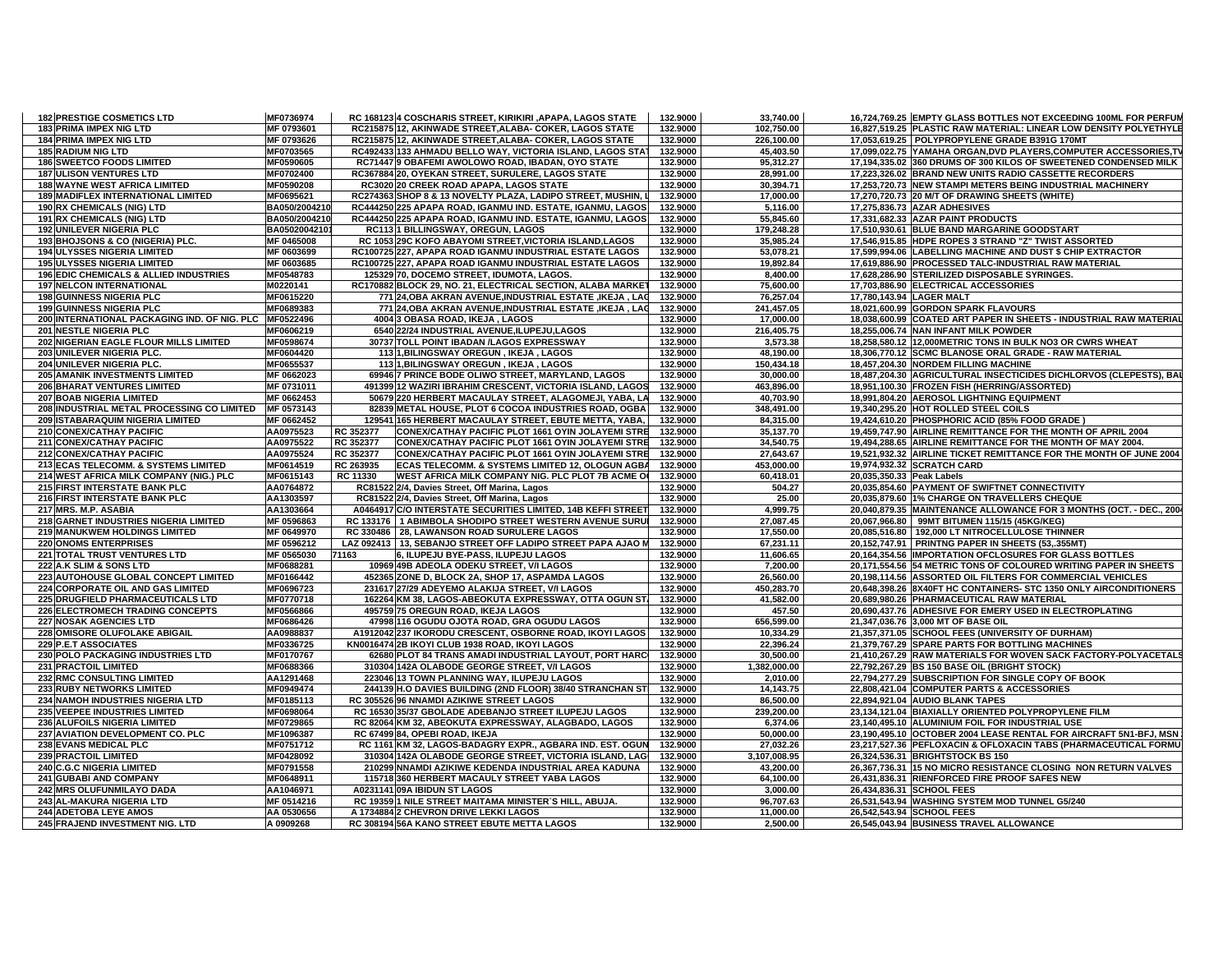| 246 INTERNATIONAL BEER AND BEVERAGES IND.             | MF 0673661 | RC24211   KUDENDA INDUSTRIAL AREA KADUNA STATE               | 132.9000 | 1,335,000.00 |                       | 27,880,043.94 BOTTLING LINE/BREWERY MACHINERY                               |
|-------------------------------------------------------|------------|--------------------------------------------------------------|----------|--------------|-----------------------|-----------------------------------------------------------------------------|
| 247 TOMEZ NIGERIA LTD                                 | MF 0474147 | RC 126236 2ND FLOOR, 5/7 QUEENS BARRACKS ROAD, OFF WAREHO    | 132.9000 | 92,630.00    |                       | 27,972,673.94 IMPORTATION OF CKD BICYCLE COMPONENTS                         |
| 248 Mix & Bake Flour Mill Ind. Ltd                    | MF0314675  | RC30325 20, North Avenue, Apapa, Lagos                       | 132.9000 | 25,744.23    |                       | 27,998,418.17 Flour Additives                                               |
| 249 NCR Nigeria Plc                                   | AA1205016  | RC751 6, Broad Street, Lagos                                 | 132.9000 | 5,089.80     |                       | 28,003,507.97 Payment for Software on CDs and Diskettes                     |
| 250 ADEKUNLE ADEBAMBO                                 | AA1299565  | A209899 55, MBA STREET AJEGUNLE OLODI APAPA LAGOS            | 132.9000 | 2,052.95     |                       | 28,005,560.92 1ST TERM TUITION FEE                                          |
| <b>251 MONTIZEN LIMITED</b>                           | MF0611915  | 248430 23B, OLANREWAJU STREET OREGUN IKEJA, LAGOS            | 132.9000 | 75.850.00    |                       | 28,081,410.92 3000KG NUTRASE 3000B                                          |
| 252 NISHRAJ NIG LTD                                   | MF0694401  | RC221083 9, KARIMU KOTUN STREET, OYADIRAN ESTATE, YABA, LAGO | 132.9000 | 36,490.00    | 28,117,900.92 BULBS   |                                                                             |
| 253 VIRGO INVESTMENT                                  | MF0658862  | RC255259 SUITE 123, EDO HOUSE, VICTORIA ISLAND               | 132.9000 | 32,814.00    |                       | 28,150,714.92 INDUSTRIAL MACHINERY COMPRESSOR AND AUDIO/VIDEO TA            |
| 254 CENTURY DYES& CHEM                                | MF 0546804 | 85302 PLT PC 30 AFRIBANK ST. V/ISLAND                        | 132.9000 | 52,000.00    |                       | 28,202,714.92 RAW MAT.CALCIUM CARBIDE                                       |
| <b>255 CENTURY DYES&amp; CHEM</b>                     | MF 0546821 | 85302 PLT PC 30 AFRIBANK ST. V/ISLAND                        | 132.9000 | 87,400.00    |                       | 28,290,114.92 RAW MAT. SODIUM SULPHATE ANHYDROUS                            |
| <b>256 SOCIETE BANCAIRE</b>                           | AA 1410688 | RC 158199 PLOT 1683, SANUSI FAFUNWA STREET, V/I, LAGOS       | 132.9000 | 220.78       |                       | 28,290,335.70 Being payment for SWIFTNET FIN service minimum network for    |
| <b>257 STARCOMMS LIMITED</b>                          | MF 0475483 | RC 276160 PLOT 1261, BISHOP KALE CLOSE, V/I, LAGOS           | 132.9000 | 1,468,022.00 |                       | 29,758,357.70 Importation of CDMA Intelligent network system( 1SCP AND 1 SI |
| <b>258 CADBURY NIGERIA PLC</b>                        | MF0623597  | RC4151 LATEEF JAKANDE ROAD, AGIDINGBI, IKEJA, LAGOS          | 132.9000 | 30,267.88    |                       | 29,788,625.58 PAYMENT FOR EQUIPMENT FOR FOOD INDUSTRY (STISTL HYG           |
| 259 UNILEVER NIGERIA PLC                              | MF0639993  | RC113 1 BILLINGSWAY ROAD, OREGUN, IKEJA, LAGOS               | 132.9000 | 39,014.74    |                       | 29,827,640.32 PAYMENT FOR MODEL "B" RIBBON BLENDER                          |
| 260 UNILEVER NIGERIA PLC                              | MF0769002  | RC113 1 BILLINGSWAY ROAD, OREGUN, IKEJA, LAGOS               | 132.9000 | 804.440.00   |                       | 30,632,080.32 PAYMENT FOR BLENDED TEA, LIPTON YELLOW LABEL                  |
| 261 UNILEVER NIGERIA PLC                              | MF0179489  | RC113 1 BILLINGSWAY ROAD, OREGUN, IKEJA, LAGOS               | 132.9000 | 77,548.80    |                       | 30,709,629.12 PAYMENT FOR CLOSE UP TOOTHBRUSH (FLOW-WRAPPED)                |
| 262 RX CHEMICALS NIG LTD                              | MF 0440296 | 444250 225 APAPA ROAD IGANMU INDUSTRIAL ESTATE IGANMU        | 132.9000 | 2,838.66     |                       | 30,712,467.78 AZAR BRAND OF PAINT/ GLUES & LACQUERS                         |
| 263 DERIN ERIOLA NIGERIA LTD                          | AA1385493  | A0066484 403, ROAD HOUSE 31, FESTAC TOWN, LAGOS              | 132.9000 | 24,177.00    |                       | 30,736,644.78 SCHOOL FEES                                                   |
| 264 NISA PREMIER HOSPITAL                             | AA1343438  | RC323731 PLOT 618, ALEX EKWUEME WAY JABI - ABUJA             | 132.9000 | 11,000.00    |                       | 30.747.644.78 MEDICAL RESEARCH                                              |
| 265 CHELLARAMS PLC                                    | MF0628211  | RC 639 2 GORIOLA STREET VICTORIA ISLAND LAGOS                | 132.9000 | 36,846.00    |                       | 30,784,490.78 35:60 MT OF POLYPROPYLENE FILM GRADE                          |
| 266 APEX AFRICAN GAS NIGERIA LIMITED                  | MF0604561  | 500135 27, BURMA ROAD, APAPA, LAGOS.                         | 132.9000 | 139,616.50   |                       | 30,924,107.28 TRANSFORMERS WITH RELEVANT ACCESSORIES, MEDIUM VO             |
| 267 EASTERN ENAMELWARE FACTORY LIMITED                | MF0604902  | 3174 PLOT 31, TRANS AMADI INDUSTRIAL ESTATE, P/HARCOURT      | 132.9000 | 28,100.00    |                       | 30,952,207.28 REFACTORY BRICKS                                              |
| 268 FAS AGRO INDUSTRIAL COMPANY LIMITED               | MF0675863  | 83458 27, BURMA ROAD, APAPA, LAGOS.                          | 132.9000 | 200,475.00   |                       | 31,152,682.28 165.00M/TONS OF POLYPROPYLENE                                 |
| <b>269 RESOURCERY LIMITED</b>                         | MF0423754  | 70199 14/18 ADEOLA HOPEWELL STREET, V/ISLAND,LAGOS.          | 132.9000 | 35,028.40    |                       | 31,187,710.68 CABLE ELECTRONIC MATERIAL                                     |
| 270 SOCIETE DE COMPOUNDAGE (NIGERIA)LIMITED MF0603982 |            | 360677 16/18, YOUNG SHALL GROW ROAD, SATELLITE TOWN,LAG      | 132.9000 | 54,300.00    |                       | 31,242,010.68 ORGANIC PIGMENTS                                              |
| 271 UNIQUE PHARMACEUTICALS LIMITED                    | MF0603391  | 75681 11, FATAI ATERE WAY, MATORI, MUSHIN.                   | 132.9000 | 110,000.00   |                       | 31,352,010.68 PETROLEUM JELLY                                               |
| 272 CADBURY NIG PLC                                   | MF0623579  | 4151 1 LATEEF JAKANDE ROAD, IKEJA LAGOS                      | 132.9000 | 18,245.02    |                       | 31,370,255.70 SWEET WAY POWDER, MOPLEFAN SLB MICRON                         |
| 273 INTEGRATED FIBRES LTD                             | MF0607455  | 63701 1 WAJE DISTRICT BOMPAI, KANO                           | 132.9000 | 35,673.46    |                       | 31,405,929.16 POLYETHYLENE TREPHALATE                                       |
| 274 TRANSAF PACIFIC NIG LTD                           | MF0333643  | 258657 12 CHIDI STREET AWODI- ORA EST. APAPA                 | 132.9000 | 16,856.00    |                       | 31,422,785.16 ALLOY WHEELS 600 BOXES                                        |
| 275 UNIQUE PHARM. LTD                                 | MF0603436  | 75681 11, FATAI ATERE WAY, MATORI MUSHIN                     | 132.9000 | 27,135.00    |                       | 31,449,920.16 3000KG OF MENTHOL BOLD CRYSTALS BP                            |
| 276 MELVYN NICKSON NIGERIA LIMITED                    | MF 0674892 | 205371 11E OBAGUN AVENUE MATORI,LAGOS                        | 132.9000 | 23,065.00    |                       | 31,472,985.16   1UNIT OF 3KL REACTOR WITH CONDENSOR ACCESSORIES FO          |
| 277 MELVYN NICKSON NIGERIA LIMITED                    | MF 0611239 | 205371 11E OBAGUN AVENUE MATORI.LAGOS                        | 132.9000 | 19.100.00    |                       | 31.492.085.16   140BAGS OF DIETHANOL STILBENE METANILIC ACID & 5DRUI        |
| 278 MULTICHEM INDS LIMITED.                           | MF 0688443 | 130408 PLOT D2, ISREAL ADEBANJO CLOSE IKEJA LAGOS            | 132.9000 | 43,500.00    |                       | 31,535,585.16   100MTS OF CALCIUM CARBIDE                                   |
| 279 SONVIG INTERCONTINENTAL IND.LTD                   | MF 0674738 | 461774 83, OBA OLOTO RING RD. OTTO AWORI LAGOS               | 132.9000 | 35,397.53    |                       | 31,570,982.69 44MTS OF WHITE PETROLEUM JELLY                                |
| 280 TOWER ALUMINIUM NIGERIA PLC                       | MF 0522181 | 2002 9, OBA AKRAN AVENUE IKEJA LAGOS                         | 132.9000 | 430,706.62   |                       | 32,001,689.31   200MTS OF ALUMINIUM BILLETS                                 |
| 281 TOWER ALUMINIUM NIGERIA PLC                       | MF 0522182 | 2002 9, OBA AKRAN AVENUE IKEJA LAGOS                         | 132.9000 | 79,831.83    |                       | 32,081,521.14   19,200KGS OF METACOLOR REPLENISHER SOLUTION (ANODI          |
| 282 ALFA MAGNETICS IND. LTD                           | MF0455943  | 495158 16, IJORA CAUSEWAY, IJORA LAGOS                       | 132.9000 | 50,000.00    |                       | 32,131,521.14 INDUSTRIAL MATERIAL- PLASTIC INDUSTRIAL INJECTION MOU         |
| 283 BERLIAC ENGINEERING CO. LTD.                      | MF0639199  | 79604 523 AGEGE MOTOR ROAD, SHOGUNLE-OSHODI LAGOS            | 132.9000 | 109.861.77   |                       | 32,241,382.91 HYDRAULIC PRESS - INDUSTRIAL MACHINERY                        |
| 284 COSCHARIS TECHNOLOGIES LTD                        | MF0679352  | 216991 29 OGUNLANA DRIVE SURULERE, LAGOS STATE               | 132.9000 | 20,000.00    |                       | 32,261,382.91 COMPUTER PARTS- MOUSE, KEYBOARD                               |
| 285 CROWNSTAR COMM. INVEST LTD                        | MF0637992  | 81823 13, EREKO STREET, IDUMOTA, LAGOS                       | 132.9000 | 43,165.20    |                       | 32,304,548.11 ELECTRONICS- RADIO CASSETTE RECORDERS                         |
| 286 DEVIKA NIGERIA LTD                                | MF0230622  | 114045 9, OJON STREET OFF AGORO ST. IDUMOTA LAGOS            | 132.9000 | 12,077.03    |                       | 32,316,625.14 WALL CLOCKS                                                   |
| 287 ELBE PHARMA NIGERIA LIMITED.                      | MF0601105  | 202889 4, AKANBI DANMOLA STREET, IKOYI, LAGOS                | 132.9000 | 71,444.00    |                       | 32,388,069.14 PHARMACEUTICAL-COD LIVER OIL CAPSULES                         |
| 288 EUROBRIDGE INDUSTRIES LTD                         | MF0507189  | 263442 7, ODUDUWA STREET, G.R.A.IKEJA,LAGOS.                 | 132.9000 | 26.00        |                       | 32,388,095.14 INDUSTRIAL CHEMICAL- ACTICIDES                                |
| 289 EUROBRIDGE INDUSTRIES LTD                         | MF 0507197 | 263442 7, ODUDUWA STREET, G.R.A.IKEJA,LAGOS.                 | 132.9000 | 58,050.20    |                       | 32,446,145.34 ODORIFEROUS MIXTURES- RAW MATERIALS FOR COSMETICS             |
| 290 FOUANI NIGERIA LIMITED                            | MF0643574  | 400780 311, WHARF ROAD, APAPA LAGOS                          | 132.9000 | 192,390.00   |                       | 32,638,535.34 PHOTOCOPY PAPER                                               |
| 291 GENERAL B. M. LIMITED.                            | MF 0751137 | 15556 12/14 AERODROME ROAD, APAPA- LAGOS                     | 132.9000 | 6,224.67     |                       | 32,644,760.01 CERAMIC FLOOR AND WALL TILE                                   |
| 292 GENERAL B. M. LIMITED.                            | MF 0751140 | 15556 12/14 AERODROME ROAD, APAPA- LAGOS                     | 132.9000 | 28,312.59    |                       | 32,673,072.60 EMULSION PAINT, ADD FOR MORTAL AND SPARE PARTS                |
| 293 GIVANAS NIGERIA LIMITED                           | MF0607981  | 220409 11A BURMA/COMMERCIAL ROAD APAPA LAGOS                 | 132.9000 | 64,190.00    |                       | 32,737,262.60 MILK POWDER IN SACHET                                         |
| 294 GOLDEN TRIUMPH NIG. LTD                           | MF0555923  | 488934 47/57 MARTINS STREET 10TH FLOOR GREAT NIGERIA HOU     | 132.9000 | 42,680.00    | 32,779,942.60 CANDLES |                                                                             |
| 295 HAMADA ENTERPRISES NIG. LTD.                      | MF0641734  | 106434 13 ONIRU STREET APAPA LAGOS                           | 132.9000 | 23,212.00    |                       | 32,803,154.60 EXCERCISE EQUIPMENT - TREADMIL                                |
| 296 HUA HUA INTERNATIONAL LTD                         | MF0643405  | 500679 15TH FLOOR , GREAT NIG. HOUSE MARINA LAGOS            | 132.9000 | 11,280.00    |                       | 32,814,434.60 FEMALE SLIPPERS                                               |
| 297 IKOSI VENTURES LTD.                               | MF0522497  | 73399 32, ABA JOHNSON CRESCENT, IKEJA,LAGOS.                 | 132.9000 | 17,000.00    |                       | 32,831,434.60 RAW MATERIAL FOR INDUSTRY -COATED ART PAPER IN SHEE           |
| 298 INTERWORLD PRODUCTS NIG. LTD., .                  | MF 0362658 | 268357 66 AKANRO STREET, ILASAMAJA, OFF OSHODI APAPA EXP     | 132.9000 | 12,800.27    |                       | 32,844,234.87 BINATONE STAINLESS GAS COOKER                                 |
| 299 JAMES WALLACE & CO LTD                            | MF 0641004 | 192150 7 ABIMBOLA STREET, ISOLO IND ESTATE ISOLO LAGOS       | 132.9000 | 40,000.00    |                       | 32,884,234.87 TALCUM POWDER                                                 |
| 300 JONCOD AGRO& IND EQUIP                            | MF0658845  | 474516 7 OLAJUMOKE OBASI CLOSE SURULERE LAGOS                | 132.9000 | 46,518.00    |                       | 32,930,752.87 AGRICULTURAL MACHINERY - PRIME MOVER FOR GRINDING I           |
| 301 JUHEL NIG. LTD.                                   | MF0601502  | 104648 1A CROWTHER CRESCENT APAPA LAGOS                      | 132.9000 | 4,000.00     |                       | 32,934,752.87 INDUSTRIAL MACHINERY- DE-BLISTER MACHINE MODEL                |
| 302 JUHEL NIG. LTD.                                   | MF 0639925 | 104648 1A, CROWTHER CRESCENT, APAPA, LAGOS                   | 132.9000 | 19.800.00    |                       | 32.954.552.87 PHARMACEUTICAL RAW MATERIAL-CLOXACILLIN SODIUM.AM             |
| 303 JUHEL NIG. LTD.                                   | MF0621126  | 104648 1A, CROWTHER CRESCENT, APAPA,LAGOS                    | 132.9000 | 3,384.08     |                       | 32,957,936.95 CLOXACILLIN SODIUM, HARD GELATIN CAPSULES- PHARMACE           |
| 304 KGM INDUSTRIES NIGERIA LTD                        | MF 0637163 | 118795 CHESEBROUGH WAY, BLOCK A, PLOT 6 ISOLO. SCHEME I      | 132.9000 | 35,387.64    |                       | 32,993,324.59 RAW MATERIAL FOR PLASTIC MANUFACTURING- PP HOMOPO             |
| 305 KGM INDUSTRIES NIGERIA LTD.                       | MF 0637166 | 118795 CHESEBROUGH WAY, BLOCK A, PLOT 6 ISOLO. SCHEME I      | 132.9000 | 55,221.20    |                       | 33,048,545.79 PP INJECTION- MATERIAL FOR PLASTIC MANUFACTURING              |
| 306 KRISHAN NIG. LTD                                  | MF 0642378 | 468413 2, TOWRY STREET, OFF CATHOLIC MISSION STREET LAGO     | 132.9000 | 27,059.15    |                       | 33,075,604.94 AGRICULTURAL MACHINERY - GRAIN GROUNDING MILL WITH            |
| 307 MAGCHEM NIG. LIMITED                              | MF 0707933 | 462888 PLOT 9 KOLEX AVENUE, AJAO ESTATE, ISOLO, LAGOS.       | 132.9000 | 56,407.40    |                       | 33,132,012.34 ARTIFICIAL RESIN - HD FILM PF150 & LLDPE UF414                |
| <b>308 MIDWAY VENTURES LTD</b>                        | MF 0696619 | 78434 21 OLOSA STREET, VICTORIA ISLAND LAGOS.                | 132.9000 | 61,647.35    |                       | 33,193,659.69 ARTIFICIAL RESIN - LLDPE UF414                                |
| 309 MIKBEJOH NIGERIA COMPANY LIMITED                  | MF0555269  | 9334 1A OROKE DRIVE IKOYI, LAGOS.                            | 132.9000 | 317,275.00   |                       | 33,510,934.69 SNOW WHITE PETROLEUM JELLY USP/BP GRADE                       |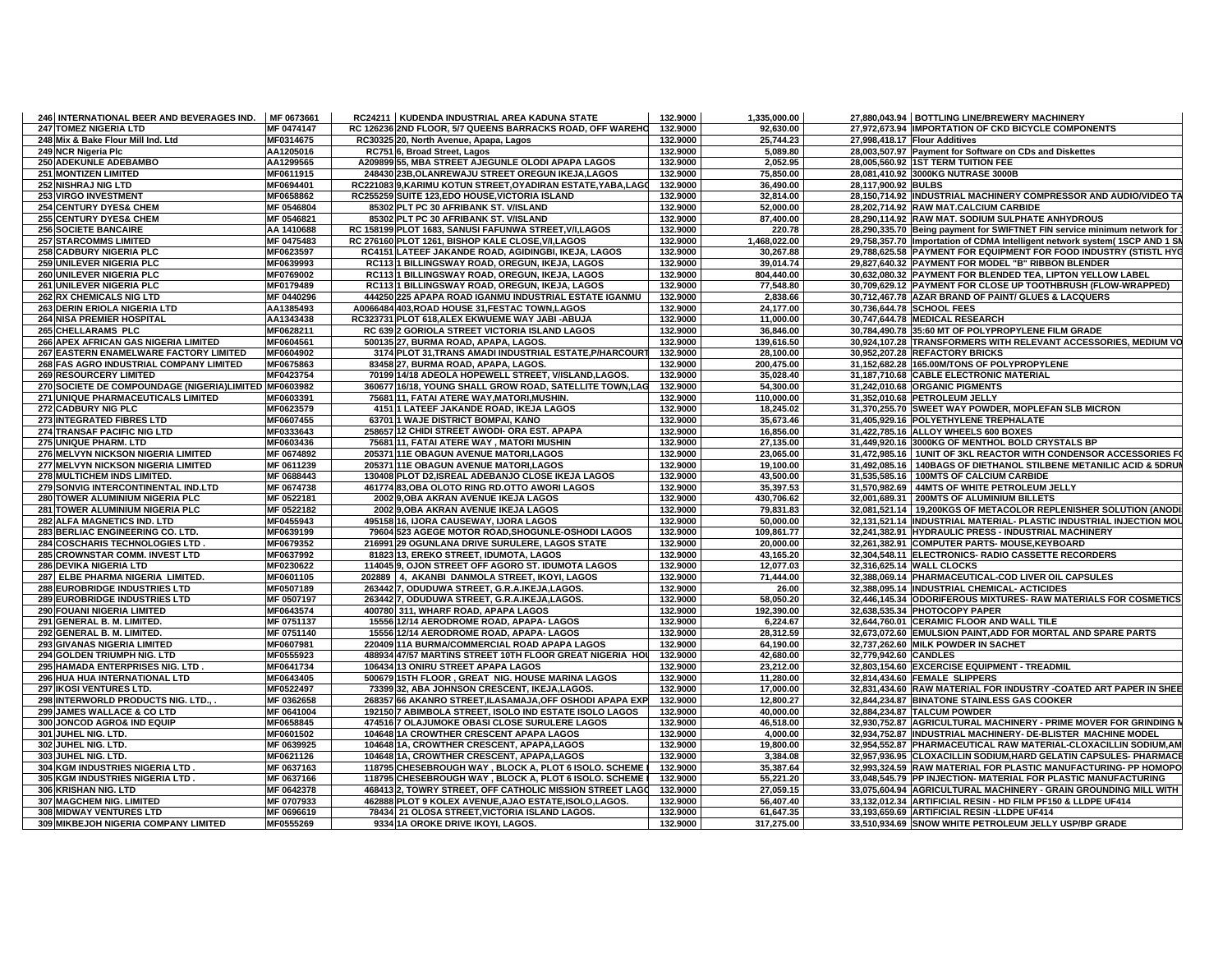| 310 MINDONG YIHUA (NIG) COY LTD           | MF0641709  | 462039 NO 1A DAKAR ROAD, APAPA, LAGOS                          | 132.9000 | 43,330.00    |                         | 33,554,264.69 AGRICULTURAL DIESEL ENGINE FOR ALTERNATOR            |
|-------------------------------------------|------------|----------------------------------------------------------------|----------|--------------|-------------------------|--------------------------------------------------------------------|
| 311 NOSTRUM LTD.                          | MF0599983  | 376646 9, CREEK ROAD APAPA. LAGOS                              | 132.9000 | 24,820.00    |                         | 33,579,084.69 PHARMACEUTICALS- FERROUS SULPHATE TAB & PIROXICAM    |
| 312 NOSTRUM LTD.                          | MF0598984  | 376646 9, CREEK ROAD APAPA. LAGOS                              | 132.9000 | 25,566.80    |                         | 33,604,651.49 METRONIDAZOLE TABS- PHARMACEUTICALS                  |
| 313 OBISON BUSINESS AGENCY LTD.           | MF0764669  | 176627 54 AKERELE STREET, SURULERE, LAGOS                      | 132.9000 | 17,290.00    |                         | 33.621.941.49 MATHEMATICAL SETS                                    |
| 314 OK FOODS LIMITED,                     | MF0790510  | 216477 7A ILASAMAJA SCHEME ITIRE JUNCTION ILASAMAJA LAG        | 132.9000 | 130,481.90   |                         | 33,752,423.39 INSTANT FULL CREAM MILK POWDER                       |
| 315 OK SWEETS                             | MF0452425  | 216477 7A ILASAMAJA SCHEME ITIRE JUNCTION, ISOLO LAGOS         | 132.9000 | 5,040.00     |                         | 33,757,463.39 RAW MATERIAL FOR FOOD PROCESSING- SPICY GINGER       |
| 316 OOMS-RALTD                            | MF0597739  | 15915 4 OJU OLOKUN STR., IDUMOTA LAGOS                         | 132.9000 | 7,461.86     | 33,764,925.25 GLASSWARE |                                                                    |
| 317 POLMERC VENTURES LIMITED              | MF0643035  | 216448 6 HERBERT MERCAULEY STREET EBUTE-METTA (EAST),L         | 132.9000 | 70,000.00    |                         | 33,834,925.25 MOTORCYCLE                                           |
| 318 RODA COMMERCIAL VENTURES LTD.         | MF0751440  | 289102 34A, WAREHOUSE ROAD APAPA LAGOS                         | 132.9000 | 8,224.50     |                         | 33,843,149.75 TYNA CHUNKS - SUPERMARKET ITEMS                      |
| 319 SAN TRUST VENTURES LTD                | MF0696795  | 249274 7 MASSEY STREET LAGOS ISLAND LAGOS                      | 132.9000 | 35,600.00    |                         | 33,878,749.75 COLOURED MANILLA BOARD IN SHEETS 160GSM              |
| 320 SEYDEL INDUSTRIES LIMITED             | MF0598680  | 168326 3, BLIND CENTRE STREET, CAPPA, OSHODI, LAGOS.           | 132.9000 | 40,466.72    |                         | 33,919,216.47 GENERATOR SET                                        |
| 321 SEYDEL INDUSTRIES LIMITED.            | MF0555354  | 168326 3, BLIND CENTRE STREET, CAPPA, OSHODI, LAGOS.           | 132.9000 | 40,572.60    |                         | 33,959,789.07 PLASTIC RAW MATERIAL- MDI/POLYOL                     |
| 322 SOSACO NIGERIA LIMITED                | MF0643325  | 347146 86A ALLEN AVENUE IKEJA LAGOS                            | 132.9000 | 48,563.20    |                         | 34,008,352.27 GROCERIES- MAYONNAISE                                |
| 323 SOSACO NIGERIA LIMITED                | MF0643326  | 347146 86A ALLEN AVENUE IKEJA LAGOS                            | 132.9000 | 150,000.00   |                         | 34,158,352.27 EVAPORATED MILK                                      |
| 324 SUN-MAY VENTURES LTD                  | MF 0749288 | 178534 PLOT 35, RAILWAY LINES, BEHIND MR. BIGGS, APAPA LAC     | 132.9000 | 53,500.00    |                         | 34,211,852.27 AGRICULTURAL MACHINERY- GRINDING MILLS & PRIME MOV   |
| 325 SUNNEX NIGERIA LIMITED                | MF0185514  | 211286 17 IDOLUWO STREET, LAGOS ISLAND, LAGOS                  | 132.9000 | 13,325.32    |                         | 34,225,177.59 TABLE CLOCKS                                         |
| 326 TOWER GALVANISED PRODUCTS NIG. LTD    | MF0259817  | 15032 PLOT 9C, INDUSTRIAL AREA KADUNA, KADUNA STATE            | 132.9000 | 509,780.12   |                         | 34,734,957.71 APPROX. 661.090 MT COLD ROLLED STEEL COILS           |
| 327 VEE NETWORKS LIMITED                  | MF 0595741 | 398557 27 ADEYEMO ALAKIJA STREET, 7TH FLOOR COWRIE HOUS        | 132.9000 | 1,574,277.00 |                         | 36,309,234.71 GSM EQUIPMENT & ACCESSORIES- (EARTH STATION NETWOR   |
| 328 VIRGIN ATLANTIC AIRWAYS LTD           | AA0235689  | AIRLINE THE SHERATON HOTELS & TOWERS, MOBOLAJI BANK AN         | 132.9000 | 6,404,849.33 |                         | 42,714,084.04 PROCEEDS FROM SALES OF INT'L TICKETS- OCTOBER 2004   |
| 329 WEST AFRICAN MILK COMPANY NIGERIA PLC | MF0794878  | 11330 PLOT 79 ACME ROAD , OGBA INDUSTRIAL ESTATE, IKEJA L      | 132.9000 | 852,192.00   |                         | 43,566,276.04 352 MT OF SKIMMED MILK POWDER                        |
| 330 YOBINAM LIMITED                       | MF0650924  | 403214 251 APAPA RD IJORA - LAGOS                              | 132.9000 | 9,541.44     |                         | 43,575,817.48 GLASSWARE TUMBLERS & BOWL SETS                       |
| 331 CONOIL PLC                            | MF0687978  | RC7288 BULL PLAZA 38/39 MARINA LAGOS                           | 132.9000 | 2,252,986.75 | 45.828.804.23 JET FUEL  |                                                                    |
| 332 W.J BUSH & CO (NIG) LTD               | MF0468046  | 966 168 MISSION ROAD KANO                                      | 132.8900 | 157,516.00   |                         | 45,986,320.23 INEDIBLE BLEACHED TALLOW 244,400KGS                  |
| 333 OBINASON INT.LTD                      | MF0533625  | RC245100 ZONE A BLOCK 1 SHOP 121, TRADE FAIR COMPLEX LAGOS     | 132.8900 | 32,454.72    |                         | 46,018,774.95 NEW MOTOR SPAREPARTS FOR COMMERCIAL BUSES            |
| 334 AFRICAN STEEL MILLS NIG LTD           | MF-0623973 | RC395473 2, DAKAR ROAD, APAPA, LAGOS STATE                     | 132.8900 | 25,438.00    |                         | 46,044,212.95 1 NOS PICK & CARRY HYDRAULIC MOBILE CRANE            |
| 335 AFRICAN STEEL MILLS NIG LTD           | MF-0793759 | RC395473 2, DAKAR ROAD, APAPA, LAGOS STATE                     | 132.8900 | 353,817.88   |                         | 46,398,030.83 HOT ROLLED STEEL BILLETS                             |
| 336 CHELLARAMS PLC                        | MF-0650295 | RC639 2, GORIOLA STR, VICTORIA ISLAND, LAGOS STATE             | 132.8900 | 66,927.00    |                         | 46,464,957.83 (RAW MATERIALS FOR INK PRODUCTION) :STANNOUS OCTOA   |
| 337 CHELLARAMS PLC                        | MF-0703395 | RC639 2, GORIOLA STR, VICTORIA ISLAND, LAGOS STATE             | 132.8900 | 37,200.00    |                         | 46,502,157.83 CKD COMPONENTS FOR BICYCLE KITS                      |
| 338 DORIAN FILTERS LIMITED                | MF-0793762 | RC68583 KM 16 IKORODU ROAD, OJOTA, LAGOS STATE                 | 132.8900 | 4,446.05     |                         | 46,506,603.88 VARIOUS SIZES OF MIRRORS                             |
| 339 EMEL ENT LTD                          | MF0651721  | RC28701 136/138, NNAMDI AZIKIWE STREET, IDUMOTA, LAGOS STA1    | 132.8900 | 14,427.00    |                         | 46,521,030.88 GLASSWARES, TUMBLERS                                 |
| 340 FLOUR MILLS OF NIGERIA PLC            | MF 0488822 | RC 2343 2 OLD DOCK ROAD, APAPA, LAGOS STATE                    | 132.8900 | 1,534,282.32 |                         | 48,055,313.20 7,363.966 MT US NO. 2 HARD RED WINTER WHEAT IN BULK  |
| <b>341 SAMEER ENT NIG LTD</b>             | MF0650266  | RC26332 239C KOFO ABAYOMI STREET, VICTORIA ISLAND ,LAGOS       | 132.8900 | 70,577.00    |                         | 48,125,890.20 COMPACT PETROL GENERATORS                            |
| 342 SAMEER ENT NIG LTD                    | MF0457845  | RC26332 239C KOFO ABAYOMI STREET, VICTORIA ISLAND ,LAGOS       | 132.8900 | 69,081.00    |                         | 48,194,971.20 HIGH DENSITY POLYETHYLENE (ARTIFICIAL RESINS)        |
| 343 JOBIKAN NIGERIA LIMITED               | MF0660407  | 177134 PLOT 41, KUDIRAT ABIOLA WAY, OREGUN, IKEJA, LAGOS.      | 132.8900 | 248,046.00   |                         | 48,443,017.20 ARTIFICIAL RESIN, LINEAR LOW DENSITY POLYETHYLENE    |
| 344 FLOUR MILLS OF NIGERIA PLC            | MF0488819  | 2343 2, OLD DOCK ROAD, APAPA LAGOS                             | 132.8900 | 2,083,500.00 |                         | 50,526,517.20 10 MTS HARD RED WINTER WHEAT                         |
| 345 SUNFLAG NIGERIA LIMITED               | MF0740790  | 2651 37/39 IGANMU INDUSTRIAL ESTATE IGANMU LAGOS               | 132.8900 | 320,815.00   |                         | 50,847,332.20 209,000KGS POLYETHLENE TEREPHALATE CHIPS SEMI DULL   |
| 346 LAVIGAR PROCESSING & PACKAGING LTD    | MF0622699  | RC462.041<br>LAVIGAR PROCESSING & PACKAGING LTD VINOD ABICHA   | 132.8900 | 375,000.00   |                         | 51,222,332.20 FOR THE PART PAYMENT OF IMPORTATION OF 1250MT OF FRO |
| 347 FLOUR MILLS OF NIGERIA PLC            | MF0488515  | 2343 2 OLD DOCK ROAD, APAPA LAGOS                              | 132.8900 | 933,665.38   |                         | 52,155,997.58 4,916.616M/T OF U.S NO.2 SRW WHEAT BULK              |
| 348 IT B NIGERIA LIMITED                  | MF 0752434 | 282658 1684 SANUSI FAFUNWA STREET, VICTORIA ISLAND             | 132.8900 | 58,057.99    |                         | 52,214,055.57 CONSTRUCTION FITTINGS & ACCESSORIES                  |
| 349 I T B NIGERIA LIMITED                 | MF 0752597 | 282658 1684 SANUSI FAFUNWA STREET, VICTORIA ISLAND             | 132.8900 | 20,649.91    |                         | 52,234,705.48 CEMENT GLUE                                          |
| 350 LOTUS PLASTICS                        | MF 0752220 | 189434 PLOT 999C DANMOLE STREET, VICTORIA ISLAND, LAGOS        | 132.8900 | 163,200.00   |                         | 52,397,905.48 POLYPROPYLENE INJECTION GRADE                        |
| 351 CHELLARAMS NIGERIA PLC.               | MF0727250  | 639 2, GORIOLA STREET, V/I LAGOS.                              | 132.8900 | 132,660.00   |                         | 52,530,565.48 POLYETHYLENE LOW DENSITY GRANULAR (RAW MATERIALS     |
| 352 CHELLARAMS NIGERIA PLC.               | MF0727161  | 639 2, GORIOLA STREET, V/I LAGOS.                              | 132.8900 | 42,240.00    |                         | 52,572,805.48 35.20 MT OF PROPYLENE GLYCOL USP GARDE (RAW          |
| 353 FLOUR MILLS OF NIGERIA PLC.           | MF0488512  | 2343 2, OLD DOCK ROAD, APAPA - LAGOS.                          | 132.8900 | 31,395.77    |                         | 52,604,201.25 NEW PACKAGING MATERIAL                               |
| 354 FLOUR MILLS OF NIGERIA PLC.           | MF0488826  | 2343 2, OLD DOCK ROAD, APAPA - LAGOS.                          | 132.8900 | 1,174,572.50 |                         | 53,778,773.75 16,201.00 MT ORDINARY PORTLAND CEMENT IN BULK        |
| 355 ISPAT STEEL NIG. LTD.                 | MF0743669  | 387955 6, BAUCHI STREET, APAPA LAGOS.                          | 132.8900 | 34,000.00    |                         | 53,812,773.75 COLD ROLLED STEEL                                    |
| 356 PARCO ENTERPRISES (NIGERIA) LTD       | MF0743663  | 97069 ELEGANZA PLAZA (GEMINI BLOCK) 1, COMMERCIAL              | 132.8900 | 49.200.00    |                         | 53.861.973.75 CAUSTIC SODA PEARLS                                  |
| <b>357 RANONA LIMITED</b>                 | MF0489759  | 256515 7A, CREEK ROAD, APAPA LAGOS                             | 132.8900 | 230,000.00   |                         | 54,091,973.75 INSTANT FULL CREAM MILK POWDER                       |
| 358 Rhodia Nigeria Limited                | MF0517828  | RC177129 32B, Ladipo Oluwole Avenue, Ind. Estate, Ikeja, Lagos | 132.8900 | 22,842.00    |                         | 54,114,815.75 Tolonate HDB 7MX (Raw Material)                      |
| 359 CHELLARAMS PLC                        | MF0730711  | 639 2, GORIOLA STREET, V/ISL                                   | 132.8900 | 42,240.00    |                         | 54,157,055.75 IMPORTATION OF MONOPROPYLENE GLYOOL USP GRADE (R.    |
| 360 CHELLARAMS PLC                        | MF0628248  | 639 2, GORIOLA STREET, VICTORIA ISLAND, LAGOS.                 | 132.8900 | 343,380.00   |                         | 54,500,435.75 CKD COMPONENTS FOR ASSEMBLY OF LONCIN LX 125-A MOT   |
| 361 Y. AMOLAD NIGERIA ENT. LIMITED        | MF0583239  | 326962 98D, OLD AIRPORT SAMONDA OYO ROAD IBADAN, OYO ST        | 132.8900 | 128,000.00   |                         | 54,628,435.75 NEW JINCHANG MOTORCYCLES IN CKD CONDITION            |
| 362 NOVATEC INVESTMENT LIMITED            | MF 0263283 | 345666 337, AGEGE MOTOR RD. MUSHIN                             | 132.8900 | 101,255.80   |                         | 54,729,691.55 244MTS OF FLOAT GLASS IN MASS COLOURED               |
| 363 FLOUR MILLS OF NIG. PLC               | AA1080511  | 2343 2 OLD DOCK ROAD APAPA LAGOS                               | 132.8900 | 57,982.92    |                         | 54,787,674.47 DIVIDEND REMITTANCE FOR THE YEAR ENDED 31/03/04      |
| 364 FLOUR MILLS OF NIG. PLC               | MF 0488842 | 2343 2 OLD DOCK ROAD APAPA LAGOS                               | 132.8900 | 2,107,792.50 |                         | 56,895,466.97 29,073 M/T ORDINARY PORTLAND CEMENT IN BULK          |
| 365 GENERAL STEEL MILLS LTD               | MF0556539  | 37982 36, SULE ABUKA CRESCENT OFF OPEBI ROAD IKEJA LAGI        | 132.8900 | 26,592.68    |                         | 56,922,059.65 INDUSTRIAL RAW MATERIALS MACHINERY ACCESSORIES & S   |
| 366 VARDAN NIGERIA LTD.                   | MF0643899  | 403924 12 OKOYA STREET IDUMOTA LAGOS                           | 132.8900 | 21,539.00    |                         | 56,943,598.65 ELECTRONIC BLENDERS                                  |
| 367 VIN-CHINNY NIG. LTD                   | MF0598034  | 180909 12 OLADIPO LABINJO CRESENT SURULERE LAGOS               | 132.8900 | 42,600.00    |                         | 56,986,198.65 RAW MATERIAL- 20,000KG OF EMULSOFT NOW 1 PACKED IN 2 |
| 368 ACB INTERNATIONAL BANK PLC            | AA1054364  | RC 453 106/108 BROAD STREET LAGOS                              | 132.8800 | 35,000.00    |                         | 57,021,198.65 PAYMENT TO DCC FOR VSAT CONNECTIVITY                 |
| 369 DANIGOLD VENTURES W.A LTD             | MF0694779  | RC 129203 33 OGUI ROAD, ENUGU                                  | 132.8800 | 9,769.36     |                         | 57,030,968.01 NEGATIVE COLOUR DEVELOPER ,COLOUR BLEACH             |
| 370 MTN NIG COMMUNICATIONS LIMITED        | MF0621331  | RC 395010 CHURCHGATE TOWERS, 30, AFRIBANK STREET, VICTORIA     | 132.8800 | 748,000.00   |                         | 57,778,968.01 N750 RECHARGE VOUCHER                                |
| 371 INTERNATIONAL ENAMELWARE IND. LTD     | MF0469546  | 4446 KM 5 ONITSHA OWERRI RD ONITSHA ANAMBRA                    | 132.8800 | 1,808,000.00 |                         | 59.586.968.01 PRIME STEEL BILLETS 4000MT                           |
| 372 DEEKAY & SONS (NIG) LTD               | MF0493345  | RC9641 239C KOFO ABAYOMI STREET, VICTORIA ISLAND               | 132.8800 | 34,101.00    |                         | 59,621,069.01 PORTABLE EMERGENCY LIGHT                             |
| 373 CADBURY NIGERIA PLC                   | MF0623578  | RC4151 3, LATEEF JAKANDE ROAD, AGIDINGBI, IKEJA, LAGOS         | 132.8800 | 116,345.31   |                         | 59,737,414.32 17,874KG OF FILM POLYMERS OF VINYL CHLORIDE          |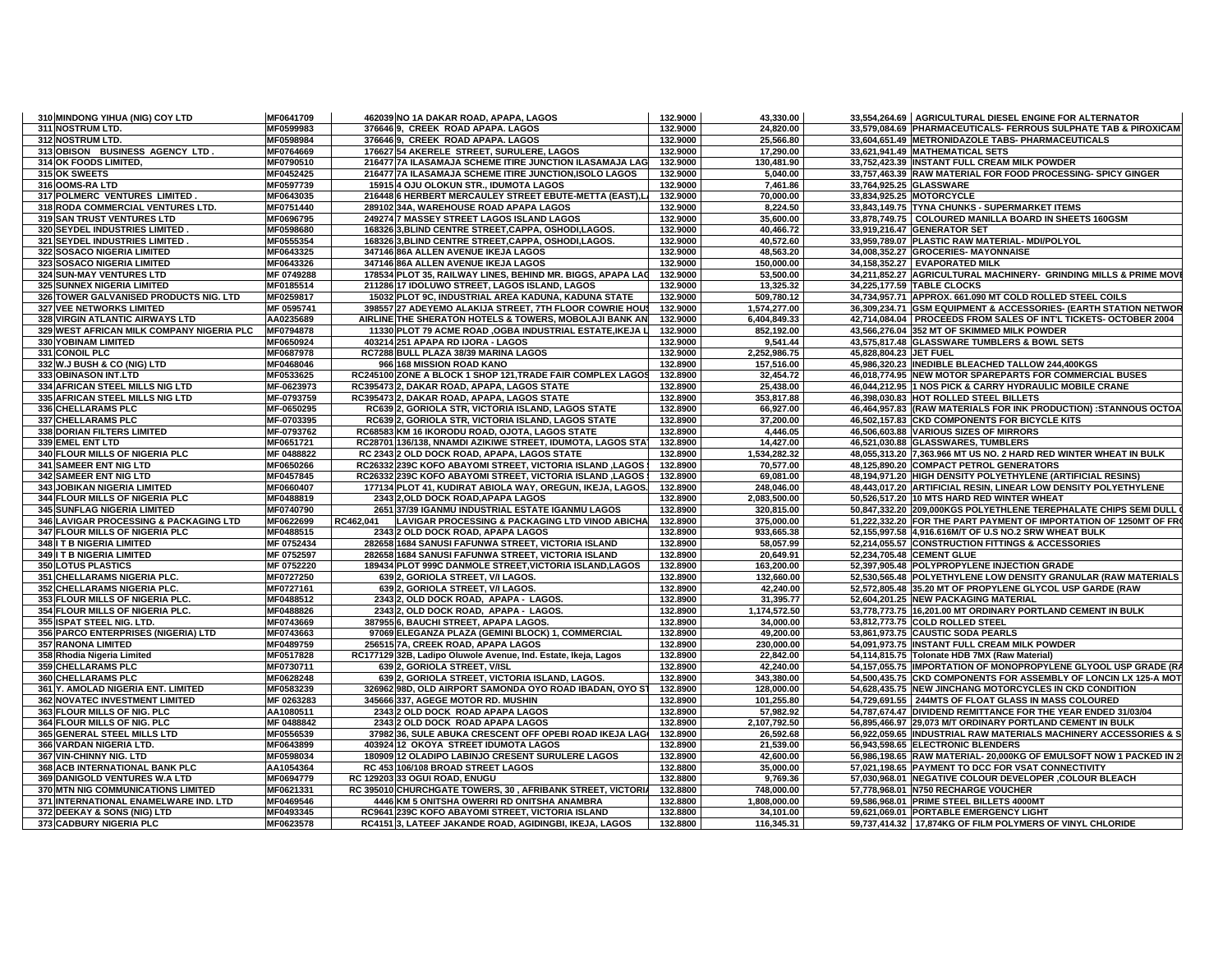| 374 FAGBOYEGUN ADEOGBA EKUNDAYO                                                    | AA1415524              | A2090490 16/18 OYEFESO STREET, OBANIKORO, IKEJA, LAGOS                               | 132.8800             | 2,000.00                 | 59,739,414.32 PTA     |                                                                                                                                       |
|------------------------------------------------------------------------------------|------------------------|--------------------------------------------------------------------------------------|----------------------|--------------------------|-----------------------|---------------------------------------------------------------------------------------------------------------------------------------|
| 375 JUNALD NIG LTD                                                                 | AA1413670              | RC256548 7, BALOGUN WEST, LAGOS ISLAND, LAGOS                                        | 132.8800             | 2,500.00                 | 59,741,914.32 BTA     |                                                                                                                                       |
| 376 MORENIKE OYEDELE                                                               | AA1414354              | A2714645 PLOT 1712 IDEJO STREET, VICTORIA ISLAND, LAGOS                              | 132.8800             | 450.00                   |                       | 59,742,364.32 SUBSCRIPTION FEES                                                                                                       |
| 377 NIRANKAR INDUSTRIES LIMITED                                                    | MF0633266              | RC4988671 LSDPC HOUSE NNAMDI AZIKIWE STREET LAGOS                                    | 132.8800             | 15,784.37                |                       | 59,758,148.69 KEROSENE STOVES                                                                                                         |
| 378 TAANA LIMITED                                                                  | MF0311843              | RC294223 34 IDUMAGBO AVENUE LAGOS                                                    | 132.8800             | 41,850.17                | 59,799,998.86 CANDLES |                                                                                                                                       |
| <b>379 TONILLA NIGERIA LIMITED</b>                                                 | MF0473529              | RC236757 77/79 ERIC MOORE SURULERE LAGOS                                             | 132.8800             | 49.000.00                |                       | 59,848,998.86 CORN GRINDING MILLS WITH PRIME MOVER                                                                                    |
| 380 A & P FOODS LTD                                                                | MF0590757              | RC87352 239C KOFO ABAYOMI STREET, VICTORIA ISLAND, LAGOS 1                           | 132.8800             | 5,848.00                 |                       | 59,854,846.86 BISCUIT MANUFACTURING EQUIPMENTS                                                                                        |
| 381 COMRADE CYCLE COMPANY (NIGERIA) LIMITED MF-0565376                             |                        | RC28358 77/79, ERIC MOORE RD, SURULERE, LAGOS STATE                                  | 132.8800             | 66,588.40                |                       | 59,921,435.26 COMPLETE BICYCLE IN CKD CONDITION                                                                                       |
| 382 DEEKAY & SONS NIG LTD                                                          | MF0702540              | RC9641 239C KOFO ABAYOMI STREET, VICTORIA ISLAND ,LAGOS                              | 132.8800             | 19,554.00                |                       | 59,940,989.26 INDUSTRIAL FANS                                                                                                         |
| 383 HAANSBRO NIG LTD                                                               | MF0703183              | RC427122 239C KOFO ABAYOMI STREET, VICTORIA ISLAND ,LAGOS !                          | 132.8800             | 136,519.00               |                       | 60,077,508.26 POLY PROPYLENE (ARTIFICIAL RESINS)                                                                                      |
| 384 VISTA INT'L LTD                                                                | MF0702375              | RC208914 PLOT 44, BLK 1 JIMOH ODUTOLA STREET, SURULERE LAG                           | 132.8800             | 86,158.38                |                       | 60,163,666.64 A4 PHOTO COPY PAPER 80 GSM                                                                                              |
| 385 VISTA INT'L LTD                                                                | MF0702359              | RC208914 PLOT 44, BLK 1 JIMOH ODUTOLA STREET, SURULERE LAG                           | 132.8800             | 44,517.00                |                       | 60,208,183.64 COATED PAPER BOARD (WHITE & COLOURED) IN SHEETS                                                                         |
| 386 VISTA INT'L LTD                                                                | MF0702096              | RC208914 PLOT 44, BLK 1 JIMOH ODUTOLA STREET, SURULERE LAG                           | 132.8800             | 134,418.15               |                       | 60,342,601.79 UNCOATED WOOD FREE PAPER IN SHEETS                                                                                      |
| 387 VISTA INT'L LTD                                                                | MF0642073              | RC208914 PLOT 44, BLK 1 JIMOH ODUTOLA STREET, SURULERE LAG                           | 132.8800             | 73,722.34                |                       | 60,416,324.13 PLAIN PAPER BOND IN VARIOUS SIZES                                                                                       |
| 388 VISTA INT'L LTD                                                                | MF0702391              | RC208914 PLOT 44, BLK 1 JIMOH ODUTOLA STREET, SURULERE LAG                           | 132.8800             | 50,115.21                |                       | 60,466,439.34 WOOD FREE BOND PAPER IN REELS                                                                                           |
| <b>389 VISTA INT'L LTD</b>                                                         | MF0703884              | RC208914 PLOT 44, BLK 1 JIMOH ODUTOLA STREET, SURULERE LAG                           | 132.8800             | 45,494.63                |                       | 60,511,933.97 COLOUR PRINTING PAPER IN SHEETS                                                                                         |
| 390 VISTA INT'L LTD                                                                | MF0620219              | RC208914 PLOT 44, BLK 1 JIMOH ODUTOLA STREET, SURULERE LAG                           | 132.8800             | 41,059.20                |                       | 60,552,993.17 BOND PAPER IN REELS                                                                                                     |
| 391 WANDEL INTERNATIONAL NIG LTD                                                   | MF-0536763             | RC113254 77/79 ERIC MOORE ROAD, SURULERE, LAGOS STATE                                | 132.8800             | 136,000.00               |                       | 60,688,993.17 CKD COMPONENTS FOR MOTORCYCLES                                                                                          |
| 392 ECOBANK NIGERIA PLC                                                            | AA0993084              | RC89773 2 AJOSE ADEOGUN STREET, V/ISLAND, LAGOS                                      | 132.8800             | 431.78                   |                       | 60,689,424.95 PAYMENT FOR SWIFT SERVICES                                                                                              |
| 393 ECOBANK NIGERIA PLC                                                            | AA1114736              | RC89773 2 AJOSE ADEOGUN STREET, V/ISLAND, LAGOS                                      | 132.8800             | 4,500.00                 |                       | 60,693,924.95 RECRUITMENT EXPENSES                                                                                                    |
| 394 OLYMPIC INKS LIMITED                                                           | MF0543718              | 133210 4, DABARA STREET, OLOWOGBOWO, LAGOS, NIGERIA.                                 | 132.8800             | 120,060.00               |                       | 60,813,984.95 87.00 MT ARTIFICIAL RESINS LLDPE FILM.                                                                                  |
| <b>395 ASHMONTYRES NIGERIA LIMITED</b>                                             | MF0691261              | RC495954 9. OGUNYINKA STREET. MAFOLUKU OSHODI. LAGOS.                                | 132.8800             | 170,649.17               |                       | 60.984.634.12 TYRES. TUBES. FLAPS                                                                                                     |
| 396 MAHASHIV KRIPA LIMITED                                                         | MF0529915              | RC346519 MCIVER HOUSE, 61, MARINA, LAGOS                                             | 132.8800             | 17,853.86                |                       | 61,002,487.98 STATIONERY (ERAZERS)                                                                                                    |
| 397 HAANSBRO NIGERIA LIMITED                                                       | MF0457837              | RC 427122<br>HAANSBRO NIG LTD 239C KOFO ABAYOMI STREET VI                            | 132.8800             | 20,006.00                |                       | 61,022,493.98 CHRISTMAS TREE AND CHRISTMAS DECORATION                                                                                 |
| 398 HAANSBRO NIGERIA LIMITED                                                       | MF0457839              | RC 427122<br>HAANSBRO NIG LTD 239C KOFO ABAYOMI STREET VI                            | 132.8800             | 10,892.00                |                       | 61,033,385.98 EXERCISE MACHINE                                                                                                        |
| 399 DEVSONS NIG. LTD.                                                              | MF0591959              | 298764 41, HOSPITAL ROAD, OLODI APAPA, LAGOS                                         | 132.8800             | 25,864.00                |                       | 61,059,249.98 BONDED ABRASIVES, ORGANIC GRINDING WHEELS, GRINDING                                                                     |
| 400 FLOCES NIG. LTD.                                                               | MF0734179              | 132644 PLOT 144, TRANS AMADI IND. LAYOUT P/H                                         | 132.8800             | 10,859.24                |                       | 61,070,109.22 WATER TREATMENT CHEMICALS (FLOTEC BWT 2600)                                                                             |
| 401 FLOCES NIG. LTD.                                                               | MF0734178              | 132644 PLOT 144, TRANS AMADI IND. LAYOUT P/H                                         | 132.8800             | 15,615.60                |                       | 61,085,724.82 CHEMICALS - BWT 01 (ADVANTAGE 101) FLOFLOC 485 CON BI                                                                   |
| 402 M. SALEH AND CO. LTD.                                                          | MF0591934              | 349132 PLOT B32, CALABAR FREE TRADE ZONE                                             | 132.8800             | 41,497.34                |                       | 61,127,222.16 AL-SERIES ALTERNATORS (NEW)                                                                                             |
| 403 NOVEL DRUGS LTD                                                                | MF0573954              | 32293 KM 14, IKORODU ROAD, OWODE ONIRIN, LAGOS                                       | 132.8800             | 24,033.00                |                       | 61,151,255.16 PHARMACEUTICALS RAW MATERIALS - PCM 2818, LIGHTSCHE                                                                     |
| 404 SMART POLY PRODUCTS LTD                                                        | MF0734259              | 366858 48/54, SOLA MARTINS STREET, NEW OKO-OBA, LAGOS                                | 132.8800             | 119,200.00               |                       | 61,270,455.16 WINDSOR MAKE MULTILAYER FILM PLANT TFAT 1350/50                                                                         |
| 405 FRIGOGLASS INDUSTRIES NIG LTD                                                  | MF0741983              | 270208 2/4 IDDO ROAD, IDDO HOUSE, OYINGBO LAGOS                                      | 132.8800             | 351,120.00               |                       | 61,621,575.16 220 POLYESTER CHIPS WITH PET BASE                                                                                       |
| 406 JNEW CIRCULATED ENTERPRISES LTD                                                | MF0686586              | 389034 NO 6 NWOSU ST NDIAKWU - ANOZIE URUAGU, NNEWI ANAI                             | 132.8800             | 200,000.00               |                       | 61,821,575.16 ASSORTED FAIRLY USED MOTORCYCLES                                                                                        |
| 407 NORTHERN NIGERIA FLOUR MILLS PLC                                               | MF0024048              | 9409 15 MAIMALARI ROAD, BOMPAI IND ESTATE, KANO STATE                                | 132.8800             | 1,000,000.00             |                       | 62,821,575.16 4,695.938 METRIC TONNES OF U.S NO.2 HARD RED WINTER WH                                                                  |
| <b>408 RITZ TECHNOLOGIES LTD</b>                                                   | MF0689267              | 463111 PLOT 44 BLOCKL J, JIMOH ODUTOLA STREET, OFF ERIC M                            | 132.8800             | 199,626.39               |                       | 63,021,201.55 WRITING AND PRINTING PAPER                                                                                              |
| 409 VISTA INT'L LTD                                                                | MF0686740              | 208914 PLOT 44 BLOCK I, JIMOH ODUTOLA STREET, OFF ERIC MO                            | 132.8800             | 90,623.15                |                       | 63,111,824.70 RAW MATERIAL FOR PAPER INDUSTRY 180-250 GSM VARIOUS                                                                     |
| 410 VISTA INT'L LTD                                                                | MF0702364              | 208914 PLOT 44 BLOCK I, JIMOH ODUTOLA STREET, OFF ERIC MO                            | 132.8800             | 86,070.98                |                       | 63,197,895.68 RAW MATERIAL FOR EXERCISE BOOK & PAPER INDUSTRY MA                                                                      |
| 411 CLARION INDUSTRIES LTD                                                         | MF 0594997             | RC 243475 PLOT 30, OHIA UMUNONO INDUSTRIAL SCHEME ANAMBRA                            | 132.8800             | 283,615.04               |                       | 63,481,510.72 SATURATED MONOHYDRIC ALCOHOL                                                                                            |
| <b>412 FAHED NIGERIA LIMITED</b>                                                   | MF 0640075             | RC 413308 38/40 BURMA ROAD, APAPA LAGOS                                              | 132.8800             | 35,829.36                |                       | 63,517,340.08 REFRIDGERATOR JUGS WITH & PLASTIC COVERS                                                                                |
| 413 NIGERIAN BOTTLING COMPANY PLC                                                  | MF0672769              | 902 NBC HOUSE, EBUTE-METTA, LAGOS                                                    | 132.8800             | 672,539.69               |                       | 64,189,879.77 INDUSTRIAL MACHINERY - WATER TREATMENT PLANT WITH                                                                       |
| 414 KOTEC INDUSTRIES .CO. NIG. LIMITED                                             | MF0571626              | 396161 ZONE 12 NO 1 AND 2 NKWO NNEWI ANAMBRA                                         | 132.8800             | 250,000.00               |                       | 64,439,879.77 USED MOTORCYCLE                                                                                                         |
| 415 NGERIAN NATIONAL PEROLEUM CORPORATION MF0653664                                |                        | 1977 CAP 320 NNPC TOWERS HERBERT MACAULAY WAY (CBD) ABUJA                            | 132.8800             | 1,110.17                 |                       | 64,440,989.94 SPARE PART FOR MARINE LOADING ARM                                                                                       |
| 416 AFRICAN FISH COMPANY NIGERIA LTD                                               | MF0329624              | 365260 1A COMMERCIAL ROAD, ELEGANZA PLAZA LEO BLOCK                                  | 132.8800             | 120,568.80               |                       | 64,561,558.74 FROZEN FISH                                                                                                             |
| 417 W.J. Bush & Co. (Nig) Ltd                                                      | MF0685331              | RC966 168, Mission Road, Kano, Nigeria                                               | 132.8800             | 126,838.00               |                       | 64,688,396.74 Flash Stamping Soap Press, Chillers & Banded Die Moulds                                                                 |
| <b>418 PENTAC INT'L LIMITED</b>                                                    | MF0582381              | RC449416 16, OLABISI STREET, ILUPEJU - LAGOS                                         | 132.8800             | 461,250.00               |                       | 65,149,646.74 PARBOILED RICE                                                                                                          |
| 419 EQUIREP INT.(NIG) LTD.                                                         | MF0626556              | 132.88 PLOT 433 KUMASI CRESCENT WUSE II ABUJA FCT                                    | 132.8800             | 279,427.92               |                       | 65,429,074.66 SUCTION MACHINE ELECTRIC DOUBLE JAR, STRECHERS, WHE                                                                     |
| <b>420 SUNRISE PRODUCTS LTD</b>                                                    | MF 0546395             | 123039 D 114 EKO COURT. KOFO ABAYOMI ST. V/IS                                        | 132.8800             | 96,776.00                |                       | 65.525.850.66 RAW MAT, ATRTIFICIAL RESIN HDPE GRADE                                                                                   |
| 421 MTN NIGERIA COMMUNICATIONS LIMITED                                             | MF0672891              | RC395010 30 AFRIBANK STREET, VICTORIA ISLAND                                         | 132.8800             | 970,202.00               |                       | 66,496,052.66 BSC/TRC 1000 HIGH CAPACITY (R 9.1)                                                                                      |
| <b>422 MTN NIGERIA COMMUNICATIONS LIMITED</b>                                      | MF0672897              | RC395010 30 AFRIBANK STREET, VICTORIA ISLAND                                         | 132.8800             | 327,030.00               |                       | 66,823,082.66 STANDARD HIGHEND CONFIGURATION SUN SERVER, HIGH                                                                         |
| 423 SOKAN, BRIDGET (PROF)                                                          | AA1109349              | A1761206 35 UKPABI ASIKA STREET, ASOKORO, ABUJA                                      | 132.8800             | 8,689.00                 |                       | 66,831,771.66 SCHOOL FEES FOR ABIODUN SOKAN                                                                                           |
| <b>424 SATURN FROZEN FOOD LIMITED</b>                                              | MF0623536              | 462310 71A, ORDINANCE ROAD, TRANS AMADI INDUSTRIAL LAYO                              | 132.8800             | 144,475.00               |                       | 66,976,246.66 FROZEN FISH                                                                                                             |
| <b>425 CLOVIC NIGERIA LIMITED</b>                                                  | MF 0611322             | 86341 PLOT 196 BLK C OSHODI-APAPA EXPRESSWAY LAGOS                                   | 132.8800             | 20,000.00                |                       | 66,996,246.66 6802.72KGS OF POLYAMIDE RESI                                                                                            |
| <b>426 GMT NIGERIA LIMITED</b>                                                     | MF 0711058             | 333700 14, GERARD ROAD IKOYI LAGOS                                                   | 132.8800             | 16,059.90                |                       | 67,012,306.56 2,595UNITS OF FLACON TONER, SF 340KVA MAINTANANCE KIT                                                                   |
| 427 AGARY PHARMACEUTICALS LTD                                                      | MF0749575              | 203950 40 OJUELEGBA ROAD, SURULERE, LAGOS                                            | 132.8800             | 51,000.00                |                       | 67,063,306.56 HOSPITAL PRODUCTS- LATEX EXAMINATION POWDERED GLO                                                                       |
| 428 CONVERSIONS NIG. LTD                                                           | MF0601732              | 35709 7TH MILE OLD ABA OWERRI ROAD OSSISIOMA ABA ABIA \$                             | 132.8800             | 24,095.98                |                       | 67,087,402.54 RAW MATERIAL- CHEMICAL WOOD PULP                                                                                        |
| 429 INTER - SWASTIK NIG. LTD                                                       | MF0695264              | 375429 39/41 DOCEMO STREET, IDUMOTA, LAGOS.                                          | 132.8800             | 190.03                   |                       | 67,087,592.57 AGRICULTURAL MACHINERY- PRIME MOVER                                                                                     |
| 430 INTERNATIONAL ENAMELWARE IND. LTD                                              | MF0597672              | 4446 36, SULE ABUKA CRESCENT OFF OPEBI ROAD IKEJA LAGI                               | 132.8800             | 26,180.00                |                       | 67,113,772.57 INDUSTRIAL RAW MATERIAL-10 MT UNDERCOATING ENAMEL                                                                       |
| 431 INTER-SWASTIK NIG. LTD                                                         | MF0695269              | 375429 39/41 DOCEMO STREET, IDUMOTA, LAGOS.                                          | 132.8800             | 18,121.22                |                       | 67,131,893.79 INDUSTRIAL MACHINERY - GRINDING MILL                                                                                    |
| 432 JMS NIGERIA LTD.                                                               | MF 0428641             | 367615 239 KOFO ABAYOMI STREET VICTORIA ISLAND LAGOS                                 | 132.8800             | 22,247.10                |                       | 67,154,140.89 ELECTRICAL APPLIANCES-4 WAY EXTENSION SOCKET AND FI<br>70,332,322.89 SATELLITE TRANSMISSION CHARGES - OCTOBER TO DECEME |
| 433 MULTICHOICE NIG. LTD                                                           | AA1114388              | 234847 1379 TIAMIYU SAVAGE STREET, VICTORIA ISLAND, LAGOS.                           | 132.8800             | 3,178,182.00             |                       |                                                                                                                                       |
| <b>434 PERPETUAL INDUSTRIES LIMITED</b><br><b>435 PERPETUAL INDUSTRIES LIMITED</b> | MF0318119              | 470083 8, ITAPEJU STREET APAPA LAGOS                                                 | 132.8800             | 51,659.00                |                       | 70,383,981.89 ELECTRICAL MOTOR REGULATOR & METAL FRAMES                                                                               |
| 436 PROGRESS INT'L RESOURCES LTD.                                                  | MF0170234<br>MF0790387 | 470083 8, ITAPEJU STREET APAPA LAGOS<br>449158 33 DOHERTY STREET, LAGOS ISLAND LAGOS | 132.8800             | 57,423.00                |                       | 70,441,404.89 SPARE PARTS-ELECRICAL MOTOR FAN PARTS<br>70,576,028.89 INFANT FORMULA POWDER                                            |
| 437 PROMASIDOR NIG. LTD                                                            | MF0940104              | 203123 23, WHARF ROAD APAPA, LAGOS.                                                  | 132.8800<br>132.8800 | 134,624.00<br>104,160.00 |                       | 70,680,188.89 ALKALISED COCOA POWDER                                                                                                  |
|                                                                                    |                        |                                                                                      |                      |                          |                       |                                                                                                                                       |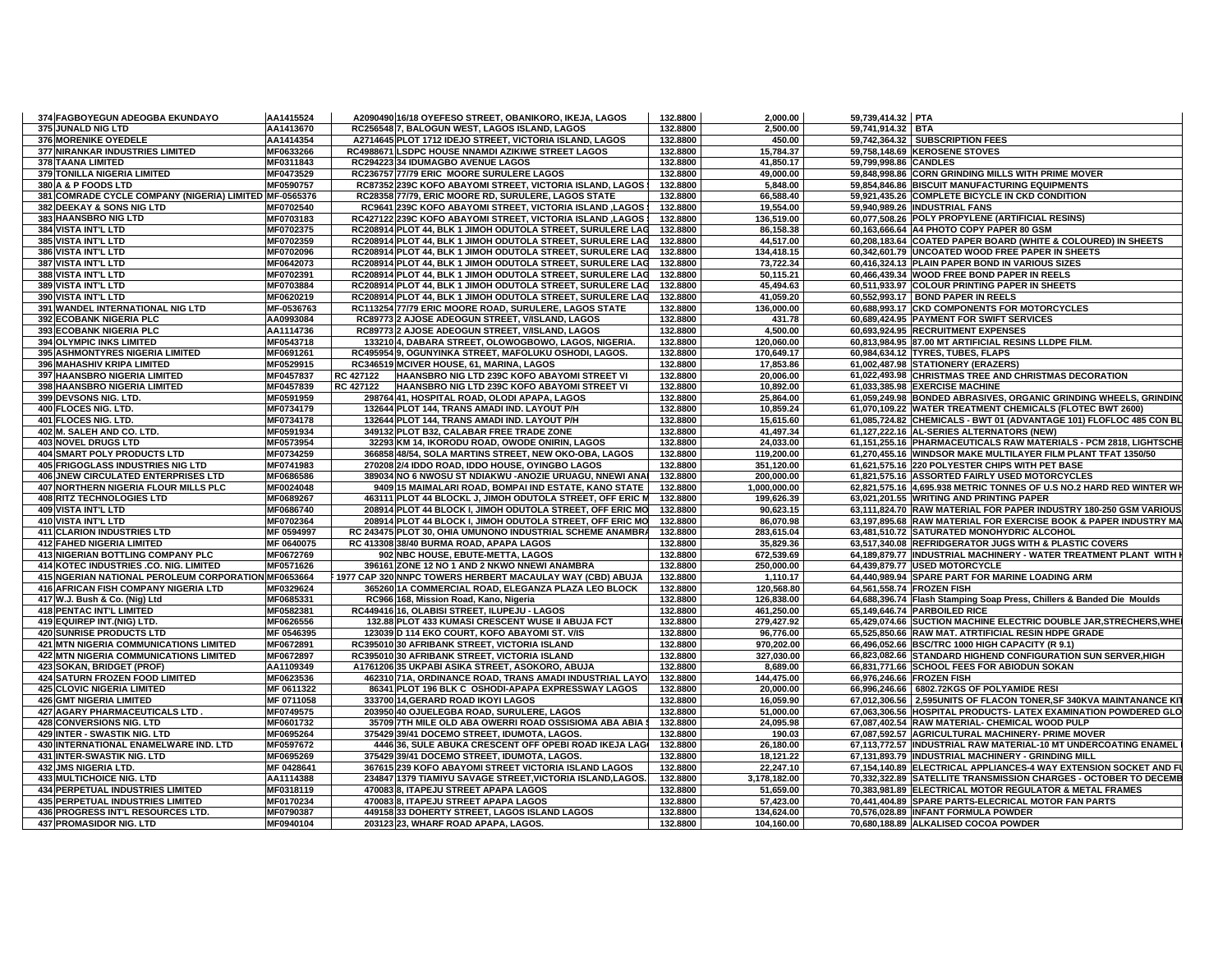| <b>438 REGATTA INDUSTRIES LTD</b>                     | MF0451143  | 290623 44 DOCEMO STREET IDUMOTA, LAGOS                      | 132.8800 | 117,696.00   |                      | 70,797,884.89 PLASTIC RAW MATERIAL - HIGH DENSITY POLYTHENE            |
|-------------------------------------------------------|------------|-------------------------------------------------------------|----------|--------------|----------------------|------------------------------------------------------------------------|
| <b>439 TOTAL NIGERIA PLC</b>                          | MF 0174620 | 1396 4, AFRIBANK STREET VICTORIA ISLAND LAGOS               | 132.8800 | 881,205.00   |                      | 71,679,089.89 3900 MT OF BITUMEN 60/70                                 |
| 440 VISTA INTERNATIONAL LIMITED.                      | MF0696103  | 208914 PLOT 44 JIMOH ODUTOLA STREET SURULERE, LAGOS         | 132.8800 | 50,031.19    |                      | 71,729,121.08 RAW MATERIAL FOR PAPER INDUSTRY- WOOD FREE BOND P        |
| 441 IMPREST RESOURCE LTD                              | MF0620128  | RC 261186 8, PAYNE CRESCENT APAPA, LAGOS                    | 132.8700 | 6,645.00     |                      | 71,735,766.08 IMPORTATION OF CARBONLESS PAPER                          |
| 442 SUNPLAST INDUSTRIES LTD                           | MF0519194  | RC 28900 PLOT 4C, ISOLO INDUSTRIAL SCHEME, ILASAMAJA, LAGO  | 132.8700 | 18,270.00    |                      | 71,754,036.08 PURCHASE OF FILLED POLYPROPYLENE                         |
| <b>443 EVERGREEN MOTORS LIMITED</b>                   | MF0709919  | RC300792 53 JAMES ROBERTSON STREET SURULERE LAGOS           | 132.8700 | 200,000.00   |                      | 71,954,036.08 FAIRLY USED MOTORCYCLES                                  |
| 444 OSI AGRO & INDUSTRIAL CHEMICALS CO. LTD           | MF 0793252 | RC262082 A215 SABON GARI MARKET, KANO, KANO STATE           | 132.8700 | 16,650.00    |                      | 71,970,686.08 1,650 PCS. AGRICULTURAL SPRAYERS                         |
| 445 OSI AGRO & INDUSTRIAL CHEMICALS CO. LTD           | MF 0793253 | RC262082 A215 SABON GARI MARKET, KANO, KANO STATE           | 132.8700 | 36,400.00    |                      | 72,007,086.08 1,400 UNITS SP - 15 AGRICULTURAL SPRAYING GUN            |
| 446 SUNPLAST IND LTD                                  | MF-0590152 | RC-28900 PLOT 4 C BLOCK H, ISOLO INDUSTRIAL SCHEME APAPA O  | 132.8700 | 149,225.00   |                      | 72,156,311.08 POLYPROPYLENE                                            |
| 447 SUNPLAST IND LTD                                  | MF-0701487 | RC-28900 PLOT 4 C BLOCK H, ISOLO INDUSTRIAL SCHEME APAPA O  | 132.8700 | 6,758.69     | 72,163,069.77 MOULDS |                                                                        |
| <b>448 NAKS INTERNATIONAL CO. LTD</b>                 | MF0798341  | RC225317 155 EHI ROAD, ABA                                  | 132.8700 | 221,000.00   |                      | 72,384,069.77 2600 BAGS OF ICELANDIC FISH HEADS                        |
| 449 BHOJSONS & CO (NIGERIA) PLC.                      | MF 0465012 | RC 1053 29C KOFO ABAYOMI STREET, VICTORIA ISLAND, LAGOS     | 132.8700 | 42,757.59    |                      | 72,426,827.36 INDIAN INCENSE                                           |
| 450 BHOJSONS & CO (NIGERIA) PLC.                      | MF 0696701 | RC 1053 29C KOFO ABAYOMI STREET, VICTORIA ISLAND, LAGOS     | 132.8700 | 20,843.59    |                      | 72,447,670.95 INCENSE DHOOP STICKS & BLACK DHOOP                       |
| 451 PARAS (NIGERIA) LIMITED                           | MF0634343  | RC140187 53, Iga Iduganran Street, Lagos Island, Lagos      | 132.8700 | 15,000.00    |                      | 72,462,670.95 SPARE PARTS OF KEROSENE STOVE BURNER                     |
| 452 PARAS (NIGERIA) LIMITED                           | AA1303590  | RC140187 53, Iga Iduganran Street, Lagos Island, Lagos      | 132.8700 | 2,500.00     |                      | 72,465,170.95 BUSINESS TRAVEL ALLOWANCE                                |
| <b>453 CANDOLI NIGERIA LIMITED</b>                    | MF 0596688 | RC 491471   ATOBISANCOMPOUND OUT ITESIWAJU LOCAL GOVERNM    | 132.8700 | 70,040.00    |                      | 72,535,210.95   HONDA MULTI PURPOSE ENGINES (810 SETS)                 |
| 454 NEXT INTERNATIONAL NIGERIA LIMITED                | MF 0266400 | RC 393947 7 AERODROME ROAD APAPA, LAGOS                     | 132.8700 | 150,715.50   |                      | 72,685,926.45 21, 250 CASES OF FOOD PREPARATION (TOMATO KATCH-UP)      |
| <b>455 NEXT INTERNATIONAL NIGERIA LIMITED</b>         | MF 0266399 | RC 393947 7 AERODROME ROAD APAPA, LAGOS                     | 132.8700 | 232,732.50   |                      | 72,918,658.95 34,250 CASES OF FOOD PREPARATION(SALAD CREAM )(12X       |
| <b>456 NEXT INTERNATIONAL NIGERIA LIMITED</b>         | MF 0267332 | RC 393947 7 AERODROME ROAD APAPA, LAGOS                     | 132.8700 | 17,815.69    |                      | 72,936,474.64   4,535 CASES OF FOOD PREPARATION ( MAYOMAINEL ) (6X 440 |
| 457 NIGERIAN BAG MANUFACTURING COY LTD                | AA 1231204 | C3584<br>45, ERIC MOORE ROAD, IGANMU, LAGOS                 | 132.8700 | 56,552.70    |                      | 72,993,027.34 TO REMIT FINAL ENTITLEMENT                               |
| <b>458 BORISHADE OLUSINA</b>                          | AA0988253  | A0968208 PLOT 1669 OYIN JOLAYEMI STREET, V/I LAGOS          | 132.8700 | 2,000.00     | 72,995,027.34 PTA    |                                                                        |
| <b>459 GOLVEN GLOBAL ENTERPRISES</b>                  | MF0501691  | ASB-002229 15 URU VILLAGE, UMUDUM, NNEWI ANAMBRA STATE      | 132.8700 | 640,000.00   |                      | 73,635,027.34 USED MOTORCYCLES                                         |
| <b>460 KLM ROYAL DUTCH AIRLINES</b>                   | AA0985413  | N/A CHURCHGATE BUILDING, PLOT 30 AFRIBANK STREET, V/I       | 132.8700 | 4,381,277.05 |                      | 78,016,304.39 TRANSFER OF NET PROCEEDS OF TICKET SALES FOR NOV.20      |
| 461 MIDLAND GALVANISING PRODUCTS LTD                  | MF0576666  | 18220 KM 10 ABEOKUTA- LAGOS ROAD, ABEOKUTA OGUN STAT        | 132.8700 | 544,200.00   |                      | 78,560,504.39 800MT COLD ROLLED STEEL IN COILS                         |
| 462 OLAWUNMI ODUYEBO                                  | AA 1115100 | A1009982 16, KEFFI STREET, IKOYI, LAGOS                     | 132.8700 | 13,000.00    |                      | 78,573,504.39 SCHOOL FEES TO UNIVERSITY OF FLORIDA                     |
|                                                       |            |                                                             |          |              |                      |                                                                        |
| <b>463 COCA COLA NIGERIA LIMTIED</b>                  | MF0742706  | 134367 PEMBERTON PLACE, 16, GERRARD ROAD, IKOYI, LAGOS.     | 132.8700 | 11.409.43    |                      | 78,584,913.81 4500 KG SODIUM HYDROGEN CARBONATE                        |
| <b>464 COCA COLA NIGERIA LIMTIED</b>                  | MF0672849  | 134367 PEMBERTON PLACE, 16, GERRARD ROAD, IKOYI, LAGOS.     | 132.8700 | 48,661.04    |                      | 78,633,574.86 440KG ORANGE FLAVOUR                                     |
| 465 ANIMAL CARE SERVICES KON. NIG. LTD                | MF0683687  | 37460 8, ADAMO KABIAWU STREET AGEGE LAGOS                   | 132.8700 | 21,971.00    |                      | 78,655,545.86 FISH FEED CONCENTRATE                                    |
| 466 AWOSANYA FUNMILOLA                                | AA1056178  | A2838514 188B, ISALE EKO AVENUE DOLPHIN ESTATE LAGOS        | 132.8700 | 2,000.00     |                      | 78,657,545.86 PERSONAL TRAVEL ALLOWANCE                                |
| <b>467 AWOSANYA SANSADEEN</b>                         | AA1056177  | A1532789 188B, ISALE EKO AVENUE DOLPHIN ESTATE LAGOS        | 132.8700 | 2,000.00     |                      | 78,659,545.86 PERSONAL TRAVEL ALLOWANCE                                |
| 468 OLUTADE AKINTAYO O                                | AA1056305  | A1093368 228A, AWOLOWO RAOD IKOYI LAGOS                     | 132.8700 | 2,000.00     |                      | 78,661,545.86 PERSONAL TRAVEL ALLOWANCE                                |
| 469 FENLAB AND CO. NIGERIA LTD                        | MF0658726  | 29682 PLOT 29, YUSUF MAITAMA SULE STREET ASOKORO ABUJA      | 132.8700 | 36,660.00    |                      | 78,698,205.86 FREEZER PARTS                                            |
| 470 OCEAN FISHERIES NIG LTD                           | MF 0546912 | 18923 25 CREEK ROAD, APAPA, LAGOS                           | 132.8700 | 7,688.76     |                      | 78,705,894.62 ELECTRONIC EQUIPMENT FOR FISHING INDUSTRY.               |
| 471 BATTERY MANUFACTURING COMPANY(NIGERIA MF0689181   |            | 6153 3, ADENIYI JONES AVENUE, IKEJA, LAGOS.                 | 132.8700 | 48,000.00    |                      | 78,753,894.62 50MT ZINC CHLORIDE                                       |
| 472 NIGERIA BAG. MFG. CO. LTD                         | MF0664006  | 3584 45, ERIC MOORE ROAD, IGANMU, LAGOS                     | 132.8700 | 886,566.70   |                      | 79,640,461.32 POLYPROPYLENE IN GRANULAR FORM TYPE 6100                 |
| <b>473 SONA BREWERIES PLC</b>                         | MF0724806  | 22949 KM 40 LAGOS-ABEOKUTA ROAD SANGO OTTA                  | 132.8700 | 509,466.60   |                      | 80,149,927.92 MARSH FILTER                                             |
| <b>474 SONA BREWERIES PLC</b>                         | MF0176799  | 22949 KM 40 LAGOS-ABEOKUTA ROAD SANGO OTTA                  | 132.8700 | 3,567,118.13 |                      | 83,717,046.05 BREWERY BOTTLING LINE                                    |
| 475 WEST AFRICAN MILK CO                              | MF0672021  | 11330 PLOT B ACE ROAD, OGBA IND EST. IKEJA LAGOS            | 132.8700 | 348,624.00   |                      | 84,065,670.05 144 MT OF SPRAY SKIMMED MILK POWDER                      |
| <b>476 GM NIGERIA LIMITED</b>                         | MF0758504  | 153503 17 CREEK ROAD APAPA LAGOS                            | 132.8700 | 7,421.37     |                      | 84,073,091.42 KODIAK SPARE PARTS - HUB, HOSE, ALTERNATOR BELT, DRU     |
| 477 HARNISH INDUSTRIES LT'D                           | MF0553313  | 378454 10, MAGAZINE ROAD JERICHO IBADAN OYO STATE           | 132.8700 | 5,895.00     |                      | 84,078,986.42 INDUSTRIAL RAW MATERIAL- IRON STRIPS                     |
| 478 MIDLAND GALVANIZING                               | MF 0637620 | 18220 KM 10, ABEOKUTA - LAGOS EXPRESS WAY, ABEOKUTA, OC     | 132.8700 | 559,633.20   |                      | 84,638,619.62 700MT OF COLD ROLLED STEEL SHEET IN COILS                |
| <b>479 PZ INDUSTRIES LIMITED</b>                      | MF 0762555 | 693 45/47. TOWN PLANNING WAY ILUPEJU INDUSTRIAL ESTAT       | 132.8700 | 715.384.68   |                      | 85.354.004.30 INDUSTRIAL RAW MATERIAL FOR THE MANUFACTURE OF COS       |
| <b>480 PZ INDUSTRIES LIMITED</b>                      | MF 0678581 | 693 45/47, TOWN PLANNING WAY, ILUPEJU INDUSTRIAL ESTAT      | 132.8700 | 918,200.00   |                      | 86,272,204.30 INDUSTRIAL RAW MATERIAL-SODA ASH                         |
| <b>481 PZ INDUSTRIES LIMITED</b>                      | AA0952778  | 693 45/47, TOWN PLANNING WAY, ILUPEJU INDUSTRIAL ESTAT      | 132.8700 | 2,618,951.17 |                      | 88.891.155.47 REMITTANCE OF YEAR 2004 DIVIDEND                         |
| <b>482 DUNLOP NIGERIA PLC</b>                         | MF0662305  | 2736 OBA AKRAN AVENUE IKEJA                                 | 132.8600 | 23,472.00    |                      | 88,914,627.47 45 MESH CRUMB RUBBER APPROX 48MT                         |
| <b>483 DUNLOP NIGERIA PLC</b>                         | MF0662307  | 2736 OBA AKRAN AVENUE IKEJA                                 | 132.8600 | 50,965.20    |                      | 88,965,592.67 GENERATOR GOVERNOR AND FUEL PUMP                         |
| <b>484 DUNLOP NIGERIA PLC</b>                         | MF0468819  | 2736 OBA AKRAN AVENUE IKEJA                                 | 132.8600 | 31,350.00    |                      | 88,996,942.67 TYRE MOULD CONTAINER FOR CAR & LIGHT TRUCK               |
| 485 HAFFAR INDUSTRIAL COMPANY LIMITED                 | MF0480249  | 6432 359/361 AGEGE MOTOR ROAD MUSHIN LAGOS                  | 132.8600 | 11,100.00    |                      | 89,008,042.67 ACCESSORIES FOR SPINNING & KNITTING MACHINES             |
| <b>486 ABIDOK INTERNATIONAL LIMITED</b>               | MF0622391  | RC137117 SUITE 294, BLK A2-9 SHOPPING COMPLEX, LAGOS ISLAND | 132.8600 | 21,889.00    |                      | 89,029,931.67 HOUSEHOLD APPLIANCES- GAS COOKERS                        |
| 487 AFRICAN STEEL MILLS (NIG) LTD                     | MF0741460  | RC395473 2A DAKAR ROAD, APAPA, LAGOS                        | 132.8600 | 333,422.63   |                      | 89,363,354.30 WIRE ROLLS IN COILS                                      |
| <b>488 GM NIGERIA LIMITED</b>                         | MF0758501  | RC153503 17, CREEK ROAD, APAPA, LAGOS                       | 132.8600 | 376,687.18   |                      | 89.740.041.48 24 UNITS OF ISUZU CHASIS WITH CAB TRUCK MODEL            |
| <b>489 DANTATA &amp; SAWOE</b>                        | MF 0091912 | RC 18876 NO 77 CLUB ROAD BOMPAI, KANO, KANO STATE           | 132.8600 | 66,017.43    |                      | 89,806,058.91 EXPLOSIVE & BLASTING MATERIALS FOR THE CONSTRUCTIO       |
| <b>490 TOYOTA NIGERIA LIMITED</b>                     | MF0690499  | RC281837 PLOT 2 BLOCK G ISOLO EXPRESS ROAD, ISOLO, LAGOS    | 132.8600 | 1,604,104.76 |                      | 91,410,163.67 VARIOUS TOYOTA CARS (LANDCRUISER, PRADO & RAV4 JEEP      |
| 491 P.Z.INDUSTRIES PLC.                               | MF0777562  | 693 45/47 TOWN PLANNING WAY, ILUPEJU LAGOS                  | 132.8600 | 399,000.00   |                      | 91,809,163.67 SODIUM HYDROXIDE SOLUTION - INDUSTRIAL CHEMICAL          |
| 492 P.Z.INDUSTRIES PLC.                               | MF0678556  | 693 45/47 TOWN PLANNING WAY, ILUPEJU LAGOS                  | 132.8600 | 29,262.78    |                      | 91,838,426.45 BEARINGS, SHAFTS, BUSHES, VALVES - SPARE PARTS FOR       |
| 493 FIRST ALUMINIUM NIGERIA                           | MF 0283399 | 2288<br>PLOT 20, AKILO STREET OGBA IKEJA LAGOS              | 132.8600 | 107,000.00   |                      | 91,945,426.45 IMPORTATION OF RAW MATERILS FOR INDUSTRIAL USE (ALU      |
| 494 FAN MILK PLC                                      | MF0107894  | 2761 ELEYIELE INDUSTRIAL LAYOUT, IBADAN, OYO STATE          | 132.8600 | 79,122.60    |                      | 92,024,549.05 3,000 KILOS CASEINATE (RECODAN FCM), 9.000 KILOS FAN YO  |
| <b>495 NUTRICIMA LIMITED</b>                          | MF0678666  | 495141 45-47 TOWN PLANNING WAY, ILUPEJU INDUSTRIAL ESTAT    | 132.8600 | 112,869.64   |                      | 92,137,418.69 PLASTIC FILMS - INDUSTRIAL PACKAGING MATERIALS FOR TI    |
| 496 WEST AFRICA HOUSEHOLD UTILITIES MANUFAC MF0758873 |            | 2710 3, ADENIYI JONES AVENUE, IKEJA, LAGOS                  | 132.8600 | 136,140.00   |                      | 92,273,558.69 ONE LOT INDUSTRIAL RAW MATERIALS AND PARTS - WITH HS     |
| <b>497 HE MAN ENTERPRISES</b>                         | MF0489773  | LAZ 088311 13, AJOKE SALAKO STREET, IFAKO, BARIGA, LAGOS.   | 132.8600 | 95,578.80    |                      | 92,369,137.49 AGRICULTURAL PRIME MOVERS FOR GRINDING MILLS             |
| <b>498 NIGERIAN BREWERIES PLC</b>                     | MF0295497  | 613 1, ABEBE VILLAGE ROAD, IGANMU LAGOS                     | 132.8600 | 53,619.16    |                      | 92,422,756.65 CO2 BOTTLES                                              |
| 499 WAHUM PACKAGING LTD                               | MF0689195  | RC14694 3, ADENIYI JONES AVENUE, IKEJA, LAGOS               | 132.8600 | 51,936.44    |                      | 92,474,693.09 PAYMENT FOR 375MT FLUTING PAPER (INDUSTRIAL RAW MAT      |
| 500 PZ INDUSTRIES PLC                                 | MF0777564  | 693 45/47, TOWN PLANNING WAY, ILUPEJU                       | 132.8600 | 188,979.84   |                      | 92,663,672.93 IMPORTATION OF SODIUM HYDROXIDE SOLUTION 47% APPRO       |
| 501 P. Z. IND PLC                                     | MF0794570  | 693 45/47. TOWN PLANNING WAY ILUPEJU LAGOS                  | 132.8600 | 70.815.85    |                      | 92,734,488.78 ASSORTMENT OF ELECTRICAL, MECHANICAL & PNEUMATICS        |
|                                                       |            |                                                             |          |              |                      |                                                                        |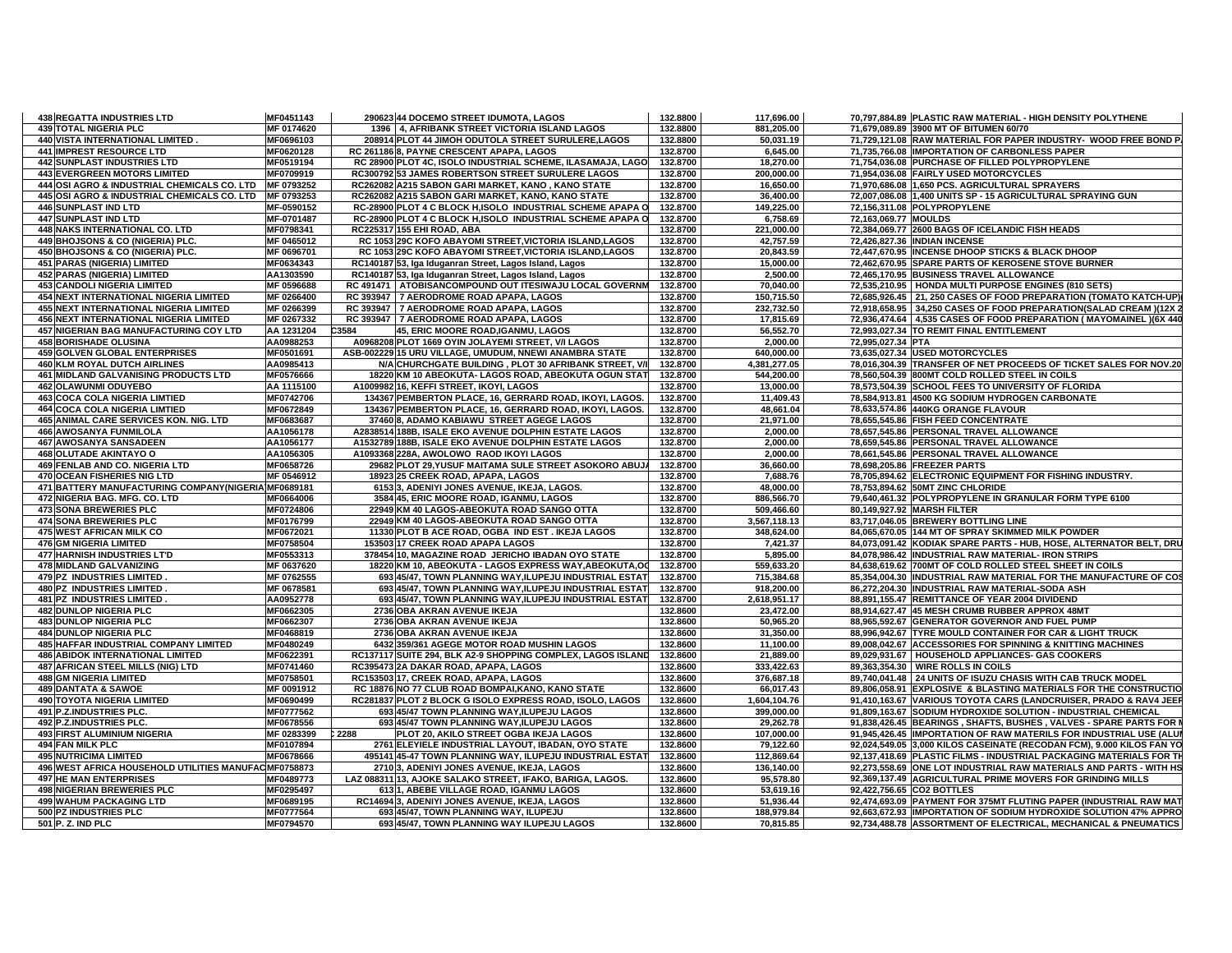| 502 DANA IMPEX LIMITED                                 | MF 0654341             | 276954 54, MARINA, LAGOS                                                                    | 132.8600             | 302,356.26                     | 93,036,845.04   1,100UNITS OF STERLING BRAND MOTOR CYCLES IN CKD                             |
|--------------------------------------------------------|------------------------|---------------------------------------------------------------------------------------------|----------------------|--------------------------------|----------------------------------------------------------------------------------------------|
| 503 GEEPEE INDUSTRIES LIMITED.                         | MF 0697554             | 38910 35/37 GBOLADE ADEBANJO STREET, ILUPEJU, LAGOS                                         | 132.8600             | 76,330.00                      | 93,113,175.04 77.88MTS OF POLYVINYL CHLORIDE                                                 |
| 504 TOYOTA NIGERIA LIMITED                             | MF 0690211             | 281837 PLOT 2 BLOCK G ISOLO LAGOS                                                           | 132.8600             | 535,700.00                     | 93,648,875.04   43UNITS OF HILUX TOYOTA VEHICLE MODEL RZN169L-PRMD                           |
| 505 BRITISH AMERICAN TOBACCO                           | MF 0800509             | 384467 PC 35, IDOWU TAYLOR STREET, V/ISLAND LAGOS                                           | 132.8600             | 5.92                           | 93,648,880.96 SPARE PARTS FOR THE TOBACCO INDUSTRY                                           |
| 506 BRITISH AMERICAN TOBACCO                           | MF 0690600             | 384467 PC 35, IDOWU TAYLOR STREET, V/ISLAND LAGOS                                           | 132.8600             | 89.41                          | 93,648,970.37 INDUSTRIAL MATERIAL-20 GLS POLYPROPYLENE FILM                                  |
| 507 BRITISH AMERICAN TOBACCO (NIG)                     | MF0731814              | 384467 PC 35, IDOWU TAYLOR STREET, V/ISLAND LAGOS                                           | 132.8600             | 738,000.00                     | 94,386,970.37 RAW MATERIAL- ACETATE TOW                                                      |
| 508 CADBURY NIG. PLC                                   | MF 0607756             | 4151 LATEEF JAKANDE ROAD AGIDINGBI IKEJA LAGOS                                              | 132.8600             | 111.22                         | 94,387,081.59 FILL AND SEAL MACHINERY - EQUIPMENT FOR FOOD INDUSTI                           |
| 509 CADBURY NIG. PLC                                   | MF 0623595             | 4151 LATEEF JAKANDE ROAD AGIDINGBI IKEJA LAGOS                                              | 132.8600             | 479.16                         | 94,387,560.75 EQUIPMENT FOR FOOD INDUSTRY- CASE PACKING & CASE EF                            |
| 510 CHI LIMITED                                        | MF 0764662             | 32283 PLOT 20 BENSON ANORUE STREET, AJAO ESTATE, ISOLO                                      | 132.8600             | 299.82                         | 94,387,860.57 INDUSTRIAL RAW MATERIAL-FRUIT JUICE CONCENTRATES                               |
| 511 HOMAN INDUSTRIES LTD                               | MF0639935              | 37092 PLOT 15 & 16, BLOCK 13 IND.ESTATE OTA OGUN STATE                                      | 132.8600             | 1,080,450.00                   | 95,468,310.57 INDUSTRIAL RAW MATERIAL FOR STEEL PIPE INDUSTRY-FLAT                           |
| 512 PRIMA IMPEX NIGERIA LTD                            | MF 0080436             | 215875 12, AKINWANDE STR. OPP. STRABAG CONSTR. CO OFF BA                                    | 132.8600             | 600.00                         | 95,468,910.57 PLASTIC RAW MATERIAL- PVC GRADE AU67R                                          |
| 513 BUDDAN INDUSTRIES LTD                              | MF0731477              | RC468285 42 ADELABU STREET, SURULERE, LAGOS                                                 | 132.8500             | 88,793.06                      | 95,557,703.63 BATTERIES                                                                      |
| 514 FAREAST MERCANTILE CO LIMITED                      | MF0622031              | RC1104 721 ADETOKUNBO ADEMOLA, VICTORIA ISLAND, LAGOS                                       | 132.8500             | 27,721.20                      | 95,585,424.83 SCANFROST FREEZERS                                                             |
| 515 OMO WOOD INDUSTRIES CO LTD                         | MF-0672116             | RC157591 18 WEMPCO ROAD, PLOT 1A BLOCK D, IKEJA LAGOS STA                                   | 132.8500             | 518,220.00                     | 96,103,644.83 ADHESIVE (ARTIFICIAL RESIN) FOR WOOD PRODUCTION                                |
| 516 OSIBODU OWOLABI O.O.                               | AA0816459              | A0669878 BP5 FEDERAL HOUSING ESTATE IPAJA LAGOS                                             | 132.8500             | 12,000.00                      | 96.115.644.83 TUITION FEES                                                                   |
| 517 THE SHELL PETROLEUM DEV.CO.OF NIG.LTD.             | MF0771158              | 892 21/22 MARINA, LAGOS                                                                     | 132.8500             | 400.00                         | 96,116,044.83 THERMAL IMAGING CAMERA PACKAGE AND ACCESSORIES                                 |
| 518 PROCTER & GAMBLE NIGERIA LTD                       | MF0557890              | 180434 FIRST COMMERCIAL ROAD, OLUYOLE INDUSTRIAL ESTAT                                      | 132.8500             | 2,115.36                       | 96,118,160.19 300 KGS OF TALC EXTRA FINE POWDER EXTRA PURE WIT HS                            |
| 519 LUBCON LIMITED                                     | MF0645528              | 170021 ADEWOLE INDUSTRIAL LAYOUT ILORIN                                                     | 132.8500             | 22,988.62                      | 96,141,148.81 INFINEUM SV260 ADDITIVES                                                       |
| <b>520 LUBCON LIMITED</b>                              | MF0645527              | 170021 ADEWOLE INDUSTRIAL LAYOUT ILORIN                                                     | 132.8500             | 26,068.00                      | 96.167.216.81 INFINEUM D1222 ADDITIVES                                                       |
| 521 NATIONAL AGENCY FOR FOOD AND DRUG ADMI MF0513181   |                        | LEE 15 OF 1993 PLOT 2032 OLUSEGUN OBASANJO WAY WUSE ZONE 7, AB                              | 132.8500             | 149,691.89                     | 96,316,908.70 LABORATORY ACCESSORIES                                                         |
| 522 NATIONAL AGENCY FOR FOOD AND DRUG ADMI MF0513180   |                        | LEE 15 OF 1993 PLOT 2032 OLUSEGUN OBASANJO WAY WUSE ZONE 7, AB                              | 132.8500             | 149,755.95                     | 96,466,664.65 EQUIPMONT / AND CONSUMABLES                                                    |
| 523 AVON CROWNCAPS & CONTAINERS (NIG) PLC              | MF0480213              | 22940 22A MUSA YAR'ADUA STREET. V/I LAGOS                                                   | 132.8500             | 1,129,000.00                   | 97,595,664.65 MACHINERY FOR METAL CROWNCAPS                                                  |
| 524 AVON CROWNCAPS & CONTAINERS (NIG) PLC              | MF0480212              | 22940 22A MUSA YAR'ADUA STREET, V/I LAGOS                                                   | 132.8500             | 48,600.00                      | 97,644,264.65 FORKLIFT TRUCK                                                                 |
| 525 PROCTER & GAMBLE NIGERIA LTD.                      | MF0488962              | 180434 ALL SEASONS PLAZA, LATEEF JAKANDE ROAD, IKEJA                                        | 132.8500             | 4,128.00                       | 97,648,392.65 PAMPERS POLYBAGS USED FOR PAMPERS PRODUCTION                                   |
| 526 PROCTER & GAMBLE NIGERIA LTD.                      | MF0489823              | 180434 ALL SEASONS PLAZA, LATEEF JAKANDE ROAD, IKEJA                                        | 132.8500             | 62,074.08                      | 97,710,466.73 RINGROLLABLE BACKSHEET PEACH USED FOR ALWAYS                                   |
| 527 PROCTER & GAMBLE NIGERIA LTD.                      | MF0742151              | 180434 ALL SEASONS PLAZA, LATEEF JAKANDE ROAD, IKEJA                                        | 132.8500             | 216,513.09                     | 97,926,979.83 PTC X077 ULTRA STS USED FOR ALWAYS PRODUCTION                                  |
| 528 NIGERIA DISTILLERIES LIMITED                       | MF0673235              | 2461 KM 40, ABEOKUTA EXPRESSWAY, SANGO OTA.                                                 | 132.8500             | 71,000.00                      | 97,997,979.83 LIQUOR GLASS TUMBLERS                                                          |
| 529 AVON CROWN CAPS PLC                                | MF0647265              | 22940 22 MUSA YAR'ADUA STREET, VICTORIA ISLAND LAGOS                                        | 132.8500             | 38,852.30                      | 98,036,832.13 PVC WHITE 3180W NOT MIXED                                                      |
| 530 ECASON MARKETING CO. LTD.                          | MF0800829              | 217866 75, VENN ROAD SOUTH, ONITSHA, ANAMBRA STATE                                          | 132.8500             | 80,200.00                      | 98,117,032.13 VARIOUS SIZES OF NEW COPPER PIPES                                              |
| 531 MICHELIN NIGERIA LTD.                              | MF 0076890             | 2822 PLOT 2 IJORA CAUSEWAY, IJORA, LAGOS.                                                   | 132.8500             | 800.00                         | 98,117,832.13 BUTADINE RUBBER TYRES AND TUBES                                                |
| 532 NIGERIAN BALL-POINT PEN INDUSTRIES PLC             | MF0702892              | 10744 ISRAEL ADEBAJO CLOSE IKEJA INDUSTRIAL ESTATE IKEJ                                     | 132.8500             | 26.247.20                      | 98.144.079.33 INDUSTRIAL RAW MATERIALS- POLYPROPYLENE HOMOPOLY                               |
|                                                        |                        |                                                                                             |                      | 98,144,079.33                  |                                                                                              |
| <b>B. UNSUCCESSFUL BIDS</b>                            |                        |                                                                                             |                      |                                |                                                                                              |
| 533 CUBANI TECHNICAL EQUIP. NIG. LTD                   | MF0506186              | RC300387 18 PORT-HARCOURT ROAD ABA, ABIA STATE                                              | 132,8000             | 36.340.00                      | 98.180.419.33 PAYMENT FOR TIGER PETROL GENERATOR TG950DC                                     |
| 534 KWARA CHEMICAL CO. LIMITED                         | MF0177680              | RC284345 3. Oko Erin, Road, Ilorin, Kwara                                                   | 131.0500             | 73.900.00                      | 98.254.319.33 PHARMACEUTICAL RAW MATERIALS                                                   |
|                                                        |                        |                                                                                             |                      | 110,240.00                     |                                                                                              |
| <b>C. DISQUALIFIED BIDS</b>                            |                        |                                                                                             |                      |                                |                                                                                              |
| 535 B.L. CHAINRAI & CO. NIGERIA LTD                    | MF0185125              | RC 16212 3 AJIBADE OKE STREET AJAO ESTATE ISOLO LAGOS                                       | 132.9100             | 7,821.36                       | 98,262,140.69 PETROL ENGINE                                                                  |
| 536 BNL ENGINEERING & CONSTRUCTION LTD                 | AA 1115005             | 16303 PLOTS 564/565 INDEPENDENCE AVENUE, GARKI, ABUJA                                       | 132.8700             | 24,709.87                      | 98,286,850.56 DIVIDEND PAYMENT TO FOREIGN SHAREHOLDER                                        |
| 537 COCA COLA NIGERIA LIMTIED                          | MF0742707              | 134367 PEMBERTON PLACE, 16, GERRARD ROAD, IKOYI, LAGOS.                                     | 132.8700             | 48,176.51                      | 98,335,027.07 SPARES                                                                         |
| 538 D N MEYER PLC                                      | MF0675898              | 199837 32, COMMERCIAL ROAD, APAPA, LAGOS.                                                   | 132.8500             | 32,550.00                      | 98,367,577.07 KELTAN 778Z                                                                    |
| 539 FOUNDATION CONSTRUCTION LIMITED                    | AA1085006              | RC2338 7 ELETU OGABI STREET VICTORIA ISLAND LAGOS                                           | 133.0000             | 25,712.25                      | 98,393,289.32 PAYMENT FOR TECHNICAL SERVICES                                                 |
| 540 J.O IBIWOYE NIG LTD                                | MF0656656              | RC440001 55,IDUMAGBO AVENUE,LAGOS                                                           | 133.0000             | 72,961.00                      | 98,466,250.32 FIRE WORKS                                                                     |
| 541 DIAMOND BICYCLE IND. LTD.                          | MF0617360              | RC48455 ELEGANZA PLAZA,1, COMMERCIAL ROAD, APAPA, LAGOS                                     | 132.9400             | 39,308.00                      | 98,505,558.32 BICYCLE COMPONENTS IN CKD CONDITION                                            |
| 542 DIAMOND BICYCLE IND. LTD.                          | MF0488734              | RC48455 ELEGANZA PLAZA,1, COMMERCIAL ROAD, APAPA, LAGOS                                     | 132.8900             | 51,885.00                      | 98,557,443.32 BICYCLE COMPONENTS IN CKD CONDITION                                            |
| 543 INNOSON NIG LTD                                    | MF0500577              | 96761 20 NEW MARKET ROAD, NNEWI ANAMBRA STATE                                               | 133.0000             | 70,548.00                      | 98,627,991.32 MOTORCYCLES COMPONENTS SPARE PARTS(IN CKD CONDIT                               |
| 544 INNOSON NIG LTD                                    | MF0174381              | 96761 20 NEW MARKET ROAD, NNEWI ANAMBRA STATE                                               | 133.0000             | 233,400.00                     | 98,861,391.32 MOTORCYCLES CKD                                                                |
| <b>545 MOUKA LIMITED</b>                               | MF0602343              | RC209244 PLOT 'M' AWOSIKA AVENUE, IKEJA, LAGOS                                              | 132.9500             | 18,415.80                      | 98,879,807.12 HOT ROLLED STEEL COILS                                                         |
| <b>546 MOUKA LIMITED</b>                               | MF0475450              | RC209244 PLOT 'M' AWOSIKA AVENUE, IKEJA, LAGOS                                              | 132.9500             | 29,095.50                      | 98,908,902.62 HOT ROLLED STEEL COILS                                                         |
| 547 PROCTER & GAMBLE NIGERIA LTD                       | MF0208592              | 180434 FIRST COMMERCIAL ROAD, OLUYOLE INDUSTRIAL ESTAT                                      | 132.8500             | 539,489.85                     | 99,448,392.47 285,775 UNITS OF ARIEL HS (F110) 72*80GR ORLOFF, 110,352 U                     |
| 548 GUINNESS NIGERIA PLC<br>549 FLOURMILLS NIGERIA PLC | AA0516247<br>MF0488549 | 771 24, OBA AKRAN AVENUE, INDUSTRIAL ESTATE, IKEJA<br>RC2343 2, OLD DOCK ROAD, APAPA, LAGOS | 133.0000<br>132.8700 | 10,000,000.00<br>288,360.00    | 109,448,392.47 OVERSEAS DIVIDEND (2004)<br>109,736,752.47   ORDINARY PORTLAND CEMENT IN BULK |
| 550 CHURCHGATE NIGERIA LIMITED                         | MF0499273              | RC10406 PLOT 30 AFRIBANK STREET, VICTORIA ISLAND, LAGOS                                     | 132.8600             | 4,612,500.00                   | 114,349,252.47   INDIAN RICE                                                                 |
|                                                        |                        |                                                                                             |                      | 16,094,933.14                  |                                                                                              |
| <b>D. UNFUNDED ACCOUNTS</b>                            |                        |                                                                                             |                      |                                |                                                                                              |
| 551 AirFrance                                          | AA 1092454             | 999F, Idejo/Danmole Street, V/Island, Lagos                                                 | 132.9000             | 1,528,823.79                   | 115,878,076.26 Remittance of Excess Proceeds from Sales of Air Ticket 16-30 Se               |
| 552 Atlas Cement Company Ltd                           | MF 0615514             | RC 365239 Atlas Road, Oil and Gas Free Zone, Onne, Rivers                                   | 132.9000             | 2,925,030.87                   | 118,803,107.13 Ordinary Portland Cement in Bulk Of 24,665.052 MT                             |
| 553 MTN Nig Communication Ltd                          | MF 0559545             | RC 395010 Plot 30 Afribank Street, V/Island, Lagos                                          | 132.8800             | 3,209,971.00                   | 122,013,078.13 CDU-F Edge DTR/Connectors Edge                                                |
| 554 MTN Nig Communication Ltd                          | MF 0559546             | RC 395010 Plot 30 Afribank Street, V/Island, Lagos                                          | 132.8800             | 2,063,740.00                   | 124,076,818.13 Access Module Mag, Tariff Cable, DC Cable & Modem Unit                        |
| 555 AMIOUN STEEL LTD.                                  | MF0802740              | RC470203 7, SEGUN IREFIN STREET, IKOTUN, EGBE, LAGOS                                        | 132.9100             | 32,227.92                      | 124,109,046.05 1 INDUSTRIAL CRANE AND OTHER EQUIPMENTS FOR STEEL M                           |
| 556 AMIOUN STEEL LTD.                                  | MF0802741              | RC470203 7.SEGUN IREFIN STREET.IKOTUN.EGBE.LAGOS.                                           | 132.9100             | 113,561.29                     | 124.222.607.34 1 LOT WIRE DRAWING MACHINE FOR STEEL MILL.                                    |
| 557 JMG LTD                                            | MF0406650              | RC327468 PLOT 1393 TIAMIYU SAVAGE STREET V/I LAGOS                                          | 132.9100             | 64,518.00                      | 124,287,125.34 5 NEW DIESEL GENERATING SET ON FORM M NO MF0406650.                           |
| <b>558 MOUKA LIMITED</b>                               | MF0581490              | RC209244 PLOT 'M' AWOSIKA AVENUE IKEJA INDUSTRIAL ESTATE, L                                 | 132.9100             | 34,659.80                      | 124,321,785.14 2.1MM OF BONNEL SPRING UNIT WIRE.                                             |
|                                                        |                        |                                                                                             |                      | 9,972,532.67<br>124,321,785.14 |                                                                                              |
| $\overline{[TOTAL(A+B+C+D)]}$                          |                        |                                                                                             |                      |                                |                                                                                              |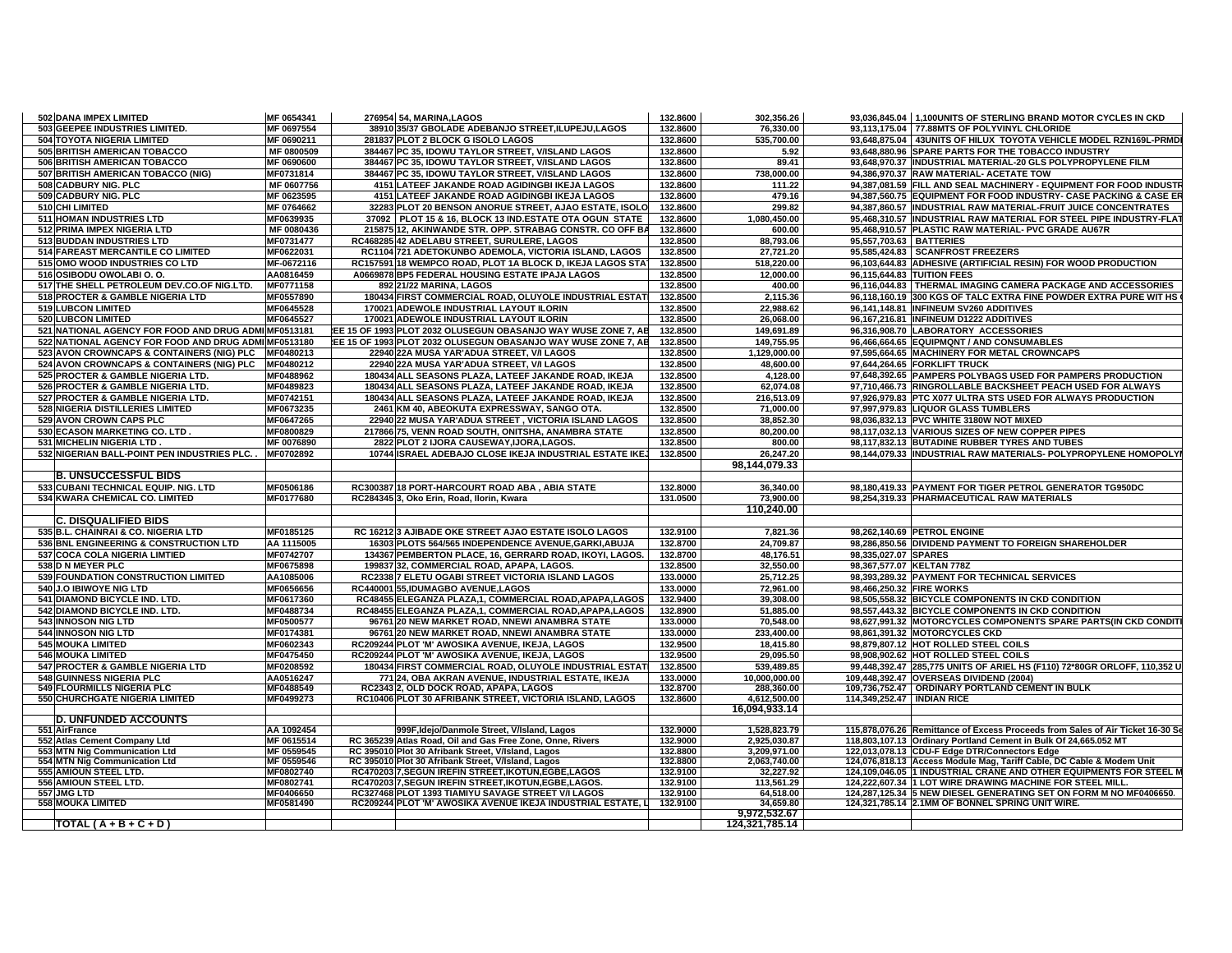## **SUMMARY FOR AUCTION 97 OF 13 - 12 - 2004**

| <b>1 AMOUNT OFFERED FOR SALE</b> | US\$85,000,000.00  |         |
|----------------------------------|--------------------|---------|
| <b>2 TOTAL AMOUNT DEMANDED</b>   | US\$124,321,785.14 |         |
| <b>3 QUALIFIED BIDS</b>          | US\$98,144,079.33  |         |
| <b>4 DISQUALIFIED BIDS</b>       | US\$16,094,933.14  |         |
| <b>5 UNFUNDED ACCOUNT</b>        | US\$9,972,532.67   |         |
| <b>6 UNSUCESSFUL BIDS</b>        | US\$110,240.00     |         |
| <b>7 HIGHEST BID RATE</b>        | $=N=133.02/US$ \$  |         |
| <b>8 MARGINAL RATE</b>           | $=N=132.85/US$ \$  |         |
| <b>9 LOWEST BID RATE</b>         | $=N=131.05/US$ \$  |         |
| <b>10 NO. OF BANKS</b>           | 56 BANKS           |         |
| 11 Total NO. of Bids             | 558                |         |
| 12 NO. Of Successful Bids        | 532                |         |
| 13 NO. Of Unsuccessful Bids      | 26                 | $\star$ |

## **EXPLANATORY NOTES FOR UNSUCCESSFUL BIDS:**

 **US\$85,000,000.00 1 PURPOSE NOT EXPLICIT TOTAL AMOUNT DEMANDED US\$124,321,785.14 2 MULTIPLE BIDS QUALIFIED BIDS US\$98,144,079.33 3 PROHIBITED ITEM UNFUNDED ACCOUNT US\$9,972,532.67 5 RATES BELOW MARGINAL RATE** OTHERS

**Weighted 132.8933**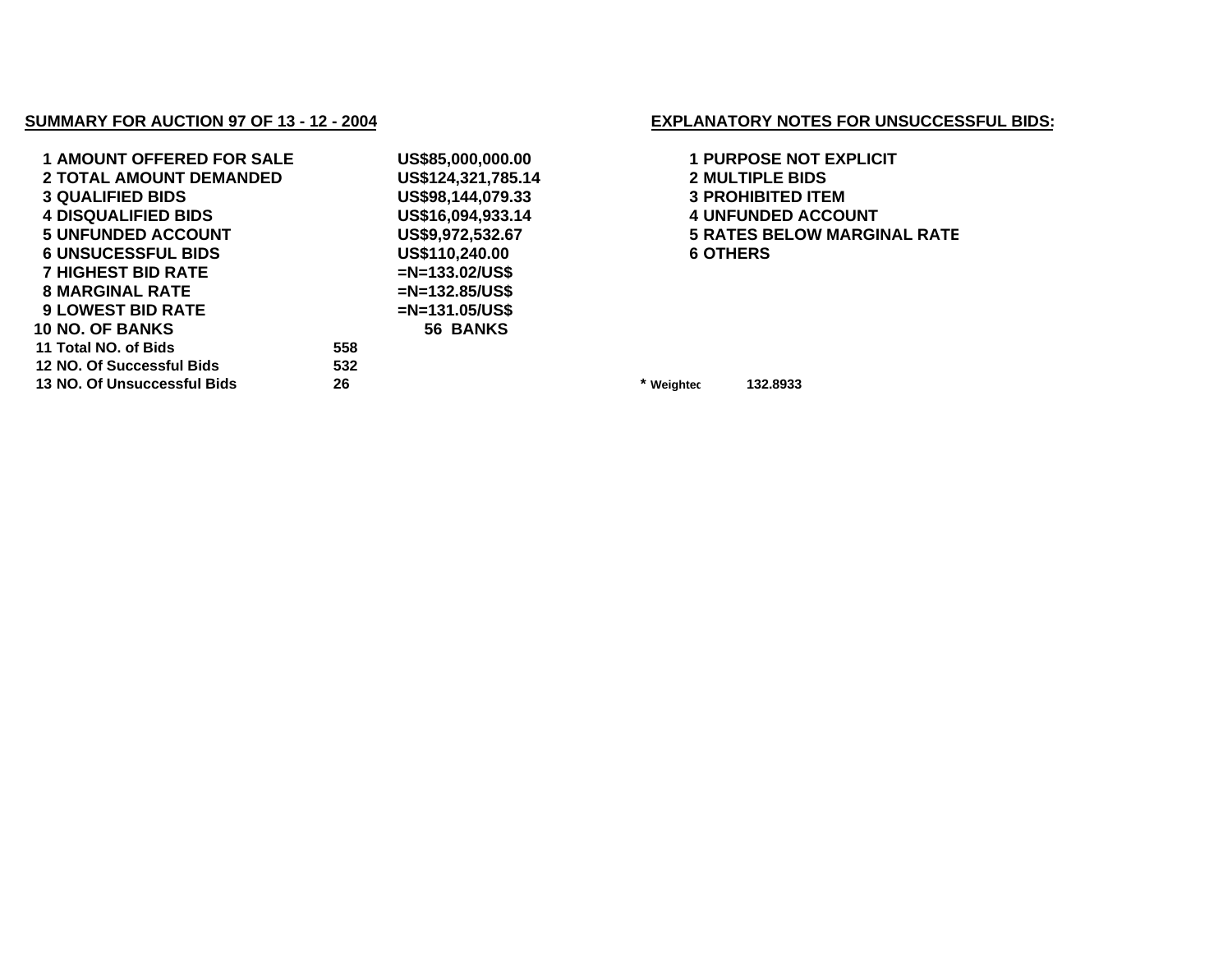| <b>BANK</b>         |                        |                   |                          |                              |
|---------------------|------------------------|-------------------|--------------------------|------------------------------|
| NAME                | <b>REMARK</b> REMARIRB |                   |                          |                              |
| <b>MBC</b>          | 0.0504 BC              |                   |                          |                              |
| ACB                 | 0.0136 INVS            |                   |                          |                              |
| <b>ACCESS</b>       | 0.3062 BC              |                   |                          |                              |
| <b>ASSURANCE</b>    |                        | 0.1247 INVISIBLE  |                          |                              |
| <b>BOND</b>         | 0.0326 BILLS           |                   |                          |                              |
| <b>BROAD</b>        | 0.2033 CLC             |                   |                          |                              |
| <b>CITIZENS</b>     | $0.0153$ BC            |                   |                          |                              |
| <b>DBL</b>          | $0.1526$ CLC           |                   |                          |                              |
| <b>DBL</b>          | 0.1168 CLC             |                   |                          |                              |
| <b>DBL</b>          | 0.0370 CLC             |                   |                          |                              |
| DBL                 |                        | 0.0058 INVISIBLES |                          |                              |
| ECO                 | 0.0042                 |                   |                          |                              |
| ECO                 | $0.0408$ BC            |                   |                          |                              |
| ECO                 | 0.0102                 |                   |                          |                              |
| EIB                 | $0.0058$ BC            |                   |                          |                              |
| <b>FBN</b>          | 0.1287 CLC             |                   |                          |                              |
| <b>FCMB</b>         | 0.0027                 |                   |                          |                              |
| FIB                 | 0.0350 ULC             |                   |                          |                              |
| <b>FIRST ATLAN.</b> | 0.0780 LC              |                   |                          |                              |
| <b>GUARANTY</b>     | 0.0045 REM             |                   |                          |                              |
| <b>GUARANTY</b>     | 0.0299 REM             |                   |                          |                              |
| <b>GUARANTY</b>     | 0.0514 REM             |                   |                          |                              |
| <b>GUARANTY</b>     | 0.0420 BILLS           |                   |                          |                              |
| <b>GUARANTY</b>     | 0.0602 CLC             |                   |                          |                              |
| <b>GUARANTY</b>     | 0.1811 ULC             |                   |                          |                              |
| <b>GUARANTY</b>     | 0.0203 ULC             |                   |                          |                              |
| <b>GUARANTY</b>     | 0.2388 ULC             |                   |                          |                              |
| <b>IBN</b>          |                        | 0.3328 INVISIBLE  |                          |                              |
| <b>IBN</b>          |                        | 0.0353 INVISIBLE  |                          |                              |
| <b>IBN</b>          | 0.0676 CLC             |                   |                          |                              |
| <b>IBN</b>          |                        | 0.0004 INVISIBLE  |                          |                              |
| <b>INTERCITY</b>    | 0.0128 CLC             |                   |                          |                              |
| <b>INTERCITY</b>    | 0.1112 CLC             |                   |                          |                              |
| <b>INTERCITY</b>    | 1.0523 CLC             |                   |                          |                              |
| <b>INTERCITY</b>    | 0.1505 CLC             |                   |                          |                              |
| <b>INTERCONT.</b>   | $0.0241$ LC            |                   |                          |                              |
| <b>MAGNUM</b>       |                        | 0.0027 INVISIBLE  |                          |                              |
| <b>N.I.B</b>        |                        | 0.0111 FORM A     |                          |                              |
| <b>NAMBL</b>        |                        | 0.0071 Invisible  |                          |                              |
| <b>NBM</b>          | 0.1421 CLC             |                   |                          |                              |
| <b>NBM</b>          | 0.3381 CLC             |                   |                          |                              |
| <b>NBM</b>          | 0.0435 IBC             |                   |                          |                              |
| <b>PLATINUM</b>     |                        |                   |                          | 0.0661 CLC-FRESH APPLICATION |
| <b>PLATINUM</b>     |                        |                   | 0.1286 BC-FULL PAYMENT   |                              |
| <b>PLATINUM</b>     |                        |                   |                          | 0.0455 CLC-FRESH APPLICATION |
| <b>PLATINUM</b>     |                        |                   | 0.4865 SUBSCRIPTION FEES |                              |
| <b>PLATINUM</b>     |                        |                   |                          | 0.0011 CLC-FRESH APPLICATION |
|                     |                        |                   |                          | 0.0735 CLC-FRESH APPLICATION |
| <b>PLATINUM</b>     |                        |                   |                          |                              |
| <b>PLATINUM</b>     |                        |                   | 0.0365 BC -PART PAYMENT  |                              |
| <b>PRUDENT</b>      | 0.0027 INV             |                   |                          |                              |
| <b>PRUDENT</b>      | 0.0027 INV             |                   |                          |                              |
| <b>PRUDENT</b>      | 0.0027 INV             |                   |                          |                              |
| <b>PRUDENT</b>      | 0.0071 BC              |                   |                          |                              |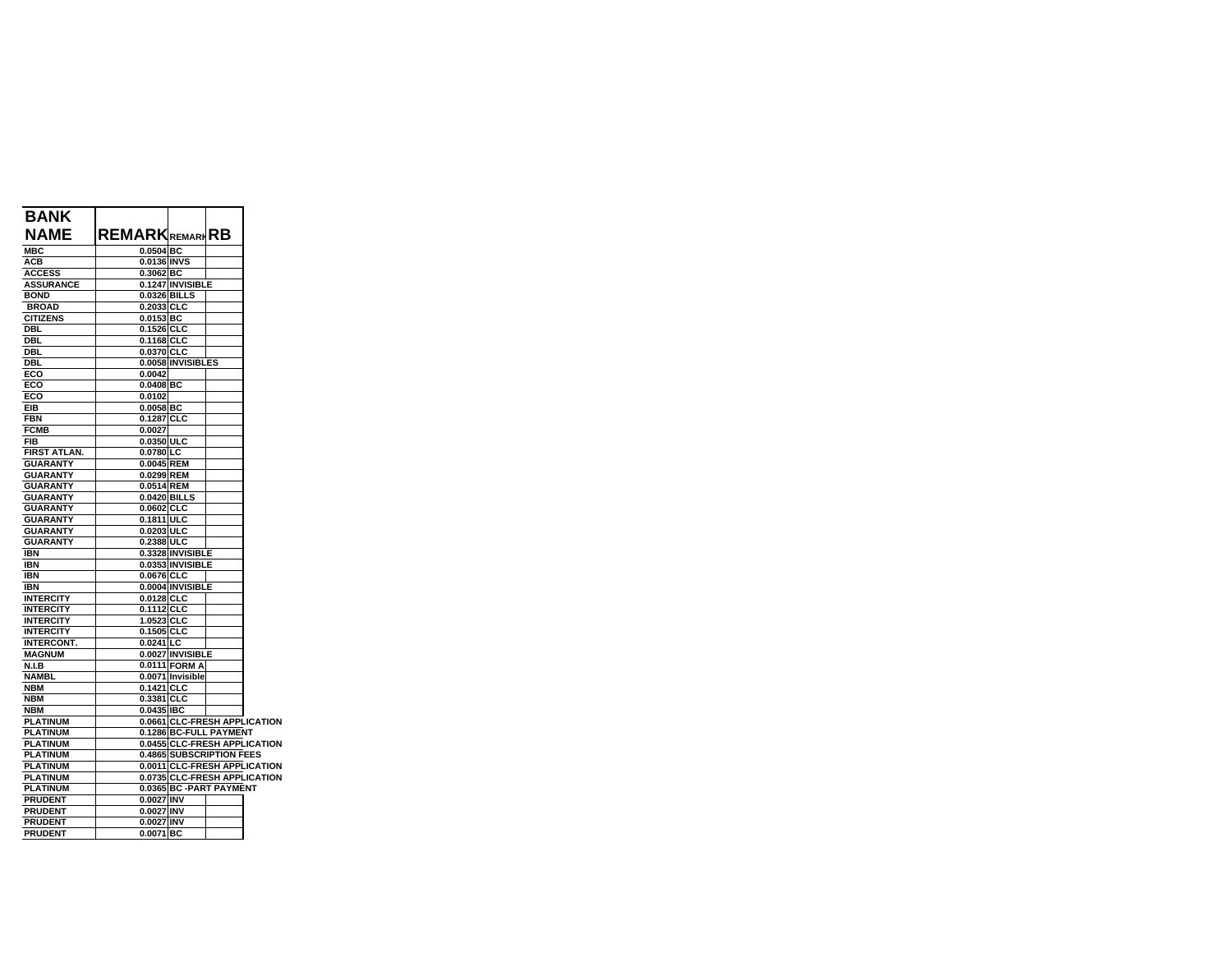| <b>PRUDENT</b>               | 0.0603 LC              |                         |
|------------------------------|------------------------|-------------------------|
| STD. CHART.                  | 0.0626 BC              |                         |
| STD. CHART.                  | 0.0121 CLC             |                         |
| STD. CHART.                  | 0.0908 CLC             |                         |
| STD. CHART.                  | 0.0201 BFC             |                         |
| STD. CHART.                  | 0.1386 BFC             |                         |
| TRUST                        | 0.0207 BC              |                         |
| UBA                          | 0.1390 ULC             |                         |
| UTB                          | 0.6715                 |                         |
| <b>WEMA</b>                  | 0.0271 INV             |                         |
| <b>WEMA</b>                  | 0.0028 INV             |                         |
| <b>GUARANTY</b>              | 0.0910 CLC             |                         |
| <b>PLATINUM</b>              |                        | 0.1199 BC-PART PAYMENT  |
| <b>N.I.B</b>                 | 0.1661 BC              |                         |
| <b>NBM</b>                   | 0.0197 IBC             |                         |
| <b>ACCESS</b>                | $0.0855$ LC            |                         |
| <b>ACCESS</b>                | 0.1427 LC              |                         |
| <b>FCMB</b>                  | 0.2722 ULC             |                         |
| UBA                          | 0.0122 BC              |                         |
| <b>ACCESS</b>                | 0.1208 BC              |                         |
| <b>CITIZENS</b>              |                        |                         |
|                              | 0.0218 BC              |                         |
| DBL                          | $0.0293$ BC            |                         |
| <b>DBL</b>                   | 0.0301 BC              |                         |
| ETB                          | 0.0610 BC              |                         |
| FBN                          | 0.1621 CLC             |                         |
| <b>FBN</b>                   | 0.3523 CLC             |                         |
| <b>HABIB</b>                 | 0.0452 CLC             |                         |
| <b>MANNY</b>                 | 0.5019 BC              |                         |
| <b>N.I.B</b>                 | 0.1364 BC              |                         |
| <b>PLATINUM</b>              |                        | 0.1263 ULC-FULL PAYMENT |
| <b>PLATINUM</b>              |                        | 0.1771 BC-PART PAYMENT  |
| <b>PRUDENT</b>               | 0.0406 BC              |                         |
| TRUST                        | 0.3301 CLC             |                         |
| <b>ACCESS</b>                | 0.1240 LC              |                         |
| DBL                          | 0.0508 CLC             |                         |
|                              |                        |                         |
| EIB                          | 0.0148 RB              |                         |
| EIB                          | $0.0064$ <sub>RB</sub> |                         |
| INDO                         | 0.0480 BC              |                         |
| <b>INDO</b>                  | 0.0442 BC              |                         |
|                              |                        |                         |
| <b>NAMBL</b><br><b>NAMBL</b> | 0.0276 LC<br>0.0812 BC |                         |
|                              |                        |                         |
| <b>NBM</b>                   | 0.0003 CLC             |                         |
| <b>PLATINUM</b>              |                        | 0.0339 BC-PART PAYMENT  |
| TRUST                        | $0.2045$ BC            |                         |
| DBL                          |                        | 0.1267 INVISIBLE        |
| <b>GUARANTY</b>              | 0.0072 BILLS           |                         |
| <b>GUARANTY</b>              | 0.0440 ULC             |                         |
| <b>GUARANTY</b>              | 0.0308 REM             |                         |
| <b>INDO</b>                  | 0.0254 BC              |                         |
| <b>INTERCONT.</b>            | $0.0267$ LC            |                         |
| <b>MAGNUM</b>                | 0.0016 BILLS           |                         |
| <b>TRUST</b>                 | 0.1612 CLC             |                         |
| <b>CITIZENS</b>              | 0.0880 BC              |                         |
| DBL                          | 0.0311 BC              |                         |
| DBL                          | 0.0452 BC              |                         |
| DBL                          | 0.0186 BC              |                         |
| DBI                          | 0.0106 BC              |                         |
| DBL                          | $0.0309$ BC            |                         |
| DBL                          | 0.0308 BC              |                         |
| DBL                          | 0.0318 BC              |                         |
| DBL                          | 0.0317 BC              |                         |
| DBL                          | 0.0292 BC              |                         |
| DBI<br>DBL                   | 0.1217 BC<br>0.0310 BC |                         |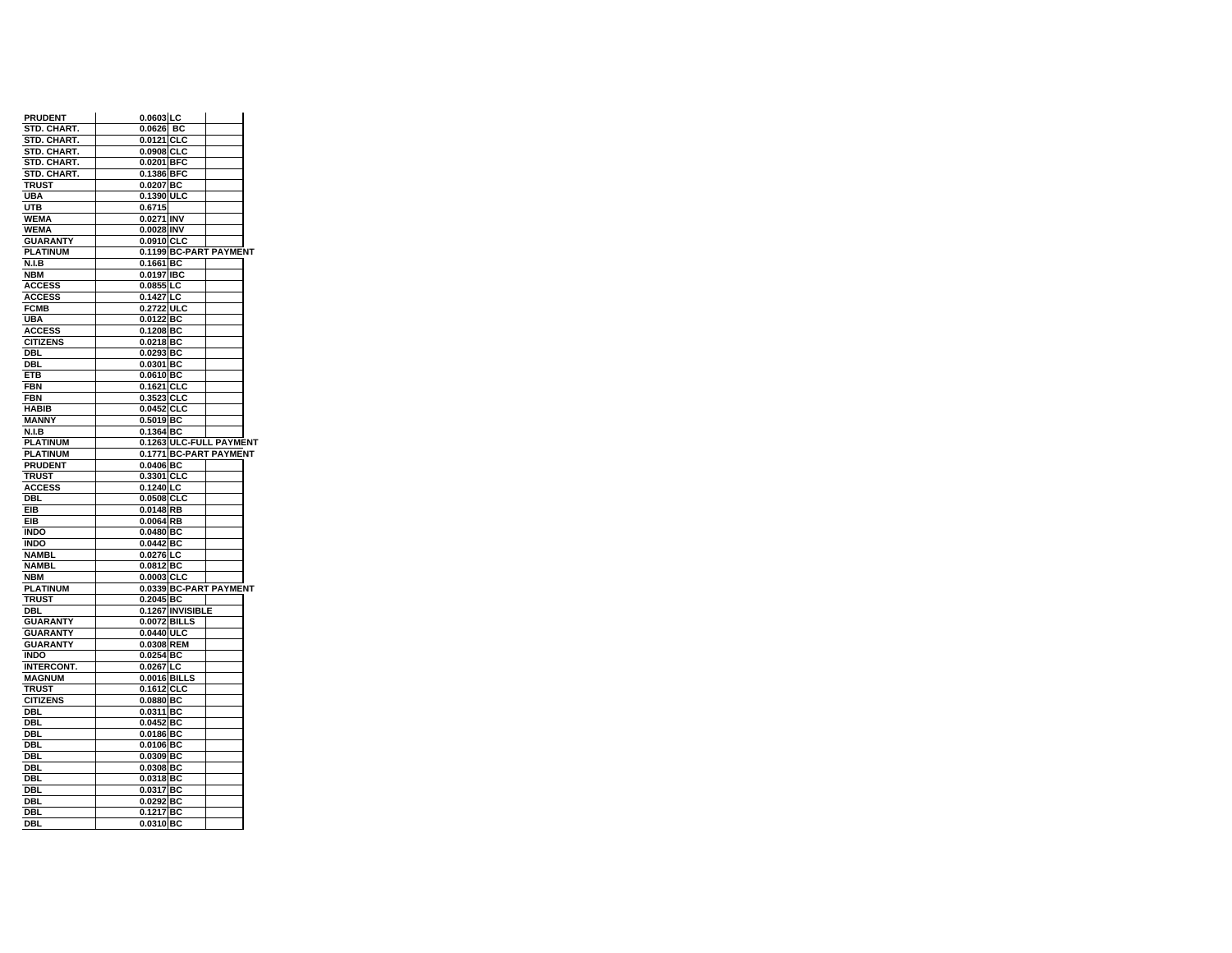| DBL               | 0.0309 BC                |
|-------------------|--------------------------|
| <b>DBL</b>        | 0.0188 BC                |
| <b>FBN</b>        | 0.0669 CLC               |
| <b>FCMB</b>       | 0.0274 BC                |
| <b>GUARANTY</b>   | 0.0892 ULC               |
| <b>HABIB</b>      | 0.1790 BILLS             |
| <b>HABIB</b>      | 0.0990 BILLS             |
| <b>HABIB</b>      | 0.0535 BILLS             |
| <b>INTERCONT.</b> | $0.1240$ LC              |
| <b>INTERCONT.</b> | 0.1266 LC                |
| <b>NBM</b>        | 0.0209 IBC               |
| <b>NBM</b>        | 0.0027 INV               |
| <b>NBM</b>        | 0.0004 CLC               |
| <b>OCEANIC</b>    | 3.4752 ULC               |
| UBA               | $1.0041$ BC              |
|                   |                          |
| <b>UBN</b>        | 0.1546 CLC               |
| <b>ACB</b>        | 0.0053 INVS              |
| АСВ               | 0.0422 INVS              |
| АСВ               | 0.0108 INVS              |
| ACB               | 0.0054 INVS              |
| <b>ACCESS</b>     | 0.0068 RB                |
| <b>ACCESS</b>     | 0.0027 TC                |
| <b>ACCESS</b>     | 0.0027 TC                |
| <b>ACCESS</b>     | $0.0417$ BC              |
| AFRI              | 0.0232 CLC               |
| AFRI              | 0.2074 CLC               |
| AFRI              | 0.0250                   |
| AFRI              | 0.0020 BC                |
| <b>AFRI</b>       | 0.1164 CLC               |
| AFRI              | 0.0073                   |
| <b>AFRI</b>       | 0.0330                   |
|                   |                          |
| <b>AIMB</b>       | 0.0041 INV               |
| AIMB              | 0.1404 ULC               |
| <b>ASSURANCE</b>  | 0.0003 INVISIBLE         |
| <b>ASSURANCE</b>  | 0.0321 ULC               |
| <b>ASSURANCE</b>  | 0.0447 INVISIBLE         |
| <b>ASSURANCE</b>  | 0.0005 LC                |
| <b>ASSURANCE</b>  | 0.0648 CLC               |
| <b>ASSURANCE</b>  | 0.0644 CLC               |
|                   |                          |
| <b>ASSURANCE</b>  | 0.0642 ULC               |
| <b>ASSURANCE</b>  | 0.0037 INVISIBLE         |
|                   |                          |
| <b>ASSURANCE</b>  | 0.1575 BC                |
| <b>ASSURANCE</b>  | 0.1314 CLC               |
| <b>ASSURANCE</b>  | 0.0907 ULC               |
| <b>BOI</b>        | 1.4963                   |
| BOI               | 0.1571                   |
| <b>CHARTERED</b>  | 0.4849 BC                |
| <b>CITIZENS</b>   | 0.0126 BC                |
| <b>CITIZENS</b>   | 0.0235 BC                |
| COOP              | 0.0238 BC                |
| COOP              | 0.0041 BC                |
| COOP              | 0.1563 UNC LC            |
| DBL               | 0.0348 CLC               |
| DBI.              | 0.6684 CLC               |
| <b>DBL</b>        | 0.0483 CLC               |
| DBL               | 0.1311 BC                |
| DBL               | 0.0019 CLC               |
| DBL               | 0.0024 INVISIBLES        |
| DBL               | 0.0035 INVISIBLES        |
| DBL               | 0.1096 CLC               |
| DBI.              | 0.0001 INVISIBLE         |
| DBL               |                          |
|                   | 0.0005 INVISIBLE         |
| <b>DBL</b><br>DBL | 1.3333 CLC<br>0.0856 CLC |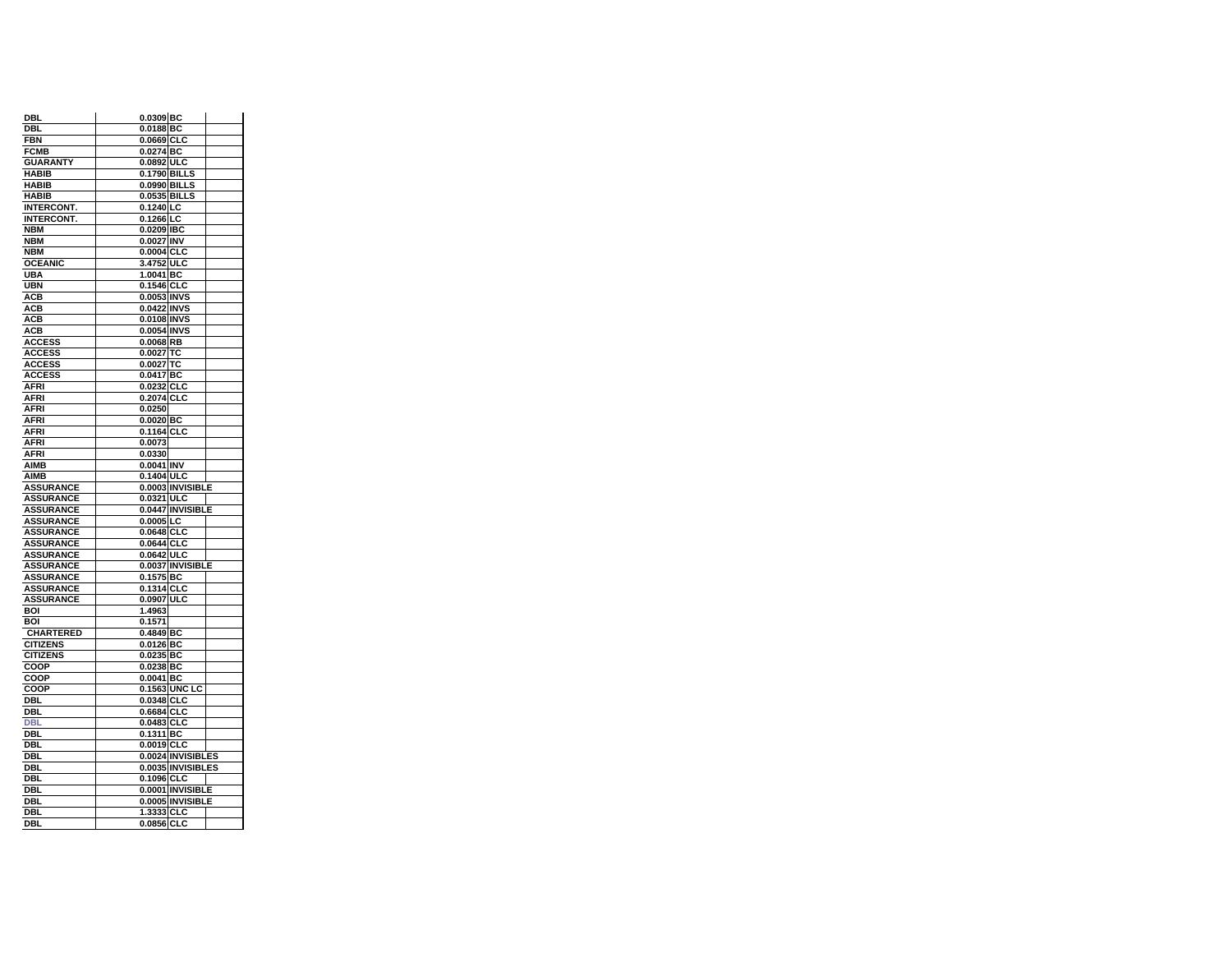| DBL                            | 0.0457 CLC                           |
|--------------------------------|--------------------------------------|
| <b>DBL</b>                     | 0.1391 CLC                           |
| <b>DBI</b>                     | 0.3062 CLC                           |
| DBL                            | 0.0615 BC                            |
| DBL                            | 0.1291 CLC                           |
| DBL                            | $0.0393$ BC                          |
| DBL                            | 0.0412 CLC                           |
| ECO                            | 0.0230 CLC                           |
| ECO                            | $0.0069$ BC                          |
| ECO                            | 0.0756 BC                            |
| ECO                            | 0.2427 BC                            |
| EIB                            | $0.0487$ RB                          |
| EIB                            | 0.0719 RB                            |
| EIB                            | 0.0269 BC                            |
| <b>EQUITY</b>                  | $0.0114$ BC                          |
| ETB                            | 0.1024 LC                            |
| <b>FBN</b>                     | 0.1033 CLC                           |
| FBN                            | 0.3270 CLC                           |
| FBN                            | 0.0230 CLC                           |
| <b>FBN</b>                     | 0.2930 BC                            |
| <b>FBN</b>                     | $0.0048$ CLC                         |
| FBN                            | 0.0653 CLC                           |
| <b>FBN</b>                     | 0.2037 CLC                           |
| <b>FBNMB</b>                   | $0.0406$ BC                          |
| <b>FBNMB</b>                   | 0.6282 BC                            |
| <b>FBNMB</b>                   | 0.0551 CLC                           |
| <b>FBNMB</b>                   | 0.4719 BC                            |
| <b>FBNMB</b>                   | 0.1142 CLC                           |
| <b>FCMB</b>                    | 0.0476                               |
| <b>FCMB</b>                    | 0.0468                               |
| <b>FCMB</b>                    | 0.0374                               |
| <b>FCMB</b>                    | 0.6134 CLC                           |
| FCMB                           | 0.0818 ULC                           |
|                                |                                      |
| <b>FIB</b>                     | 0.0007 INVISIBLE                     |
| <b>FIB</b>                     | 0.0000 INVISIBLE                     |
| <b>FIB</b>                     | 0.0068 INVISIBLE                     |
| <b>FIDELITY</b>                | 0.0367 CLC                           |
| <b>FIDELITY</b>                | 0.0238 BC                            |
| <b>FIDELITY</b>                | 0.0910 CLC                           |
| FIRST ATLAN.                   | $0.0157$ BC                          |
| <b>GUARANTY</b>                | 0.0097 ULC                           |
| <b>GUARANTY</b>                | 0.0360 ULC                           |
| <b>GUARANTY</b>                | 0.6097 CLC                           |
| <b>GUARANTY</b>                | 0.0563 CLC                           |
| <b>GUARANTY</b>                | 0.0006 BILLS                         |
| <b>GUARANTY</b>                | 0.8891<br><b>CLC</b>                 |
| <b>GUARANTY</b>                | 0.0140 REM                           |
| <b>GUARANTY</b>                | 0.0303 BILLS                         |
| <b>GUARANTY</b>                | 0.0413 CLC                           |
| <b>GUARANTY</b>                | 1.8714 CLC                           |
| <b>GUARANTY</b>                | 0.0027 REM                           |
| <b>GUARANTY</b>                | 0.0192 CLC                           |
| <b>HABIB</b>                   | 0.1171 BILLS                         |
| <b>HABIB</b>                   | 0.3239 CLC                           |
| <b>INDO</b>                    | 0.0086 CLC                           |
| <b>INDO</b>                    | 0.0677 INVISIBLE                     |
| <b>INDO</b>                    | 0.0366 CLC                           |
| INTERCITY                      | 4.2073 CLC                           |
| <b>INTERCONT.</b>              | $0.0585$ LC                          |
| <b>INTERCONT.</b>              | 0.0868 LC                            |
| INTERCONT.                     | 0.0041 INV                           |
| <b>LION</b>                    | 0.1310 CLC                           |
| <b>MAGNUM</b><br><b>MAGNUM</b> | 0.0149 INVISIBLE<br>0.0034 INVISIBLE |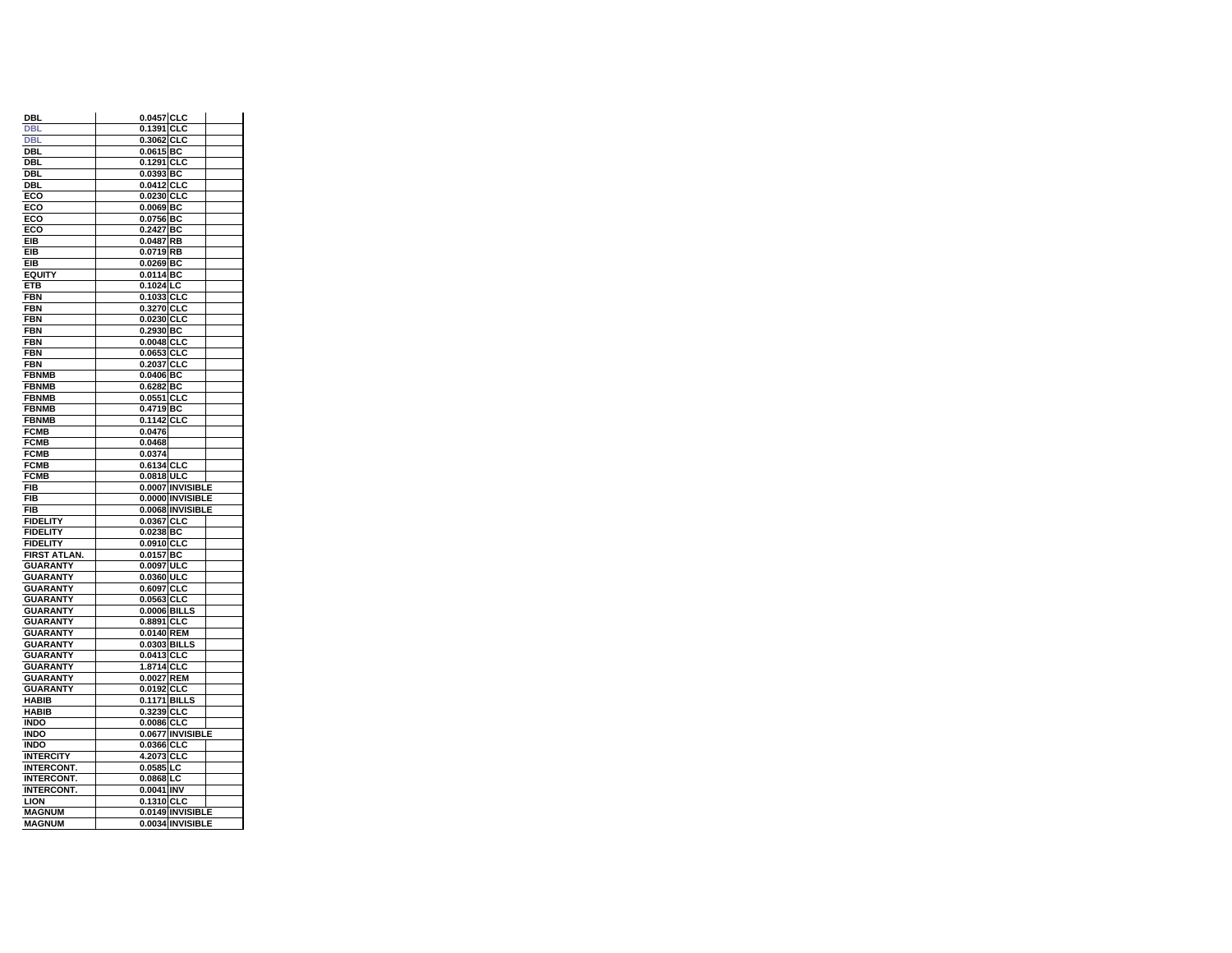| <b>MAGNUM</b>   | 1.8078 L/C             |                     |                         |  |
|-----------------|------------------------|---------------------|-------------------------|--|
| <b>NAL</b>      | 0.1254 ULC             |                     |                         |  |
| NAMBL           | 0.0349 LC              |                     |                         |  |
| <b>NAMBL</b>    |                        | 0.0069 Invisible    |                         |  |
| <b>PLATINUM</b> |                        | 0.0028 TUITION FEES |                         |  |
| <b>PLATINUM</b> |                        |                     | 0.1027 ULC-FULL PAYMENT |  |
| <b>PRUDENT</b>  | 0.0494 BC              |                     |                         |  |
| <b>PRUDENT</b>  | 0.0444 BC              |                     |                         |  |
| <b>REGENT</b>   | 0.0704 ULC             |                     |                         |  |
| <b>REGENT</b>   | 0.1184 ULC             |                     |                         |  |
| <b>SOCBAN</b>   | 0.0003                 |                     |                         |  |
| <b>SOCBAN</b>   | 1.9879 ULC             |                     |                         |  |
| STB             | $0.0410$ <sub>LC</sub> |                     |                         |  |
| STB             | $0.0528$ LC            |                     |                         |  |
| STB             | 1.0893 LC              |                     |                         |  |
| <b>STB</b>      | 0.1050 BC              |                     |                         |  |
| STD. CHART.     | 0.0038 CLC             |                     |                         |  |
| TRADE           | 0.0327                 |                     |                         |  |
| TRADE           | 0.0149                 |                     |                         |  |
| <b>TRUST</b>    | 0.0499 BC              |                     |                         |  |
| UBA             | 0.1891 LC              |                     |                         |  |
| <b>UBA</b>      | $0.0381$ LC            |                     |                         |  |
| UBA             | 0.2715 LC              |                     |                         |  |
| UBA             | 0.0474 LC              |                     |                         |  |
| <b>UBA</b>      | 0.0735 BC              |                     |                         |  |
| <b>UBA</b>      | 0.1490 BC              |                     |                         |  |
| <b>UBN</b>      | 0.0247 CLC             |                     |                         |  |
| UBN             | 0.0483 CLC             |                     |                         |  |
| <b>UBN</b>      | 0.0228 CLC             |                     |                         |  |
| UBN             | 0.0367 CLC             |                     |                         |  |
| <b>WEMA</b>     | 0.0312 ULC             |                     |                         |  |
| <b>WEMA</b>     | 0.0259 BC              |                     |                         |  |
| <b>WEMA</b>     | 0.0589 BC              |                     |                         |  |
| WEMA            | 0.0479 CLC             |                     |                         |  |
| <b>WEMA</b>     | 0.5832 ULC             |                     |                         |  |
| <b>WEMA</b>     | 0.1081 ULC             |                     |                         |  |
| <b>ZENITH</b>   | 0.0677 BC              |                     |                         |  |
| <b>ZENITH</b>   | 0.1488 CLC             |                     |                         |  |
| <b>ZENITH</b>   | 0.0271 BC              |                     |                         |  |
| <b>ZENITH</b>   | $0.0585$ BC            |                     |                         |  |
| <b>ZENITH</b>   | 0.0164 BC              |                     |                         |  |
| <b>ZENITH</b>   | 0.0967 BC              |                     |                         |  |
| <b>ZENITH</b>   | $0.0000$ BC            |                     |                         |  |
| ZENITH          | 0.0786 BC              |                     |                         |  |
| <b>ZENITH</b>   | 0.2605 BC              |                     |                         |  |
| <b>ZENITH</b>   | $0.0084$ BC            |                     |                         |  |
| ZENITH          | 0.0383 BC              |                     |                         |  |
| <b>ZENITH</b>   | $0.0869$ BC            |                     |                         |  |
| <b>ZENITH</b>   | 0.0578 BC              |                     |                         |  |
| <b>ZENITH</b>   | 0.0314 BC              |                     |                         |  |
| ZENITH          | 0.0153 BC              |                     |                         |  |
| <b>ZENITH</b>   | 0.0230 CLC             |                     |                         |  |
| ZENITH          | 0.0173 BC              |                     |                         |  |
| <b>ZENITH</b>   | 0.0542 BC              |                     |                         |  |
| <b>ZENITH</b>   | 0.0630 BC              |                     |                         |  |
| ZENITH          | 0.0054 BC              |                     |                         |  |
| <b>ZENITH</b>   | $0.0268$ BC            |                     |                         |  |
| <b>ZENITH</b>   | $0.0046$ BC            |                     |                         |  |
| ZENITH          | 0.0479 BC              |                     |                         |  |
| <b>ZENITH</b>   | 0.0748 BC              |                     |                         |  |
| <b>ZENITH</b>   | 0.0366 BC              |                     |                         |  |
| ZENITH          | 0.0764 BC              |                     |                         |  |
| <b>ZENITH</b>   | 0.0835 BC              |                     |                         |  |
| <b>ZENITH</b>   | 0.4296 CLC             |                     |                         |  |
|                 |                        |                     |                         |  |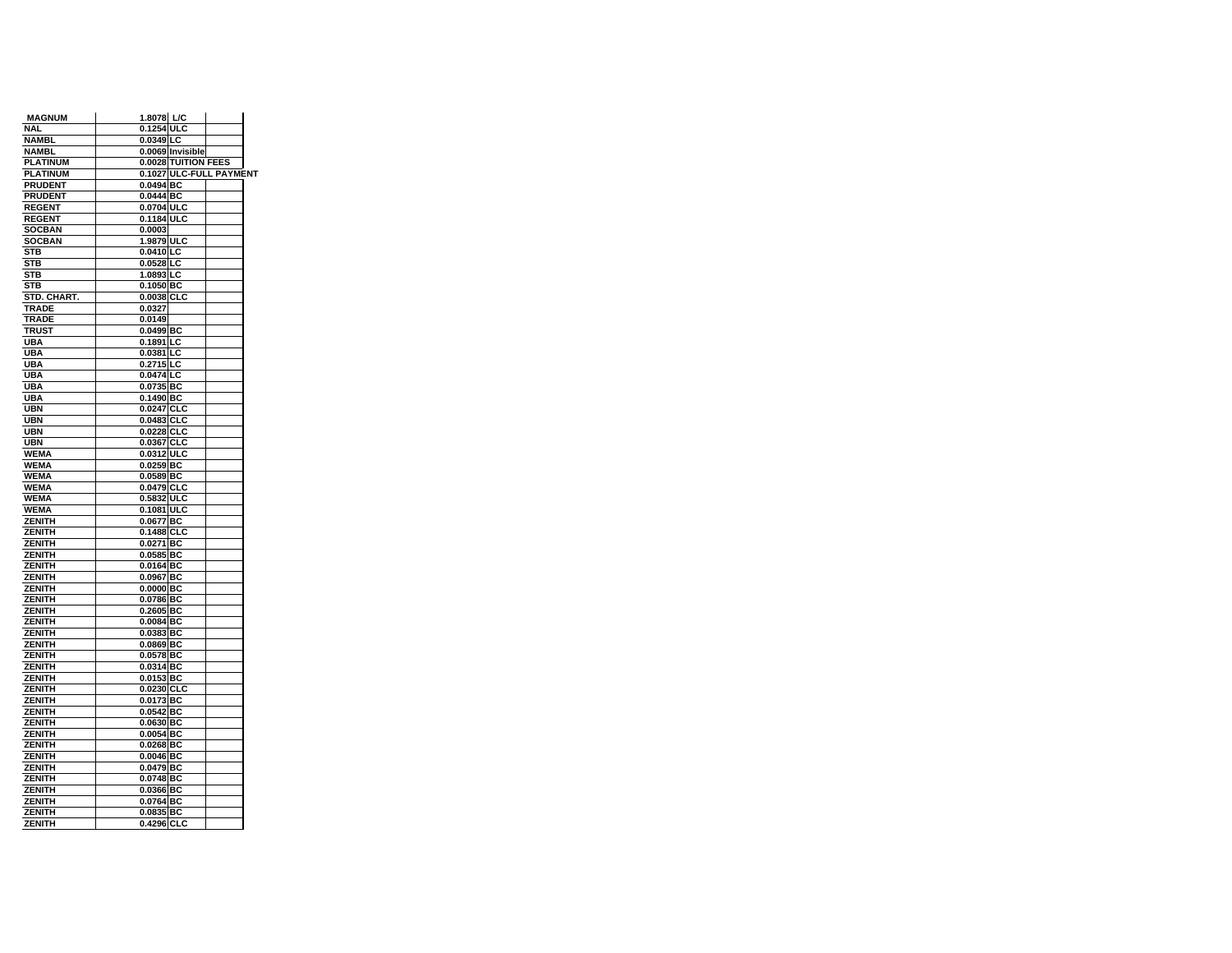| <b>ZENITH</b>           | 0.0587 BC                |  |
|-------------------------|--------------------------|--|
| ZENITH                  | 0.0336 BC                |  |
| <b>ZENITH</b>           | 0.0346 BC                |  |
| ZENITH<br><b>ZENITH</b> | 0.0234 CLC<br>0.1767 CLC |  |
| ZENITH                  | $0.0068$ BC              |  |
| ZENITH                  | 0.0101 BC                |  |
| <b>ZENITH</b>           | 0.0948 BC                |  |
| ZENITH                  | 0.0111 BC                |  |
| <b>ZENITH</b>           | $0.0482$ CLC             |  |
| ZENITH                  | 0.0548 BC                |  |
| ZENITH                  | $0.0549$ BC              |  |
| <b>ZENITH</b>           | 0.0658 BC                |  |
| ZENITH                  | 0.2031 BC                |  |
| <b>ZENITH</b>           | 0.0724 BC                |  |
| ZENITH                  | $0.0180$ BC              |  |
| ZENITH                  | 0.6903 CLC               |  |
| <b>ZENITH</b>           | 2.1318 ULC               |  |
| ZENITH                  | 8.6730 Invisible         |  |
| <b>ZENITH</b>           | 1.1540 ULC               |  |
| <b>ZENITH</b>           | 0.0129 BC                |  |
| ETB                     | 3.0508 CLC               |  |
| AFRI                    | 0.2133 CLC               |  |
| <b>CITIZENS</b>         | 0.0439 BC                |  |
| DBL                     | 0.0344 BC                |  |
| DBI.                    | 0.4791 CLC               |  |
| DBL                     | 0.0906 CLC               |  |
| DBL                     | 0.0504 CLC               |  |
| DBL<br>DBL              | 0.0060 CLC               |  |
| DBI.                    | 0.0195 BC<br>2.0775 ULC  |  |
| <b>DBL</b>              | 0.0956 BC                |  |
| DBL                     | 0.0935 BC                |  |
| <b>EQUITY</b>           | 0.3359 ULC               |  |
| FBN                     | 2.8211 ULC               |  |
| <b>FBN</b>              | 0.4344 CLC               |  |
| <b>FCMB</b>             | 0.5078 BC                |  |
| <b>GUARANTY</b>         | 1.2642 ULC               |  |
| MBC                     | 0.0786 CLC               |  |
| <b>MBC</b>              | 0.0280 CLC               |  |
| MBC                     | 0.2210 CLC               |  |
| N.I.B                   | 0.1796 ULC               |  |
| <b>N.I.B</b>            | 0.0572 ULC               |  |
| N.I.B                   | 0.0425 ULC               |  |
| N.I.B                   | 1.5904 ULC               |  |
| <b>N.I.B</b>            | 0.0460 CLC               |  |
| N.I.B                   | 0.0666 CLC               |  |
| N.I.B                   | 0.3114 ULC               |  |
| NAMBL                   | 0.0309 BC                |  |
| STD. CHART.             | 0.0572 ULC               |  |
| UBA                     | 0.4649 ULC               |  |
| UTB<br>WEMA             | 0.1733<br>0.1371 ULC     |  |
| ZENITH                  | 0.0785 Invisible         |  |
| <b>ZENITH</b>           | 2.8540 ULC               |  |
| ZENITH                  | 0.0360 CLC               |  |
| ZENITH                  | 0.0292 BC                |  |
| <b>ZENITH</b>           | 0.0577 BC                |  |
| ACB                     | 0.0474 INVS              |  |
| АСВ                     | 0.0132 CLC               |  |
| <b>ACCESS</b>           | 1.0127 LC                |  |
| <b>AFRI</b>             | 2.4479 ULC               |  |
| <b>ASSURANCE</b>        | 0.0462 BC                |  |
| <b>CHARTERED</b>        | 0.1575 ULC               |  |
|                         |                          |  |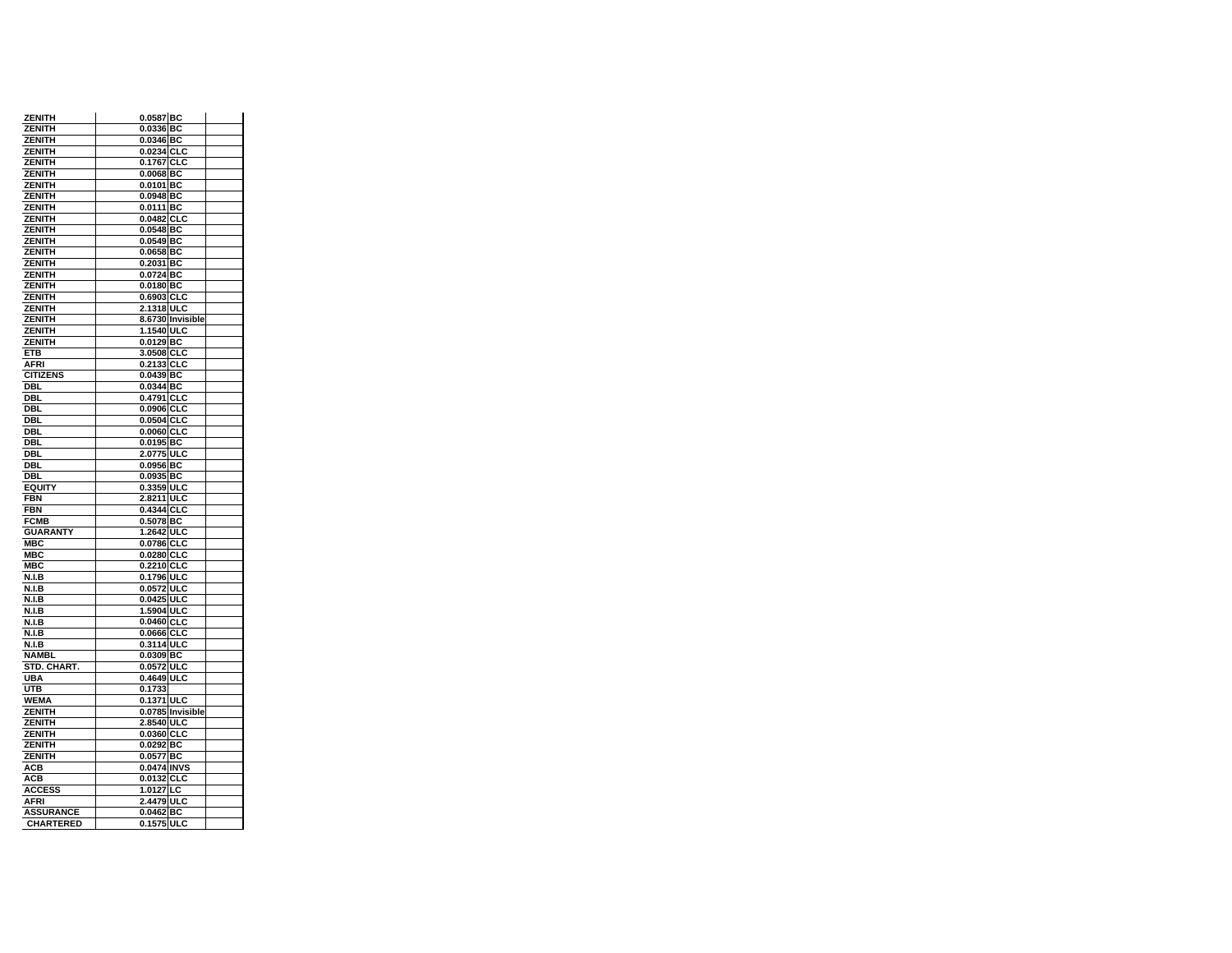| <b>CHARTERED</b>  | 0.0027                 |                  |                              |
|-------------------|------------------------|------------------|------------------------------|
| <b>CHARTERED</b>  | 0.0034                 |                  |                              |
| <b>CHARTERED</b>  | 0.0006                 |                  |                              |
| <b>CITIZENS</b>   | $0.0214$ BC            |                  |                              |
| <b>CITIZENS</b>   | 0.0567 BC              |                  |                              |
| <b>CITIZENS</b>   | 0.0663 BC              |                  |                              |
| DBL               | $0.0079$ BC            |                  |                              |
| DBL               | $0.0902$ BC            |                  |                              |
| DBL               | 0.0265 BC              |                  |                              |
| DBL               | $0.1848$ BC            |                  |                              |
| DBL               | 0.1167 BC              |                  |                              |
| DBL               | 0.0603 BC              |                  |                              |
| DBL               | $0.1820$ BC            |                  |                              |
| DBL               | $0.0998$ <sub>BC</sub> |                  |                              |
| DBL               | 0.0679 BC              |                  |                              |
| DBL               | 0.0616 BC              |                  |                              |
| DBL               | 0.0556 BC              |                  |                              |
| DBL               | 0.1841 CLC             |                  |                              |
| ECO               | 0.0006                 |                  |                              |
| ECO               | 0.0061                 |                  |                              |
| <b>EQUITY</b>     | 0.1626 ULC             |                  |                              |
| <b>ETB</b>        | 0.2310 BC              |                  |                              |
| ETB               | $0.0242$ BC            |                  |                              |
| <b>FCMB</b>       | 0.0271 BC              |                  |                              |
| <b>FCMB</b>       | 0.0147 BC              |                  |                              |
| <b>GLOBAL</b>     | 0.0350 B/C             |                  |                              |
| <b>GLOBAL</b>     | 0.0147 B/C             |                  |                              |
| <b>GLOBAL</b>     | 0.0211 B/C             |                  |                              |
| <b>GLOBAL</b>     | 0.0562 B/C             |                  |                              |
| <b>GLOBAL</b>     | 0.0325 B/C             |                  |                              |
| <b>GLOBAL</b>     | 0.1614 CLC             |                  |                              |
| <b>GUARANTY</b>   | 0.4754 CLC             |                  |                              |
| <b>GUARANTY</b>   | 0.2708 CLC             |                  |                              |
| <b>GUARANTY</b>   | 1.3539 ITLC            |                  |                              |
| <b>GUARANTY</b>   | 0.2703 BILLS           |                  |                              |
| <b>GUARANTY</b>   | 0.1227 BILLS           |                  |                              |
| <b>GUARANTY</b>   | 0.1165 BILLS           |                  |                              |
| <b>GUARDIAN</b>   | $0.3840$ <sub>LC</sub> |                  |                              |
| <b>GUARDIAN</b>   | $0.0485$ BC            |                  |                              |
| <b>IBTC</b>       | 0.9106 CLC             |                  |                              |
| <b>INTERCONT.</b> | 0.3385 LC              |                  |                              |
| <b>INTERCONT.</b> | 0.0015 LC              |                  |                              |
| N.I.B             | 0.1632 BC              |                  |                              |
| <b>NAMBL</b>      | 0.1717 ULC             |                  |                              |
| <b>OCEANIC</b>    | 0.6245 B/C             |                  |                              |
| <b>PLATINUM</b>   |                        |                  | 0.3783 CLC-FRESH APPLICATION |
| <b>REGENT</b>     | 0.1310 BC              |                  |                              |
| <b>STANBIC</b>    | 1.3136 CLC             |                  |                              |
| <b>STANBIC</b>    | 0.4428 CLC             |                  |                              |
| STD. CHART.       | $0.0118$ TT            |                  |                              |
| UBA               | $0.1956$ BC            |                  |                              |
| <b>WEMA</b>       | 0.0271 BC              |                  |                              |
| WEMA              | 0.0217 ULC             |                  |                              |
| <b>ZENITH</b>     | $0.0691$ CLC           |                  |                              |
| ZENITH            | $\overline{0.0326}$ BC |                  |                              |
| <b>ZENITH</b>     | 0.0003 BC              |                  |                              |
| ZENITH            | 0.0354 CLC             |                  |                              |
| <b>ZENITH</b>     | 0.0245 BC              |                  |                              |
| <b>ZENITH</b>     | 0.0301 BC              |                  |                              |
| <b>ZENITH</b>     |                        | 4.3030 Invisible |                              |
| ZENITH            | 0.0699 BC              |                  |                              |
| ZENITH            | 0.0777 BC              |                  |                              |
| ZENITH            | 0.1823 CLC             |                  |                              |
| <b>ZENITH</b>     | 0.1410 CLC             |                  |                              |
|                   |                        |                  |                              |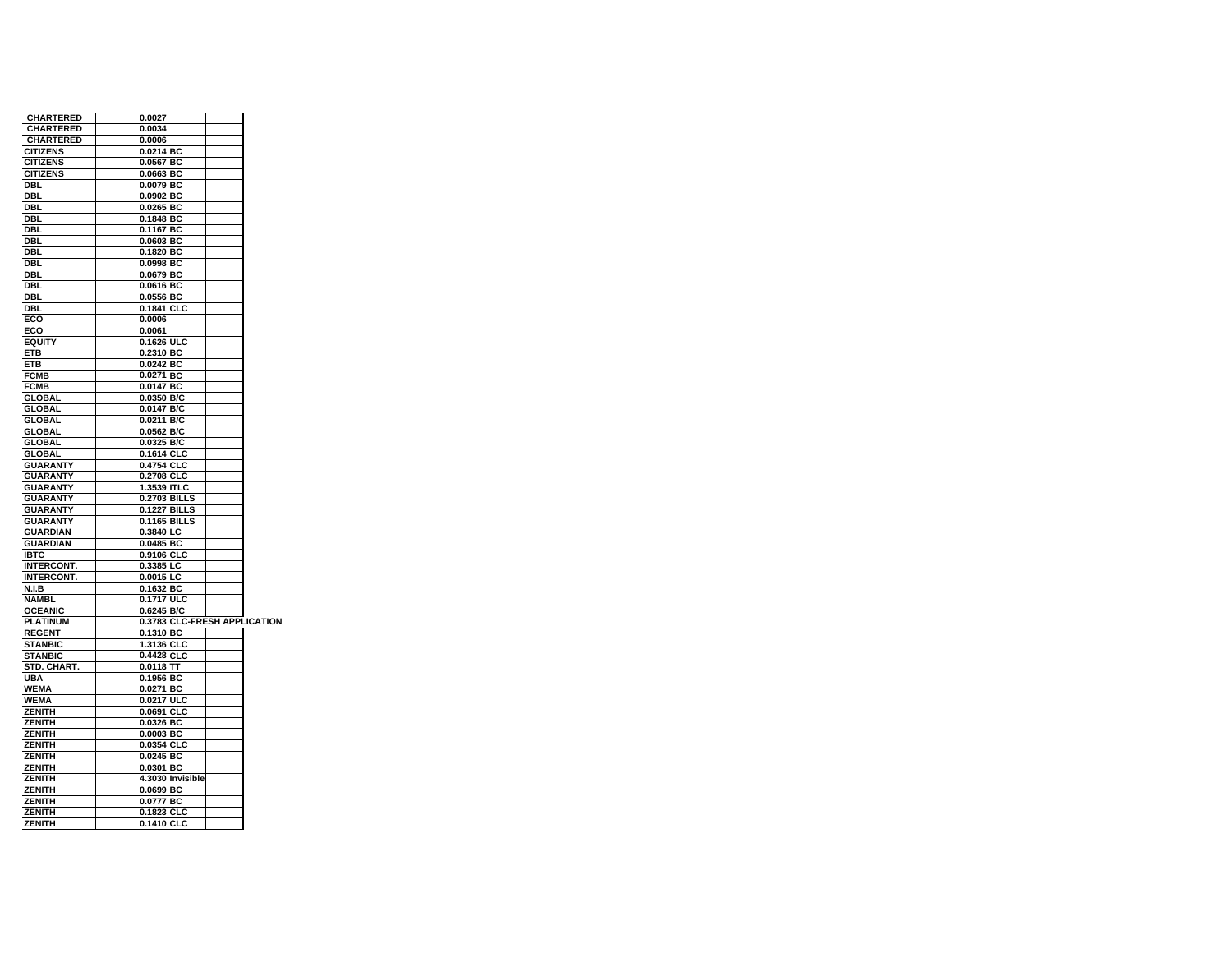| <b>ZENITH</b>       | 0.1594 BC               |                              |
|---------------------|-------------------------|------------------------------|
| <b>ZENITH</b>       | 1.1931 ULC              |                              |
| <b>ZENITH</b>       | 0.0677 BC               |                              |
| <b>ACCESS</b>       | 0.0090 LC               |                              |
| <b>ACCESS</b>       | $0.0247$ BC             |                              |
| <b>CITIZENS</b>     | 0.2708 BC               |                              |
| <b>DBL</b>          | 0.0225 CLC              |                              |
| DBL                 | 0.0493 CLC              |                              |
| DBL                 | 0.2020 BC               |                              |
| <b>DBL</b>          | $0.0092$ BC             |                              |
| ECO                 | 0.2992 CLC              |                              |
| EIB                 | 0.0579 BC               |                              |
| EIB                 | $0.0282$ BC             |                              |
| <b>FIB</b>          | 0.0203 BC               |                              |
| <b>FIB</b>          |                         | 0.0034 INVISIBLE             |
| <b>FIDELITY</b>     | 0.0948 BC               |                              |
| <b>FIDELITY</b>     | $0.2040$ BC             |                              |
| <b>FIDELITY</b>     | 0.3151 BC               |                              |
| <b>FIDELITY</b>     | 0.0241 BC               |                              |
|                     |                         |                              |
| <b>FIRST ATLAN.</b> | 0.0766 LC<br>0.0027 PTA |                              |
| <b>GUARANTY</b>     |                         |                              |
| <b>GUARANTY</b>     | 0.8664 CLC              |                              |
| <b>GUARANTY</b>     | 5.9315 REM              |                              |
| <b>GUARANTY</b>     | 0.7368 ULC              |                              |
| <b>MBC</b>          | 0.0176 INV              |                              |
| N.I.B               | 0.0154 CLC              |                              |
| N.I.B               | 0.0659 CLC              |                              |
| <b>NBM</b>          | 0.0297 CLC              |                              |
| <b>NBM</b>          | 0.0027 INV              |                              |
| <b>NBM</b>          | 0.0027 INV              |                              |
| <b>NBM</b>          | 0.0027 INV              |                              |
| <b>PLATINUM</b>     |                         | 0.0496 CLC-FRESH APPLICATION |
| <b>REGENT</b>       | 0.0104 BC               |                              |
| <b>UBA</b>          | $0.0650$ LC             |                              |
| <b>UBN</b>          | 1.2003 CLC              |                              |
| <b>UBN</b>          | 0.6897 CLC              |                              |
| <b>UBN</b>          | 4.8293 CLC              |                              |
| <b>UBN</b>          | 0.4720 CLC              |                              |
| ZENITH              | 0.0100 CLC              |                              |
| <b>ZENITH</b>       | $0.0080$ BC             |                              |
| <b>ZENITH</b>       | 0.7576 ULC              |                              |
| <b>ZENITH</b>       | 0.9685 ULC              |                              |
| <b>ZENITH</b>       | 1.2431 ULC              |                              |
| <b>ZENITH</b>       |                         | 3.5456 Invisible             |
| <b>AFRI</b>         | 0.0318 RB               |                              |
| <b>AFRI</b>         | 0.0690 RB               |                              |
| <b>AFRI</b>         | 0.0424 ULC              |                              |
| <b>AFRI</b>         | 0.0150 CLC              |                              |
| <b>CHARTERED</b>    | 0.0296 BC               |                              |
| <b>CHARTERED</b>    | 0.4514 CLC              |                              |
| <b>CHARTERED</b>    | 0.5099 CLC              |                              |
|                     |                         |                              |
| DBL                 | 0.0894 BC               |                              |
| ECO<br><b>FBN</b>   | 0.5401 CLC              | 2.1715 CLC (LOAN REPAYMENT)  |
| <b>FBN</b>          |                         |                              |
|                     | 0.0396 CLC              |                              |
| <b>FIRST ATLAN.</b> | $0.1448$ LC             |                              |
| <b>IBTC</b>         | 0.1071 CLC              |                              |
| <b>IBTC</b>         | 0.1528 ULC              |                              |
| <b>IBTC</b>         | 0.1843 ULC              |                              |
| N.I.B               | 0.1294 BC               |                              |
| N.I.B               | 0.0726 ULC              |                              |
| <b>STB</b>          | 0.0703 LC               |                              |
| STD. CHART.         | 0.2558 ULC              |                              |
| <b>UBN</b>          | 0.0959 CLC              |                              |
|                     |                         |                              |